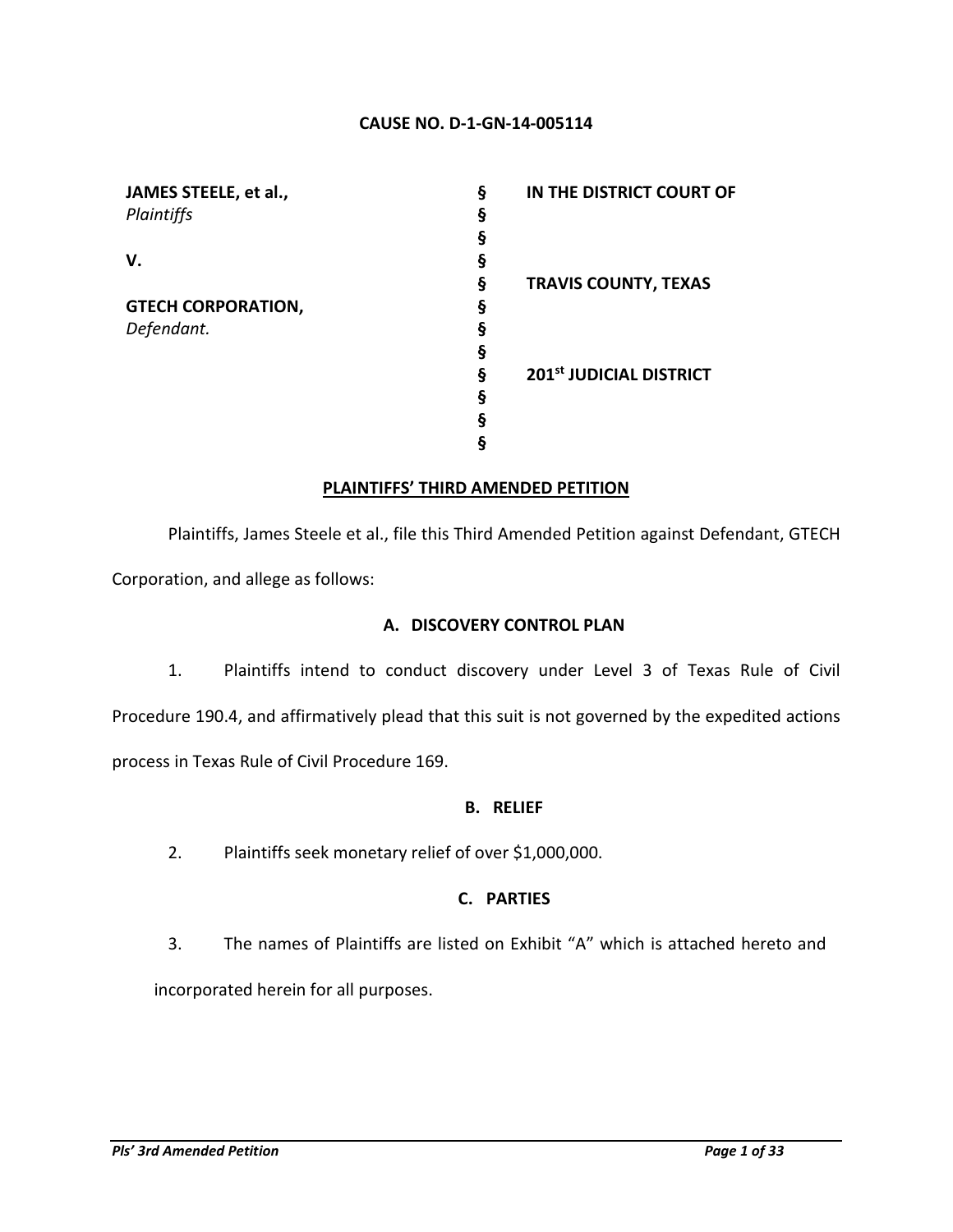4. Defendant, GTECH Corporation, has been served with service of process and has filed its Answer. A copy of this Third Amended Petition is being served on GTECH Corporation's attorney, Kenneth Broughton.

#### **D. JURISDICTION**

5. The court has jurisdiction over the lawsuit because the amount in controversy exceeds the court's minimum jurisdictional requirements.

#### **E. VENUE**

6. Venue is proper in Travis County under Texas Civil Practice & Remedies Code section 15.002 because Defendant, a corporation, maintains its principal office in Travis County.

#### **F. FACTS – THE CONTRACTS**

7. GTECH, which is also known by its assumed trade name of "IGT"<sup>1</sup>, is the U.S. subsidiary of an Italian gaming company which operates lotteries, sports betting, and commercial bookmaking throughout the world.<sup>[2](#page-1-1)</sup>

8. In November of 1991, an amendment to the Texas Constitution was adopted to allow the operation of the Texas Lottery. GTECH was awarded the initial lottery operator contract and has held the exclusive contract ever since.

9. On December 10, 2014, GTECH and the TLC executed a new "Contract for Lottery Operations and Services" ("Operations Contract"). The Operations Contract gives GTECH the exclusive right to operate the Texas Lottery through the year 2020. GTECH's fee is 2.21% of sales. Accordingly, GTECH derives a substantial financial benefit from increased lottery ticket

<span id="page-1-0"></span><sup>&</sup>lt;sup>1</sup> GTECH recently acquired International Gaming Technology, the largest maker of slot machines. GTECH now operates under the assumed name "IGT".

<span id="page-1-1"></span><sup>2</sup> www.IGT.com;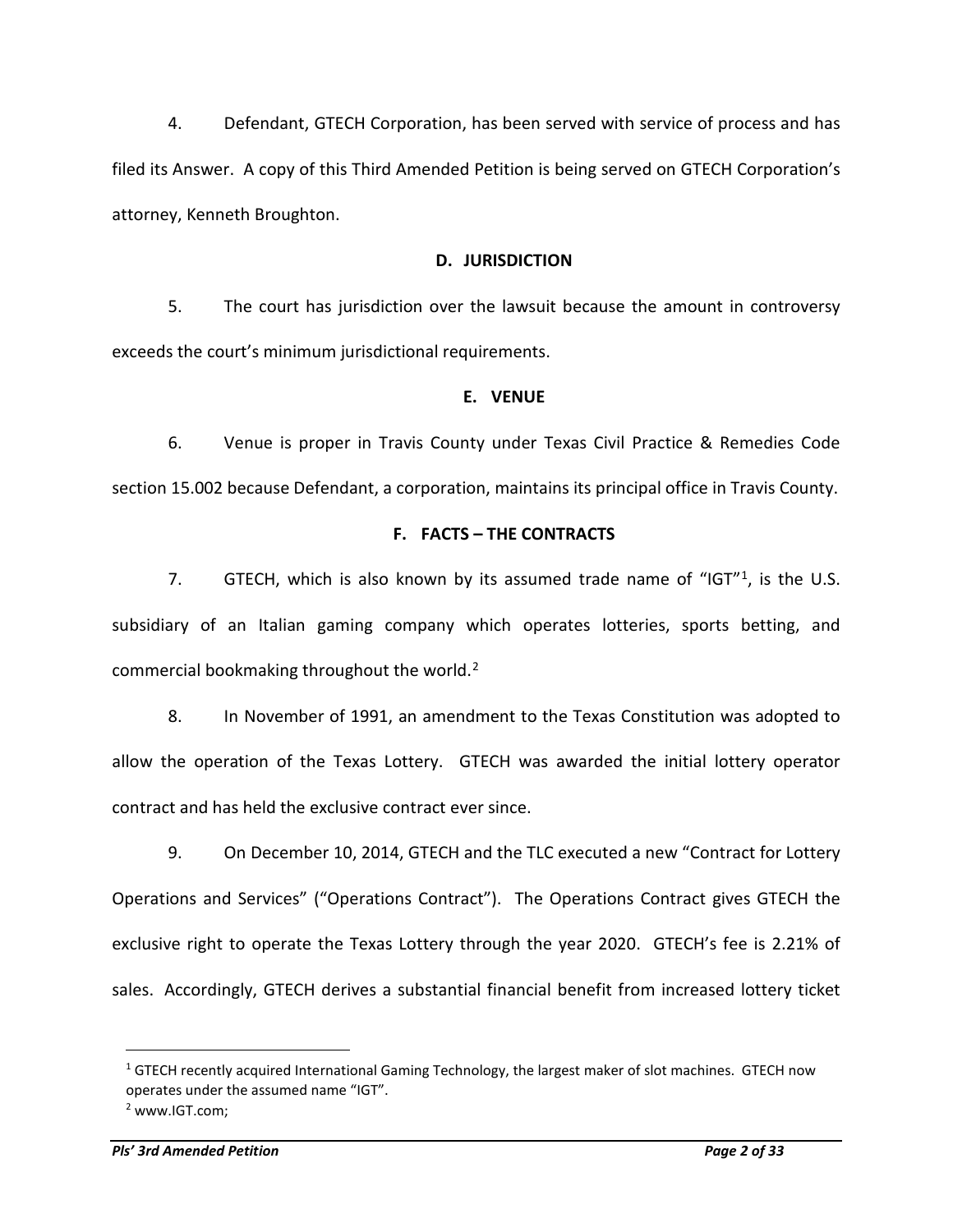sales. The Texas Lottery generates sales in excess of \$4.3 billion annually. GTECH receives approximately \$100 million per year from the TLC under its Operations Contract. The Operations Contract is a matter of public record and can be accessed on the TLC's website.<sup>[3](#page-2-0)</sup>

10. Part 2 of GTECH's Operations Contract stipulates that GTECH will act "as an independent contractor and not as an employee or agent of the TLC."

11. Paragraph 3.8 of GTECH's contract describes the relationship of the parties as follows:

> GTECH and the Texas Lottery agree and understand that GTECH shall render the goods, services and requirements under this Contract as an independent contractor, and nothing contained in the Contract will be construed to create or imply a joint venture, partnership, employer/employee relationship, principal-agent relationship or any other relationship between the parties.<sup>[4](#page-2-1)</sup>

12. Under its Operations Contract, GTECH provides the terminals, sales staff, mainframe computer that tracks and administers the lottery games, communication (dedicated circuits, satellite, radio) that transmit the transactions between terminals and the main frame computer, research and sales support, customer service and repair support, along with instant ticket storage, ordering, printing, and distribution.

13. The contract between GTECH and the TLC sets a very high standard of care and conduct for GTECH. Section 3.17 of the Operations Contract provides that the TLC has grounds to terminate the Operations Contract, "for cause" if "GTECH engages in any conduct that results in a negative public impression including, but not limited to, creating even an appearance of

<span id="page-2-1"></span><span id="page-2-0"></span>http://txlottery.org/export/sites/lottery/Documents/procurement/RFP2011/Lottery%20Operations%20and%2 0Services%20Contract.pdf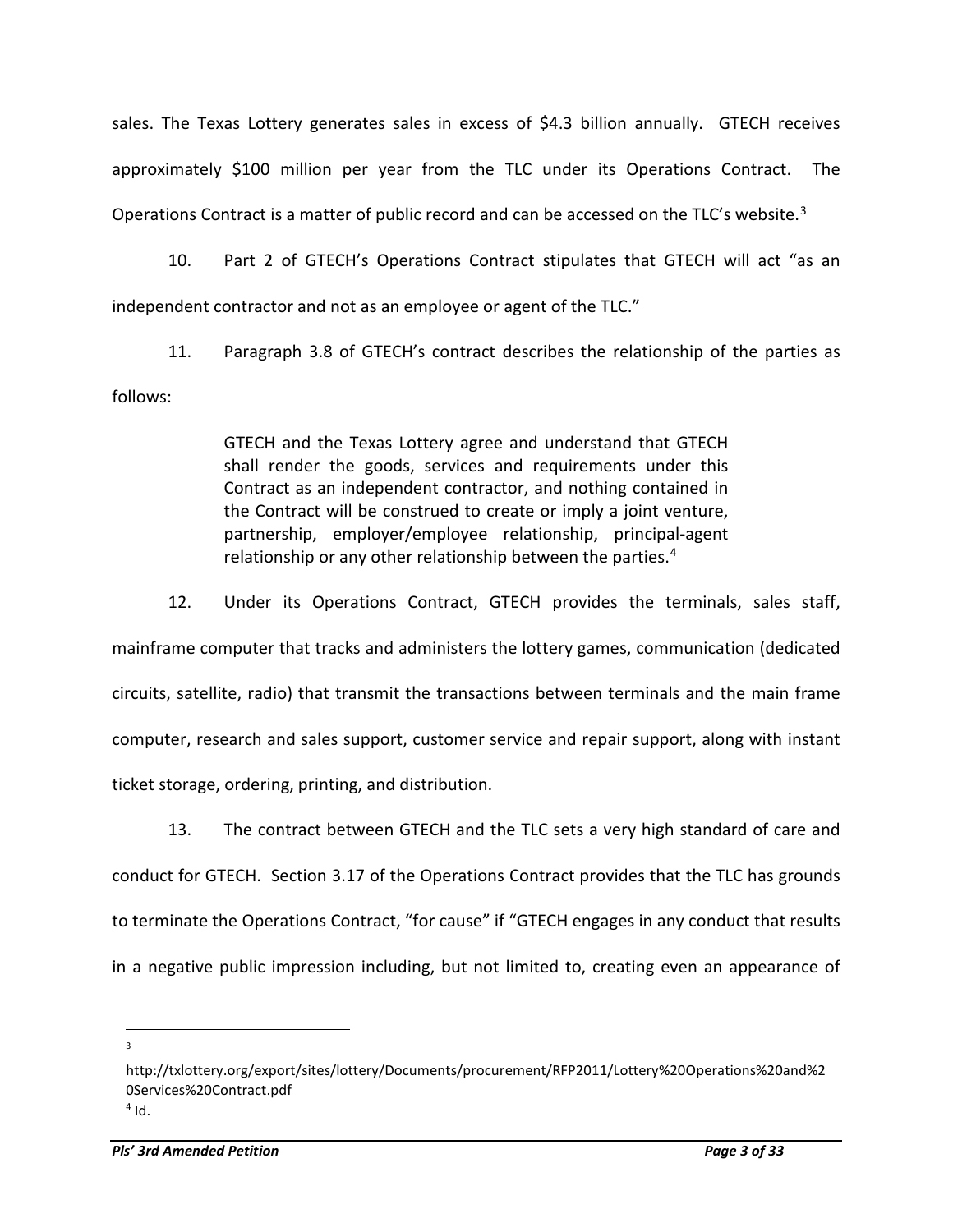impropriety with respect to the Texas Lottery, Texas Lottery games, GTECH, or the State of

Texas."

14. Under its Operations Contract, GTECH has agreed to defend the TLC from and to

assume the TLC's liability for claims of the type raised by Plaintiffs in this lawsuit. Specifically,

Section 3.33.1 of the Operations Contract provides as follows:

3.33.1 GTECH shall indemnify, defend and hold the Texas Lottery, its commission members, the State of Texas, and its agents, attorneys, employees, representatives and assigns (the "Indemnified Parties") harmless from and against any and all claims, demands, causes of action, liabilities, lawsuits, losses, damages, costs, expenses or attorneys' fees (collectively, "Claim"), and including any liability of any nature or kind arising out of a Claim for or on account of the Works, or other goods, services or deliverables provided as the result of this Contract, which may be incurred suffered, or required in whole or in part by an actual or alleged act or omission of GTECH, or a subcontractor of GTECH, or any person directly or indirectly employed by GTECH or a subcontractor of GTECH, whether the Claim is based on negligence, strict liability, intellectual property infringement or any other culpable conduct, whether frivolous or not….

15. The term "Works" is defined in the "Request for Proposals for Lottery Operations

and Services" ("Request for Proposals") which was issued by the Texas Lottery Commission on January 4, 2010, and which is a matter of public record and can be accessed at the Texas Lottery Commission's website.<sup>[5](#page-3-0)</sup> The Request for Proposals was incorporated into and made a part of the Operations Contract as Exhibit A to that agreement. At page VI of the Request for Proposals, the term "Works" was defined as follows:

> Any tangible or intangible items or things that have been or will be prepared, created, maintained, serviced or developed by a

<span id="page-3-0"></span>http://www.txlottery.org/export/sites/lottery/Documents/procurement/RFP2011/Lottery\_Operations\_RFP.pd f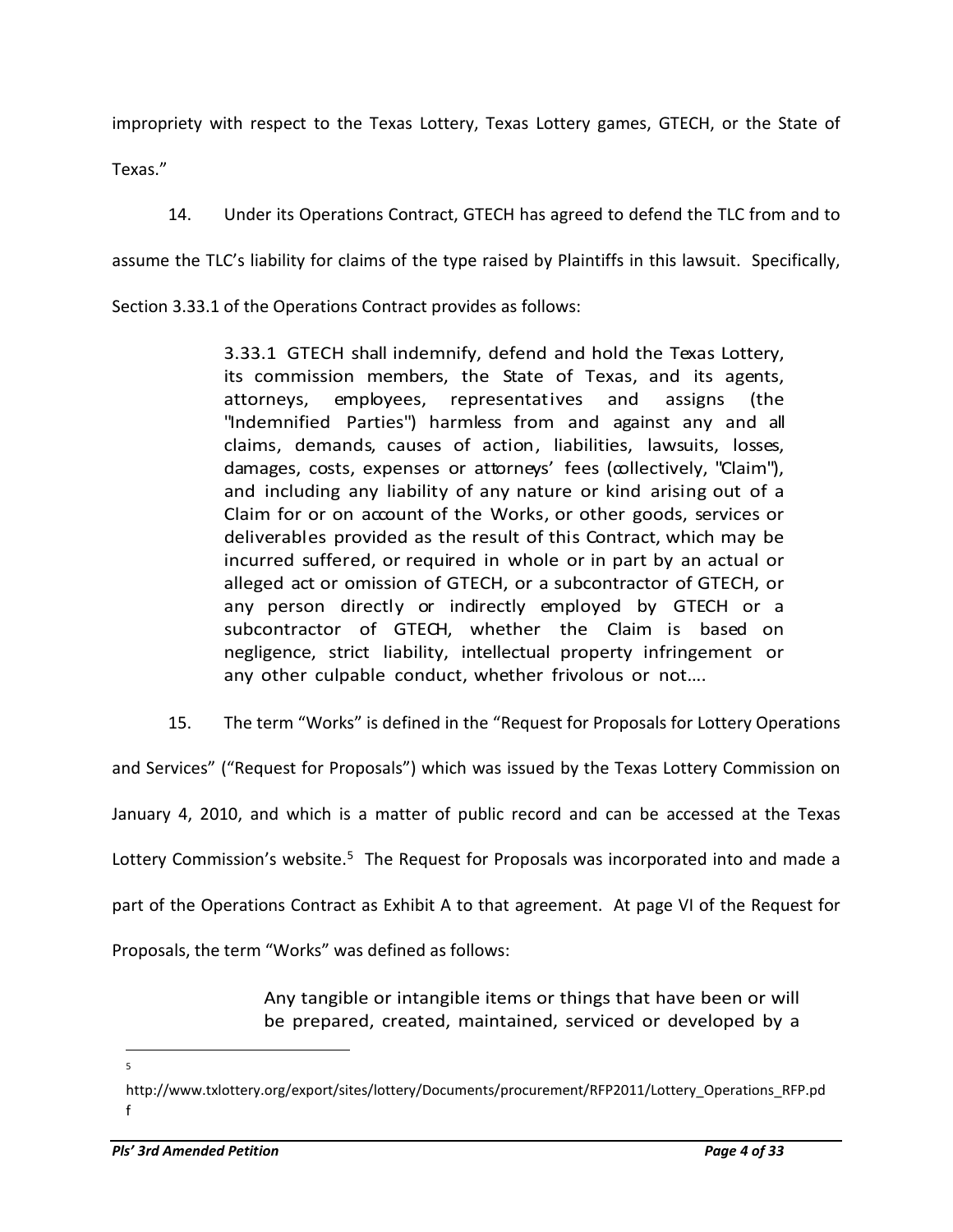Successful Proposer…which includes but is not limited to lottery games, game names, game designs, ticket format and layout, manuals, instructions, [and] printed material….

16. The TLC also entered into contracts with three private companies to develop instant ticket games and to manufacture instant tickets.<sup>6</sup> One of those companies was GTECH Printing Corporation which entered into a "Contract for Instant Ticket Manufacturing and Services" ("Instant Ticket Contract") with the TLC in August of 2012. The Instant Ticket Contract is a matter of public record and can be accessed at the Texas Lottery Commission's website.<sup>[7](#page-4-1)</sup> Subsequent to entering into the Instant Ticket Contract, GTECH Printing Corporation was merged into GTECH Corporation which is now the successor in interest to the rights and obligations of GTECH Printing Corporation under the Instant Ticket Contract.

17. The "Instant Ticket Contract" incorporates, by reference, the provisions of the "Request for Proposals for Instant Ticket Manufacturing and Services" ("Instant Ticket RFP") issued by the Texas Lottery Commission on November 7, 2011, and which can be accessed on the Texas Lottery Commission's website.<sup>8</sup>

18. Under the Instant Ticket Contract, GTECH agrees to defend the TLC and to assume its liability for claims such as those brought in this lawsuit. The Instant Ticket RFP provides, in relevant part, as follows:

> 3.32.1 The Successful Proposer shall indemnify, defend and hold the Texas Lottery, its commission members, the State of Texas, and its agents, attorneys, employees, representatives and assigns (the ―Indemnified Parties‖) harmless from and against any and all claims, demands, causes of action, liabilities, lawsuits, losses, damages, costs, expenses or attorneys' fees (collectively,

<span id="page-4-0"></span><sup>6</sup> GTECH Printing Corporation, Scientific Games International, Inc., and Pollard Banknote Ltd.

<span id="page-4-2"></span><span id="page-4-1"></span><sup>7</sup>http://www.txlottery.org/export/sites/lottery/Documents/procurement/instant\_contract/GPC\_Executed\_Contract.pdf. <sup>8</sup> http://www.txlottery.org/export/sites/lottery/Documents/procurement/Book\_1\_ITM\_RFP\_FINAL\_110711.pdf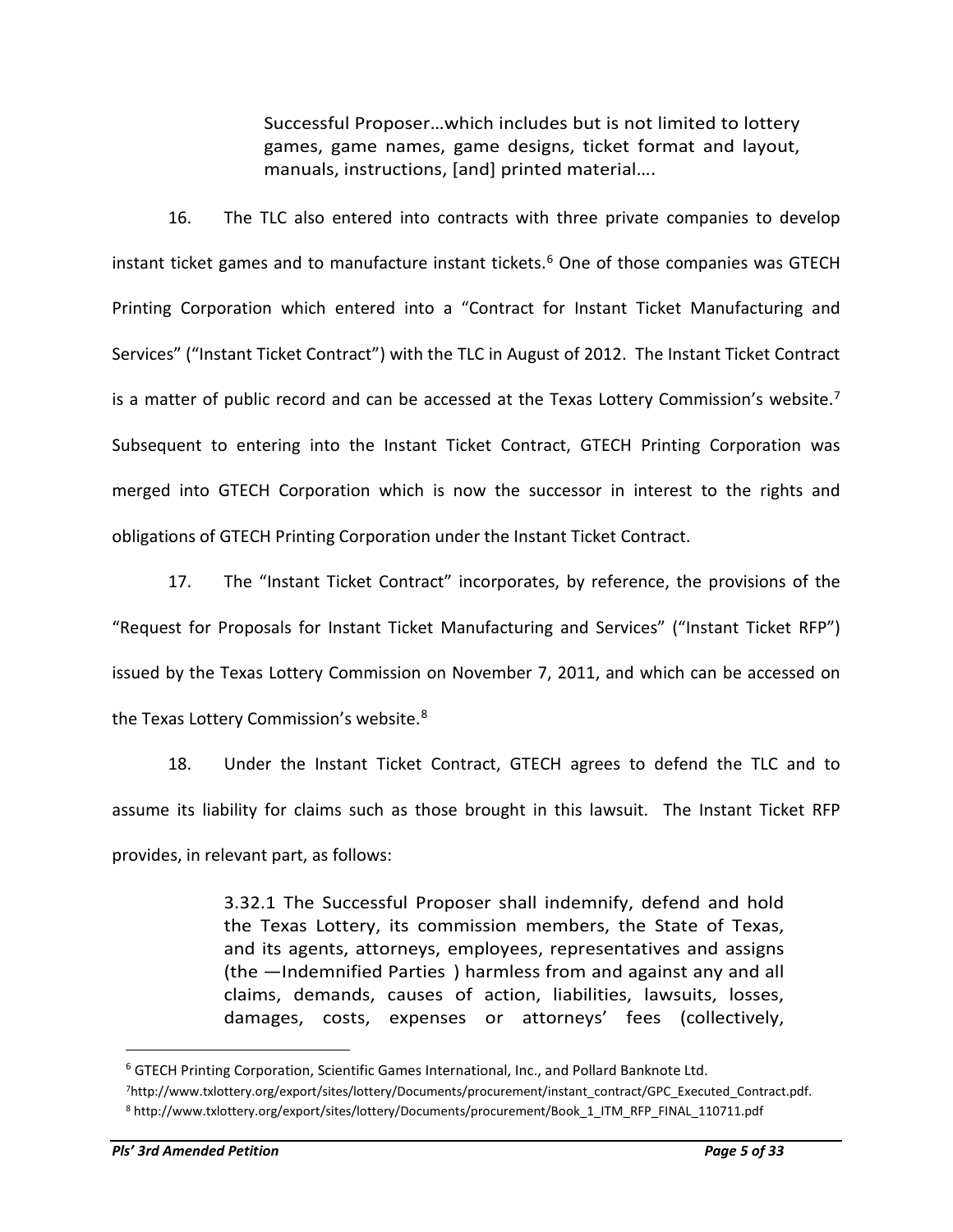$-$ Claim), and including any liability of any nature or kind arising out of a Claim for or on account of the Works, or other goods, services or deliverables provided as the result of any Contract resulting from this RFP, which may be incurred, suffered, or required in whole or in part by an actual or alleged act or omission of the Successful Proposer, or a Subcontractor of the Successful Proposer, or any person directly or indirectly employed by the Successful Proposer or a Subcontractor of the Successful Proposer, whether the Claim is based on negligence, strict liability, intellectual property infringement or any other culpable conduct, whether frivolous or not….

19. The term "Works" is defined at Page V of the Instant Ticket RFP as follows:

Any tangible or intangible items or things that have been or will be prepared, created, maintained, serviced or developed by a Successful Proposer (or such third parties as the Successful Proposer may be permitted to engage) at any time following the effective date of the Contract, for or on behalf of TLC under the Contract, including but not limited to…lottery games, game names, game designs, ticket format and layout, manuals, instructions, [and] printed material….

20. At page 2 of the Instant Ticket Contract, GTECH and the TLC agreed that

GTECH would provide its services under the contract "as an independent contractor and not as an employee or agent of the TLC…."

21. GTECH warranted that all goods and services it provides under the Instant Ticket

Contract "shall be performed in a high quality professional and competent manner".

22. GTECH is obligated, under Section 7.3 of the Instant Ticket RFP, to provide draft working papers for each GTECH instant game. The TLC then provides "requested changes". Following receipt of the requested changes from the TLC, GTECH is obligated, under Section 7.8, to provide final working papers to be executed by the Executive director of the TLC before the tickets are printed. Under Section 7.8, the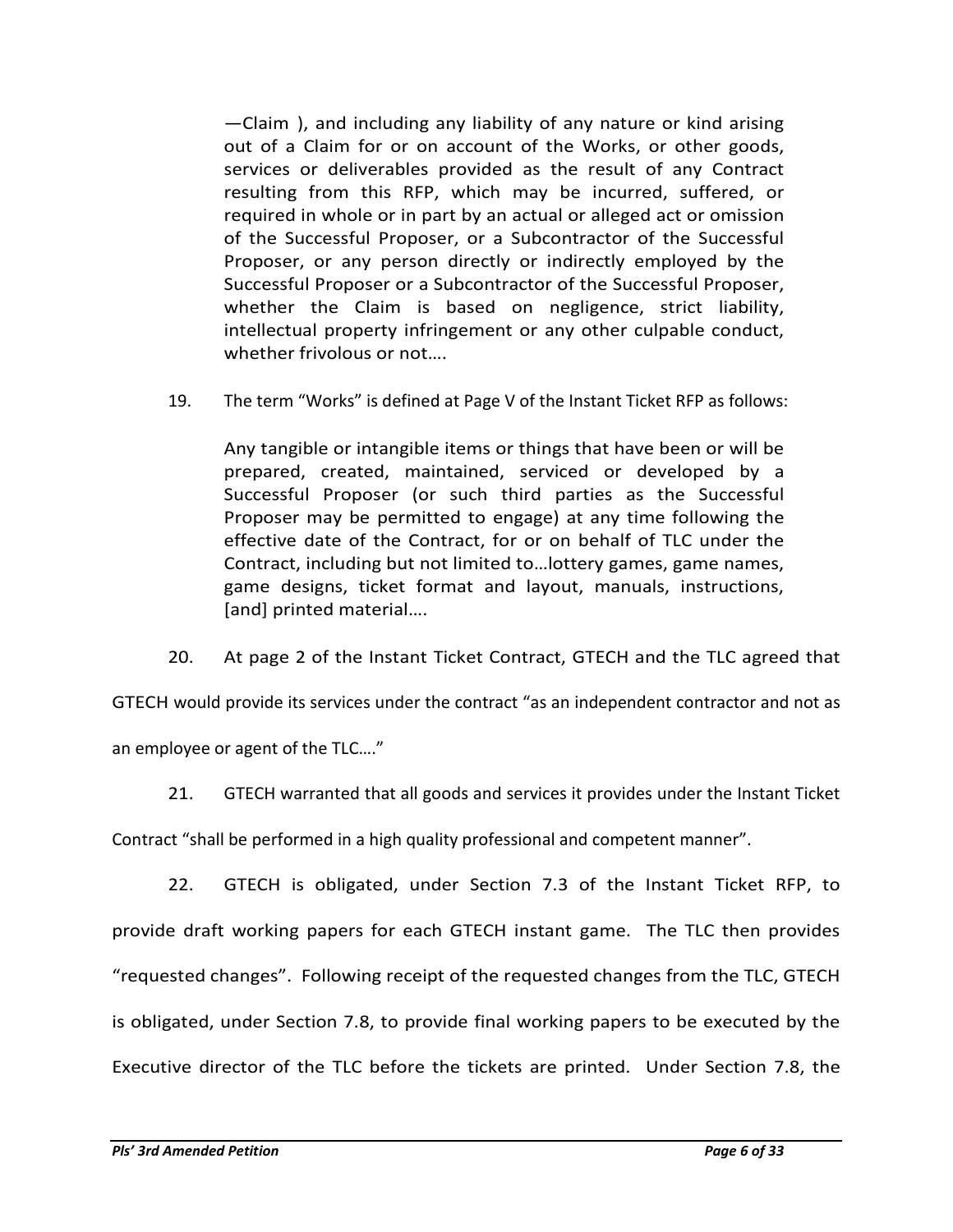final working papers provided to the TLC by GTECH "must be complete and free of any errors."

23. GTECH is also required, under Sections 3.36 & 3.37 of the Instant Ticket RFP, to carry general liability insurance and errors & omissions insurance with limits of no less than \$2 million per occurrence.

24. Section 7.2 of the Instant Ticket RFP requires GTECH to provide, at a minimum, "Game Development Services to include but not be limited to graphic design, game design, artwork, prize structures and play style.

25. Section 4.2 of the Instant Ticket RFP requires GTECH to provide experienced personnel for instant game design, including a "Quality Control individual or team whose responsibilities include accuracy of all content in the working papers…."

### **G. FACTS – FUN 5'S INSTANT SCRATCH-OFF TICKETS**

26. In March of 2013, GTECH made a presentation to the TLC and provided examples of scratch-off games developed by GTECH and available for sale to the TLC. One of those games was known as the "Fun 5's" game. GTECH had previously operated its Fun 5's game in Nebraska, Indiana, Kansas, and Western Australia with much financial success and without consumer complaints.

27. The TLC selected GTECH's Fun 5's game as one of the scratch-off games it intended to purchase from GTECH for use in Texas during fiscal year 2014.

28. It was GTECH's responsibility to prepare the first draft of the working papers for the Fun 5's game. GTECH's customer service representative, Penny Whyte, prepared the initial draft of the working papers for the Fun 5's game which included the proposed wording for the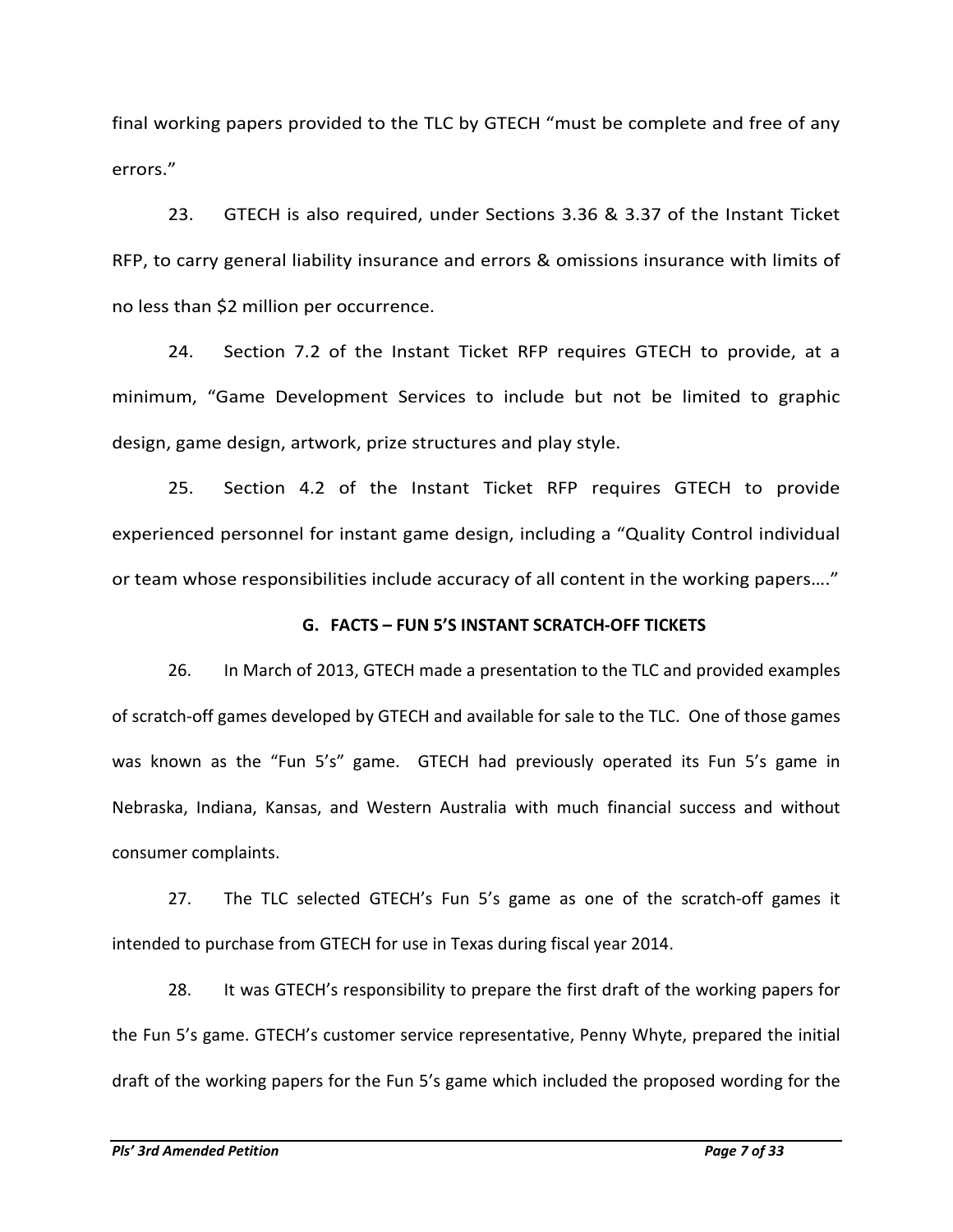instructions to be printed on each Fun 5's ticket. The TLC had no involvement in putting together the initial working papers or the wording of the instructions proposed in those working papers. The initial draft working papers were sent to the TLC only after GTECH had exercised its independent discretion to prepare the first draft and after GTECH had performed an internal review of the proposed artwork, instructions, and parameters for the game.

29. On April 16, 2014, GTECH sent draft "working papers" for approval by the TLC. The draft working papers closely mirrored the game parameters, artwork, and instructions used by GTECH for the Fun 5's game in Nebraska. GTECH's draft working papers proposed a Fun 5's game ticket consisting of five games. For Game 5, GTECH proposed a tic-tac-toe style of game with the following printed instructions:



30. On April 30, 2014, the TLC requested that GTECH change the "Dollar Bill" symbol

to a "5" symbol and change the "5" symbol to a Money Bag "(symbol.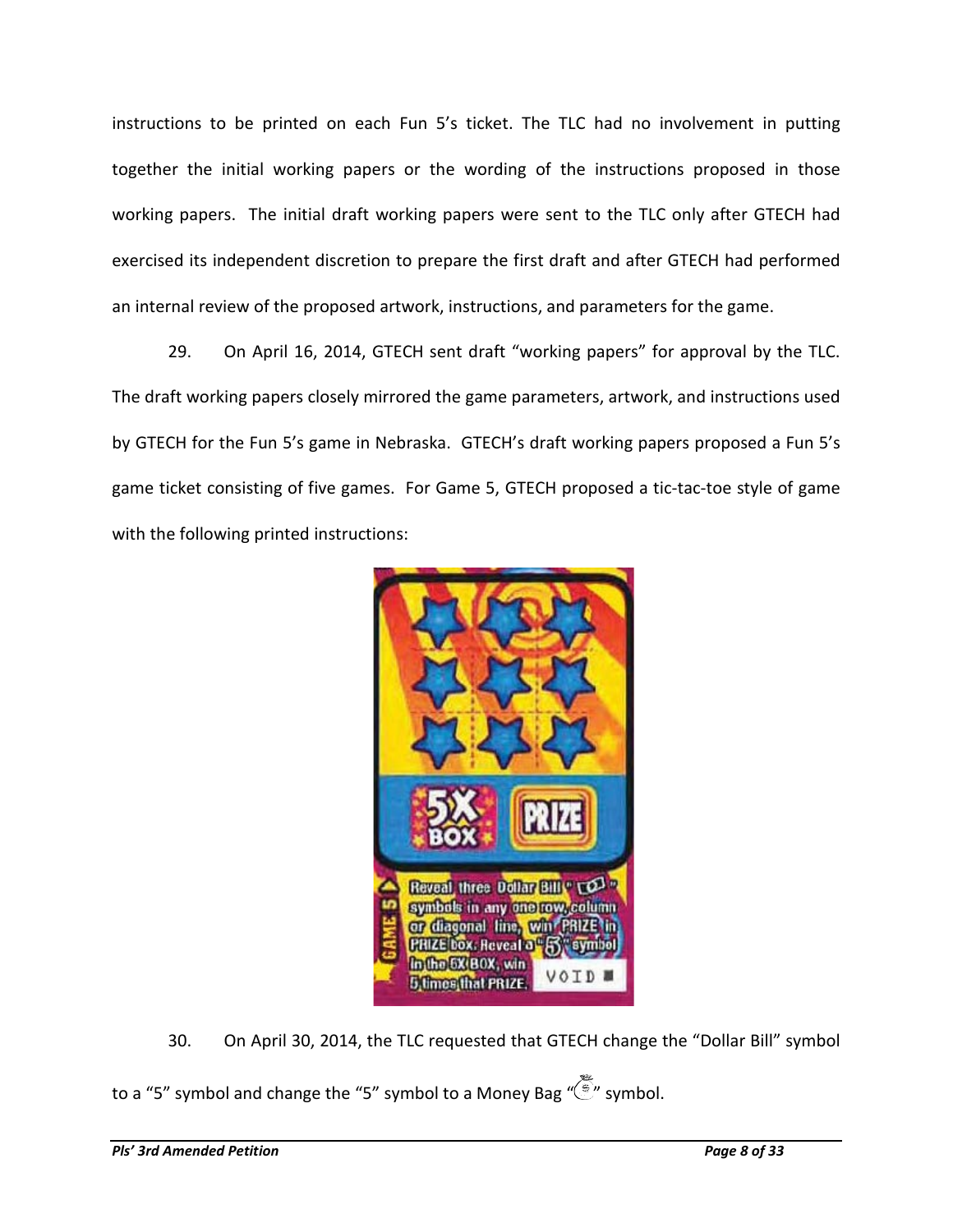31. On May 12, 2014, the TLC requested that GTECH change the parameters of Game 5 to provide that the winning Money Bag " " symbol in the 5X Box would be printed on both winning tickets and non-winning tickets. The stated reason for the requested change was a fear that the 5X Box would be an easy target for "micro-scratching" since only the 5X box would need to be scratched to tell if a ticket was a "winning" ticket.

32. Under the parameters for the game originally proposed by GTECH to the TLC, one hundred percent of the tickets that revealed a Money Bag  $\widetilde{\mathcal{C}}$  symbol would be programmed into GTECH's computers as "winning" tickets. This was the same parameter used by GTECH for the Fun 5's game in Nebraska, Indiana, Kansas, and Western Australia. One hundred percent of the consumers in those four jurisdictions who revealed a winning symbol in the 5X Box won five times the amount in the PRIZE Box.

33. At the request of the TLC, GTECH changed the game's parameters and programmed its computers so that a significant percentage of the tickets designated as nonwinning tickets would nonetheless reveal a Money Bag  $\widetilde{\mathbb{Z}}$  symbol in the 5X Box.

34. Because the Money Bag " $\ddot{\odot}$ " symbol would be appearing on both winning and non-winning tickets, it was incumbent upon GTECH's client service representative and GTECH's software department to change the wording of the instructions to make it clear to consumers that they would win 5 times the amount in the PRIZE Box only if the ticket revealed *both* a Money Bag "<sup>(3)</sup>" symbol in the 5X Box **and also** revealed three five symbols in any one row, column, or diagonal in the tic-tac-toe game.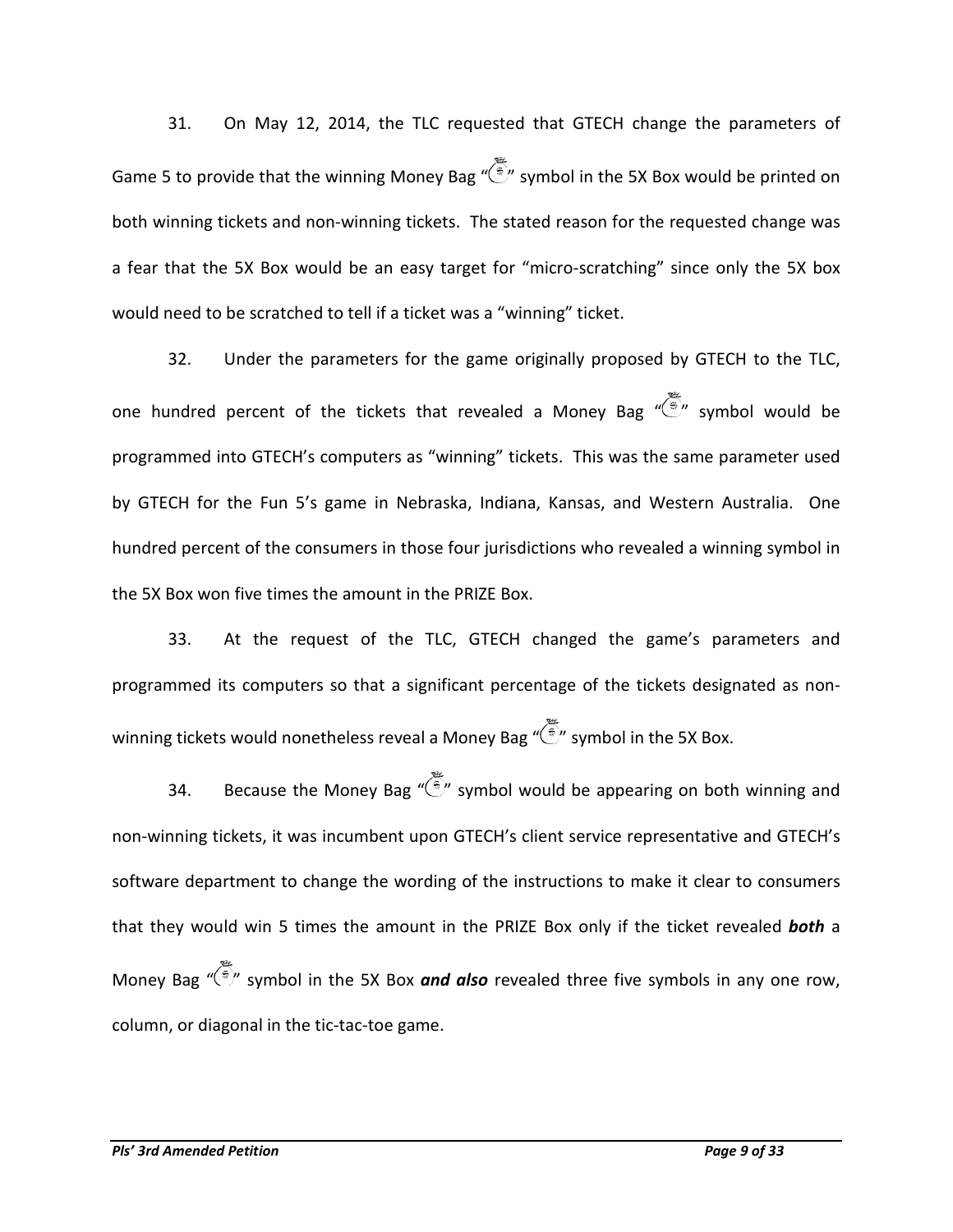35. The TLC expected GTECH to exercise reasonable care to make sure that the instructions on the Fun 5's game were clear and unambiguous. The TLC did not expect GTECH to deliver games that were misleading.

36. According to the testimony of Gary Grief, Executive Director of the TLC, the TLC relies on GTECH for the language that goes on the tickets because GTECH has the experience in the industry and they run games in states other than Texas. Mr. Grief expected GTECH to exercise reasonable care to propose language for the Fun 5's tickets that was not misleading.

37. According to the testimony of GTECH's client services representative, Laura Thurston, if the TLC requests that a change be made to the working papers, GTECH's client service representative will look at the requested change and decide from there whether to make the requested change. This is an act of independent discretion on the part of GTECH's client service representatives.

38. It was the responsibility of employees of GTECH's printing division to exercise their independent discretion by checking the parameters of the game in the working papers and by comparing the language on the tickets to ensure that the language was not misleading or deceptive.

39. It was also GTECH's contractual responsibility to make sure the final executed working papers were "free of errors". It was GTECH's expectation that when it sent proposed working papers to the lottery, the instructions for the scratch-off game would be clear and not misleading.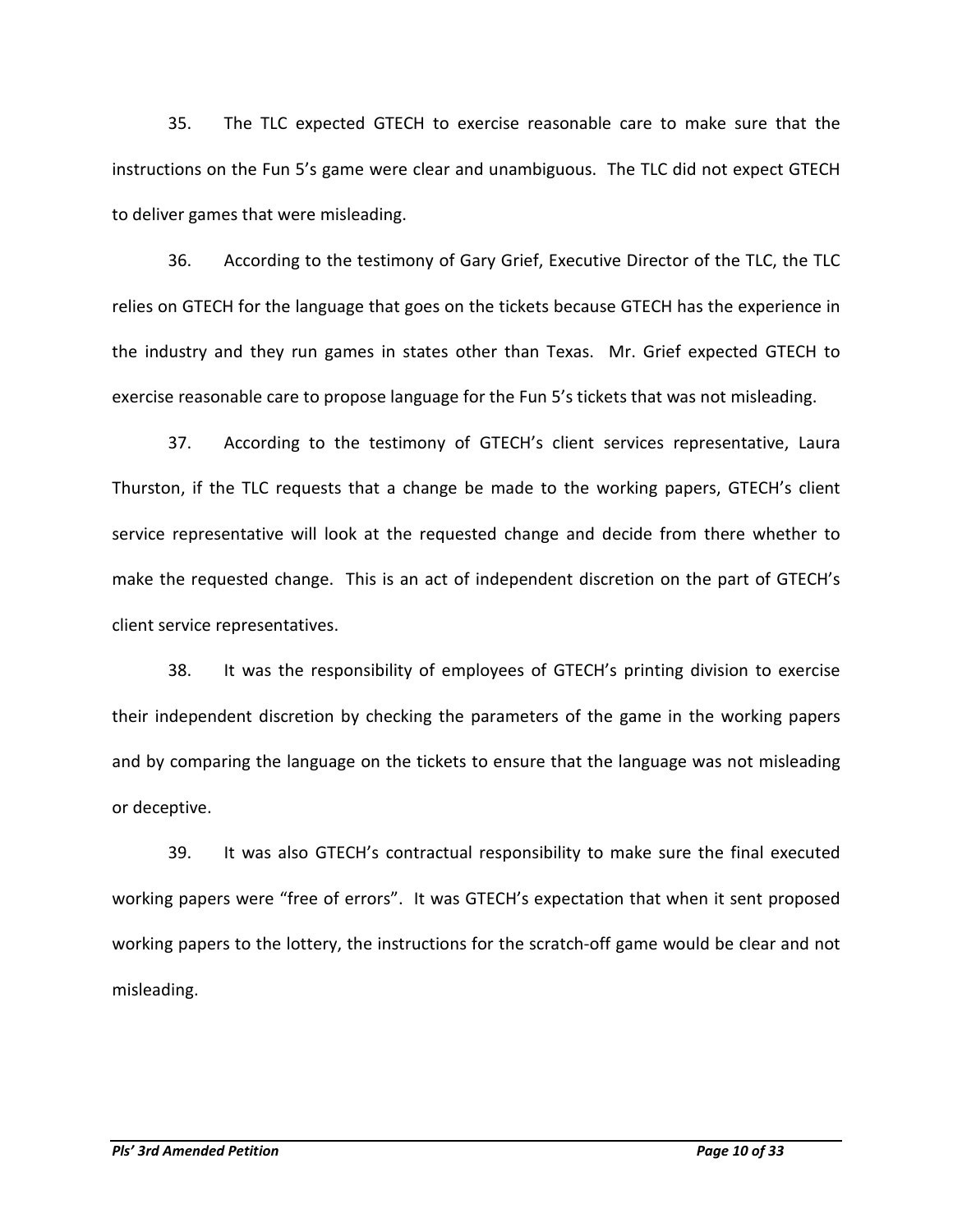40. According to the testimony of the TLC's Products and Drawings Manager, Robert Tirloni, it should be the goal of the folks at GTECH to review the working papers and to make sure the instructions are clear.

41. According to the testimony of the TLC's Instant Product Coordinator, Dale Bowersock, the initial wording for the game's instructions comes from GTECH. It is important for instructions on scratch-off games to be clear and not misleading. It is part of GTECH's job to point out concerns about the game to the TLC. The TLC expects GTECH to have the responsibility to make sure the instructions in their games are not misleading. The TLC expects GTECH to propose wording that is clear and does not misrepresent the chances to win a game.

42. In the exercise of reasonable care and independent discretion, GTECH's personnel should have notified the TLC if a requested change in the parameters of the game would cause problems with the game. It was the responsibility of GTECH's client services representative and its software department to conduct a comprehensive review of the game's instructions to make sure that the change in parameters requested by the TLC did not require a change in the language of the game's instructions. GTECH's customer service representative and its software department had the knowledge and expertise necessary to ensure that the language was clear, unambiguous, and not misleading.

43. GTECH's client services representatives Laura Thurston and Penelope Whyte both reviewed the language of the instructions after the change in parameters was requested by the TLC. Both Ms. Thurston and Ms. Whyte made the decision that GTECH would not change the wording of the instructions. Instead, GTECH's client services representatives decided that the wording would remain as originally proposed by GTECH. GTECH's decision to refrain from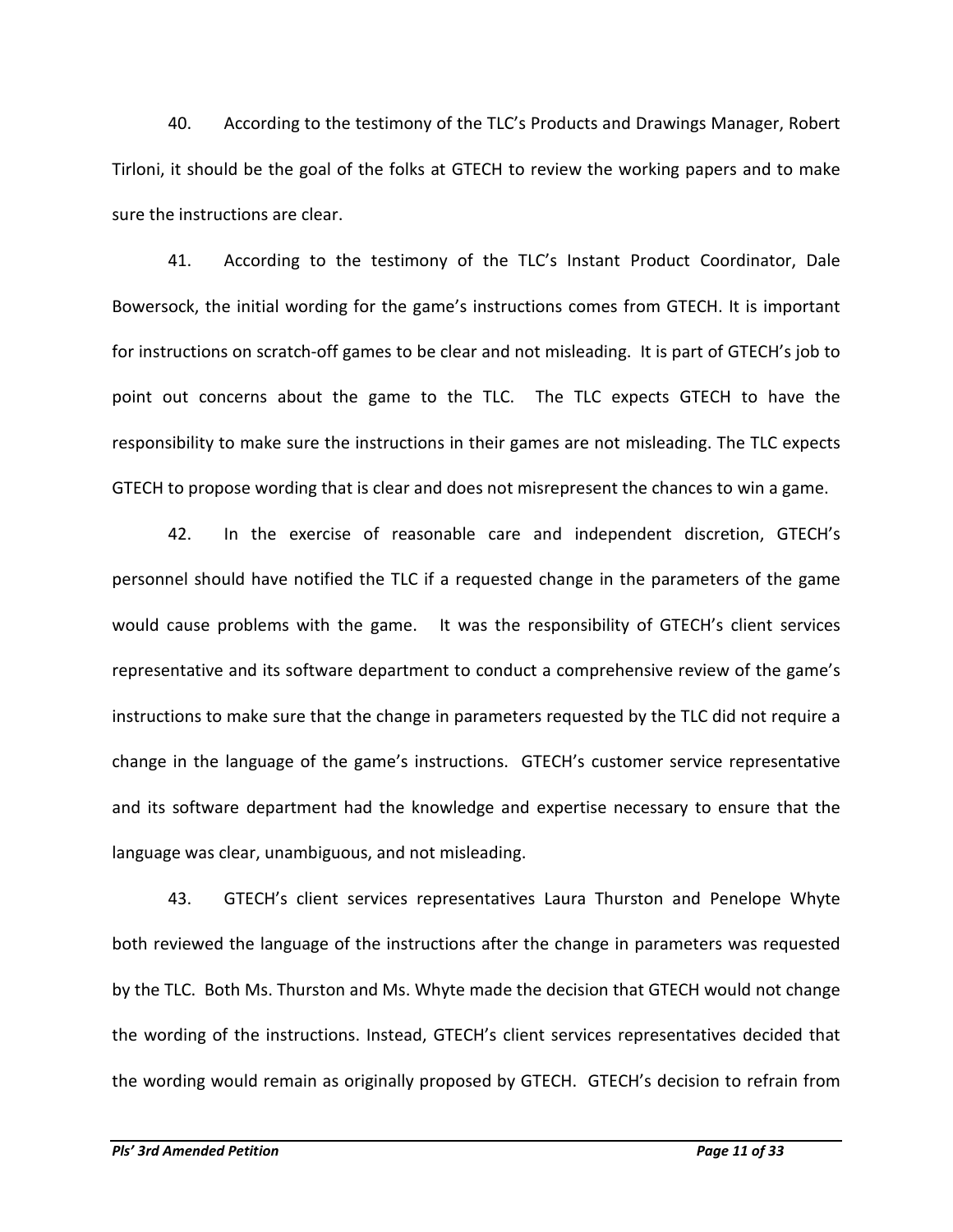changing the proposed wording was not dictated by the TLC. Rather, it was an independent decision made by GTECH's client service representatives and its software department.

44. In other words, even though GTECH was aware, after the requested change in the game's parameters, that not all of the tickets with a Money Bag symbol would be winning tickets, GTECH decided to continue using language on its Fun 5's tickets that misrepresented that all tickets with a Money Bag symbol would "win". The language chosen by GTECH for the final working papers represented as follows:

> "Reveal three "5" symbols in any one row, column or diagonal, win PRIZE in PRIZE box. Reveal a Money Bag " $\left(\frac{5}{2}\right)$ " symbol in the 5X BOX, win 5 times that PRIZE.

45. GTECH's decision to retain the original wording was not dictated by the TLC. It was not unusual for the TLC to ask GTECH to make a change in a game's parameters. However, if a change in the parameters was requested, it was GTECH's duty to exercise its independent discretion to review the instructions to ensure there was no need for a change in the instructions in order to make them clear and unambiguous. Plaintiffs do not complain of the change in parameters requested by the TLC. Rather, Plaintiffs complain of the misleading and deceptive wording chosen for the Fun 5's tickets by GTECH in its exercise of independent discretion.

46. Although the TLC was required to execute GTECH's final working papers before the tickets were printed, the TLC was relying on GTECH to suggest the wording of the instructions due to its expertise in having worked on scratch-off games for many years. Moreover, GTECH's client services representative, Laura Thurston, admits that it would have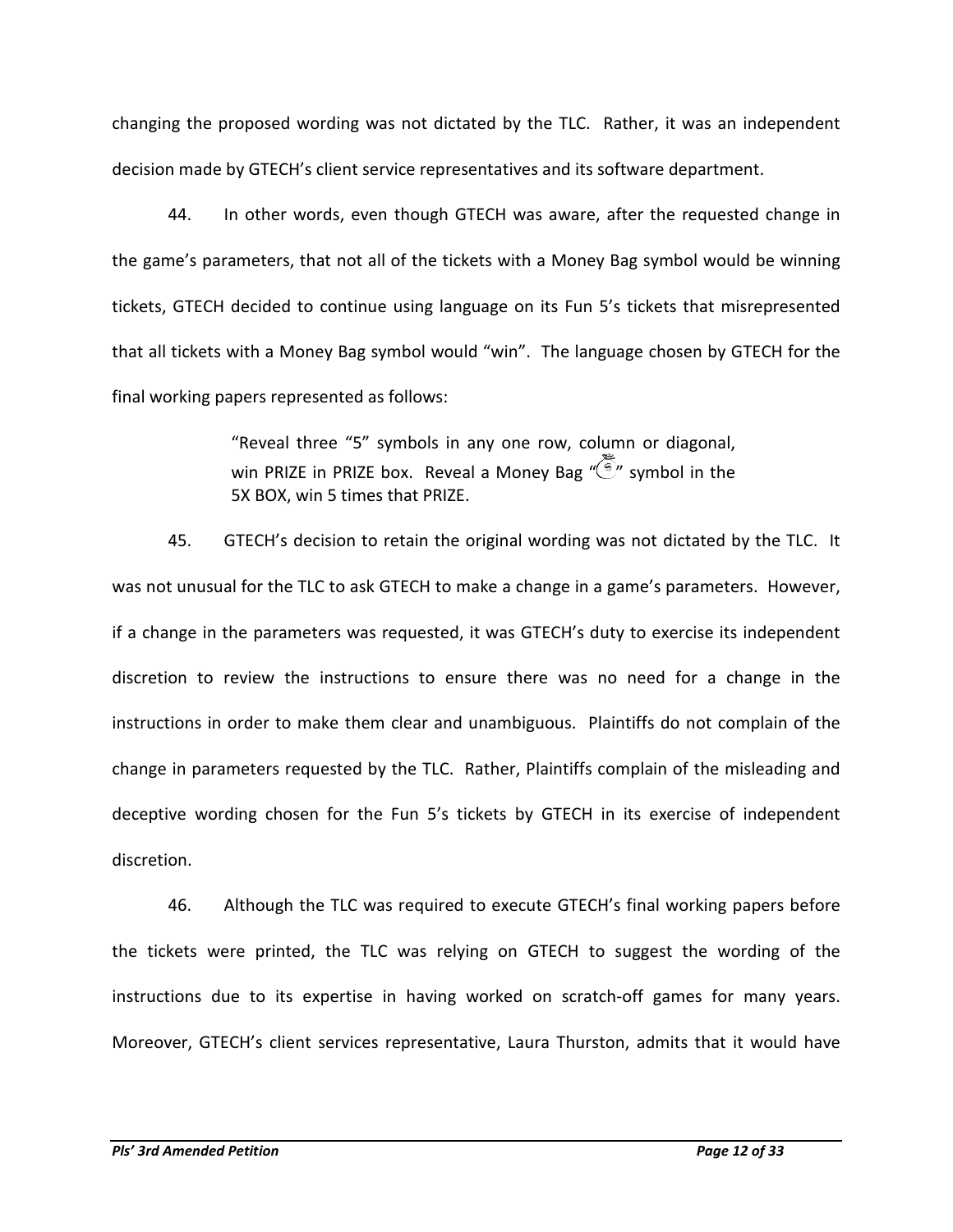been reasonable for the TLC to rely upon GTECH to notify the TLC if a change in the wording of the instructions was needed.

47. GTECH had a contractual duty to exercise its independent discretion to ensure that the final executed working papers it submitted to the TLC were "complete" and "free of any errors".

48. The wording selected by GTECH was misleading and deceptive given the change in the games parameters.

49. On May 16, 2014, Mr. Gary Grief, Executive Director of the TLC, executed the final working papers and approved printing of the Fun 5's tickets by GTECH.

50. GTECH printed approximately 16.5 million Fun 5's tickets and delivered them to a warehouse in Austin.

51. GTECH charged the Texas Lottery Commission approximately \$390,000 for the use of GTECH's Fun 5's scratch-off game and for the Fun 5's tickets it printed.

52. An example of the Fun 5's tickets that GTECH printed and distributed to retailers is shown below: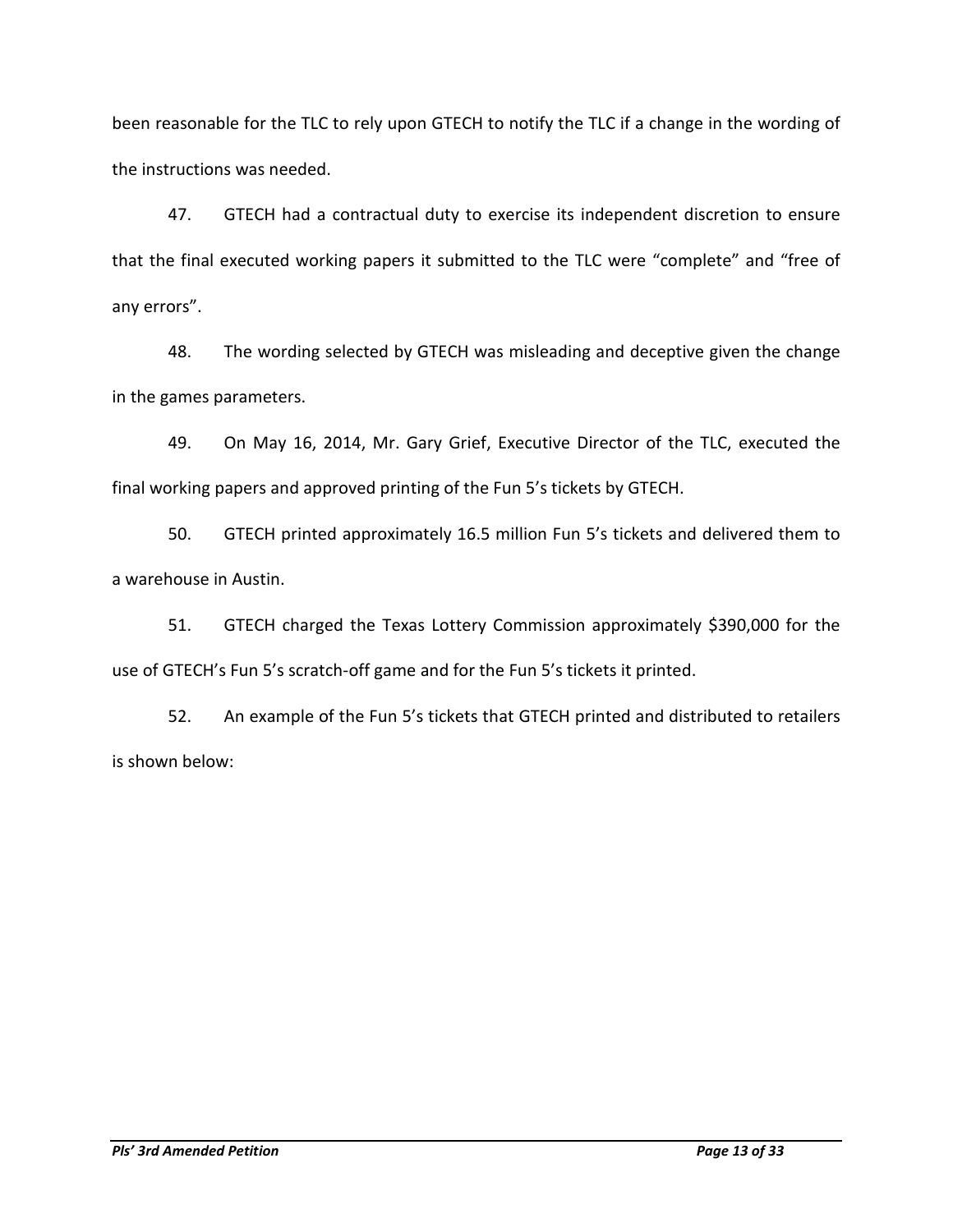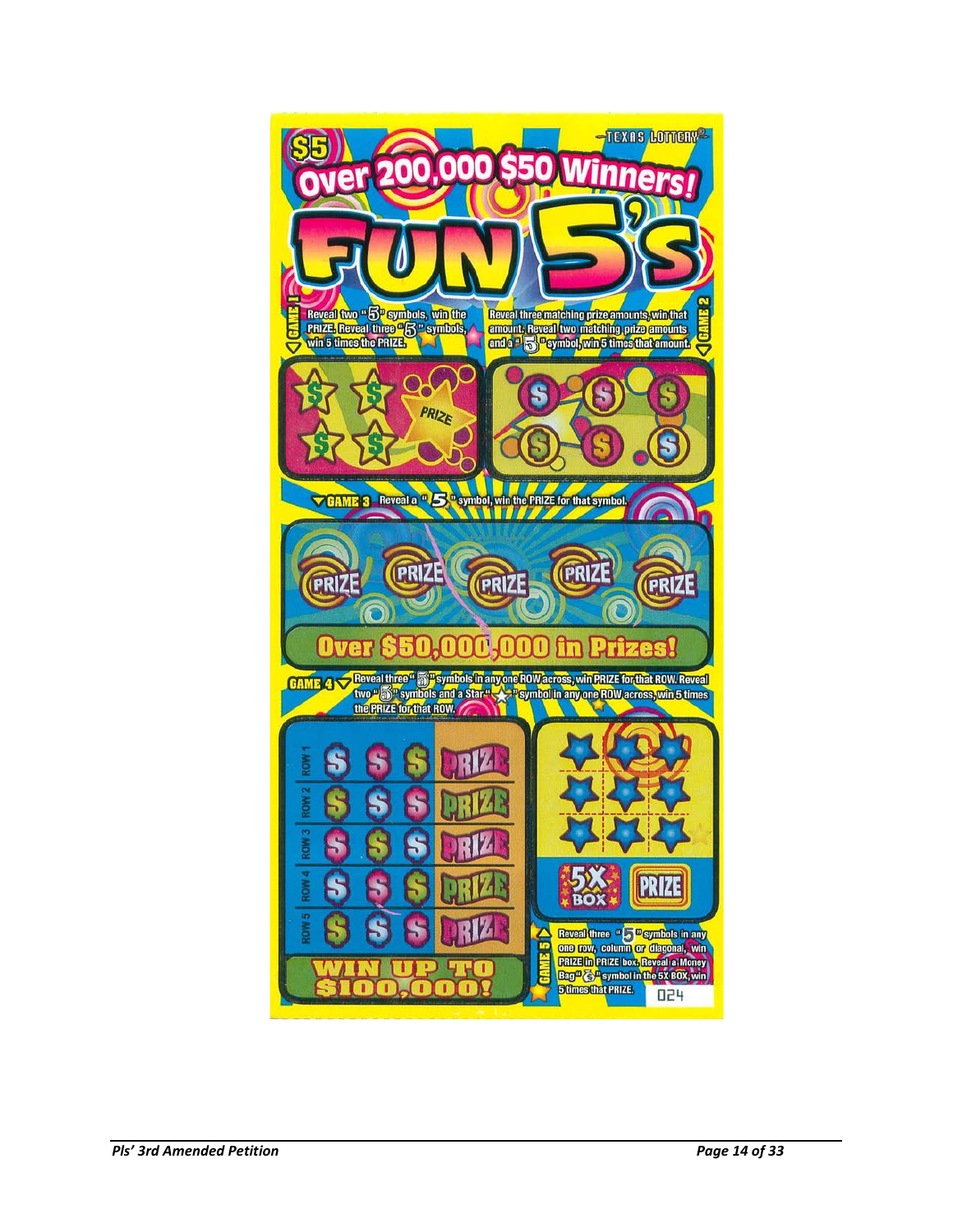53. Sales of the Fun 5's tickets began on September 2, 2014.

54. In the first days that ticket sales began, GTECH began to receive complaint calls from retailers on GTECH's toll free hotline. One retailer said that he thought his customer who revealed a Money Bag symbol was a winner based on the retailer's reading of the instructions. Another retailer said he thought his customer had won five times the amount in the PRIZE Box because he had a Money Bag symbol in the 5X Box. The retailer said "Oh, congratulations!" to his customer but when he ran the ticket through the computer terminal, it said "not a winner". The retailer told GTECH "I'm a little confused. Are we having an issue with the ticket here?" Yet another retailer complained to GTECH "I mean the way it's worded, you know, you got the Money Bag in that box, you instantly win five times that amount."

55. The TLC also began to receive complaints on the first day of Fun 5's ticket sales. On September 2, 2014, TLC employee Angelica Tagle reported to TLC employees and officials "[w]e have been getting a few calls for Game 1592, Fun 5's. It seems that players think that they automatically win 5X the prize amount on Game 5 when they reveal the 'money bag'." TLC employee Angela Briones responded "[a]re they going to change this (the poor wording)?"

56. On September 3, 2014, TLC employee Wesley Barnes, reported to Dale Bowersock, the TLC's Instant Ticket Coordinator as follows:

> We've had an issue with the new game Fun 5's…The way the instructions read in the second sentence gives the impression that matching the "5" symbols is not necessary to win the bonus portion, that you only have to get the Money Bag Symbol…I think we are going to see more problems like this from this game.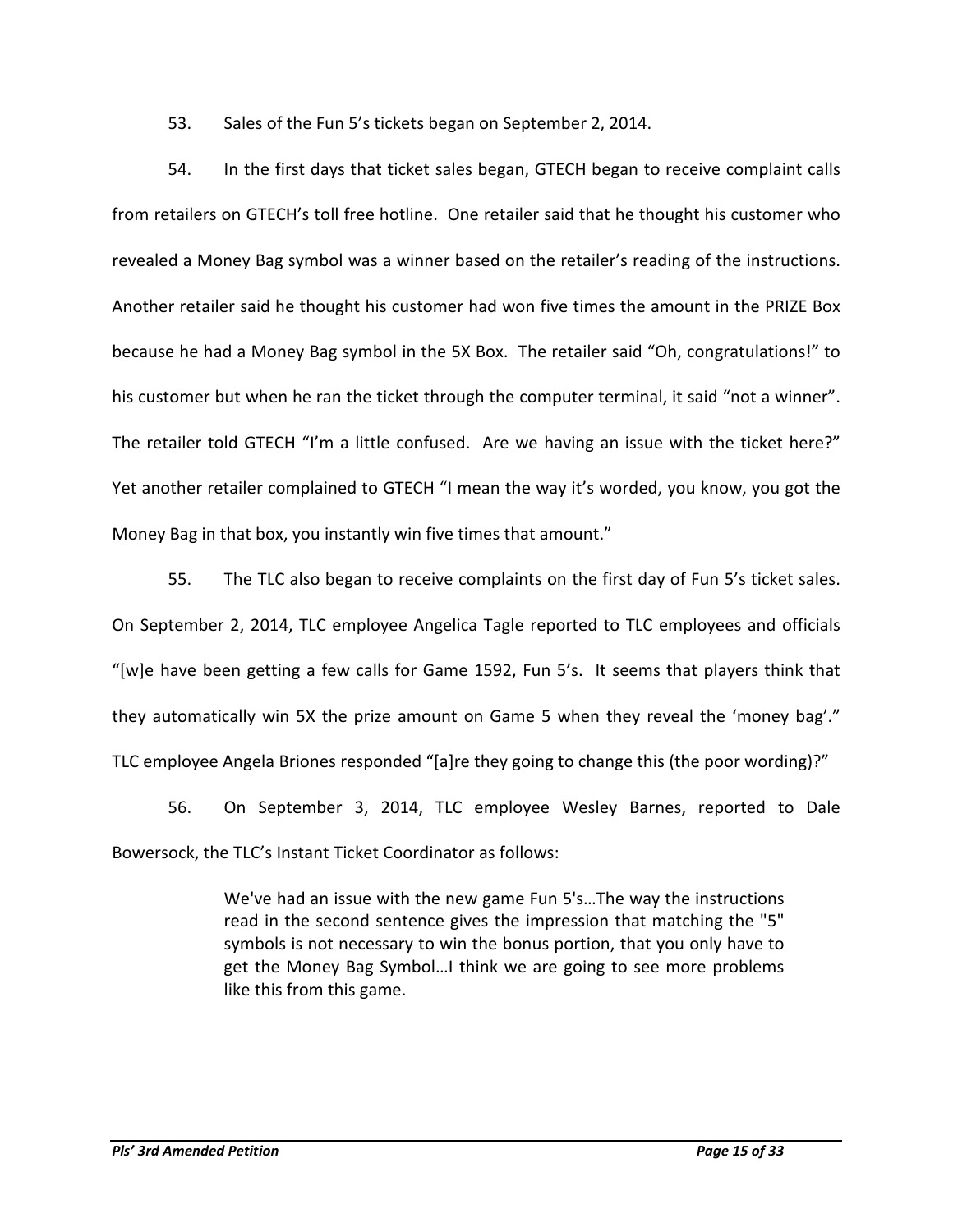57. On September 3, 2014, Gary Grief, the Executive Director of the TLC, received a phone call from a lottery player named Josey Jones who was concerned "that the instructions are misleading the way they are currently written."

58. On September 4, 2014, TLC employee Angelica Tagle reported that as of the prior day, the TLC had received about 83 calls from players in reference to Game 5 on the Fun 5's who felt "that the wording is misleading."

59. On the same day, the official calendar for the TLC's Executive Director, Gary Grief, shows that he met with Joe Lapinski, GTECH's head of Texas operations, and Jay Gendron, Senior Vice President for GTECH in Providence, Rhode Island. Although no details of that meeting have been made public, it is inconceivable that Mr. Grief and the officials from GTECH did not discuss the fact that both consumers and retailers were complaining that the Fun 5's tickets sold to the TLC by GTECH and printed by GTECH contained "misleading" instructions.

60. On September 5, 2014, Angelica Tagle reported that the TLC had received 134 calls regarding the Fun 5's game. On the same day she reported that the TLC phone operators "were getting push back from the players." The comments received from the players included "[t]his is misleading, disappointed, not clear enough, [t]he other games have two ways to win and why would game 5 be any different." Ms. Tagle concluded with the comment that "FYI the calls are still coming in today." Ms. Tagle's e-mail was forwarded to the TLC's Executive Director Gary Grief, its Communications Director, Kelly Cripe, and its attorney, Bob Baird.

61. In addition to a large number of angry calls, the TLC received numerous letters and e-mails from angry consumers who expressed concern that they had been cheated and misled by the TLC.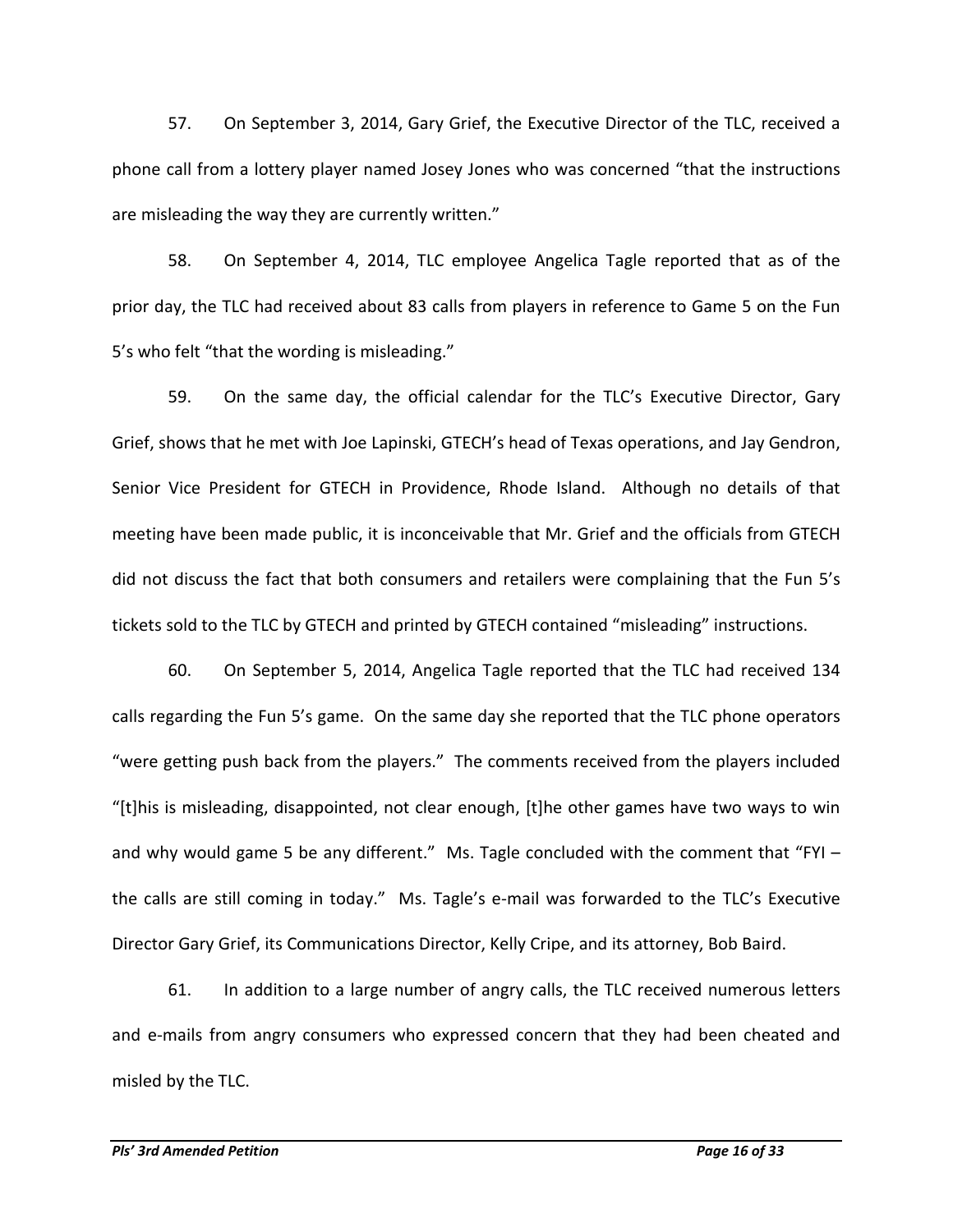62. On September  $5<sup>th</sup>$ , TLC employee Carol Vela reported that the TLC had received 83 calls from players regarding Fun 5's on September 3<sup>rd</sup> and 144 calls on September 4<sup>th</sup>.

63. Also on September 5th, the TLC's Instant Product Coordinator, Dale Bowersock, instructed his assistant, Jessica Burrola, to prepare the necessary paperwork to "Call" the Fun 5's game effective September 5th in anticipation that the Executive Director, Gary Grief might decide to "Call" the game for "business reasons". If Mr. Grief had decided to "Call" the game, a message would have been transmitted to each of GTECH's retail computer terminals in the state of Texas instructing the retailers to immediately stop selling the Fun 5's tickets, to remove the tickets from the retailers' displays, and to hold the tickets for collection by GTECH's Lottery Service Representatives.

64. GTECH was fully aware that the wording chosen by GTECH and printed by GTECH on the Fun 5's tickets was misleading and deceptive. Upon information and belief, GTECH learned that its wording was misleading and deceptive from one or more of the following sources: (1) two of GTECH's client services representatives and its software department reviewed the wording of the instructions before the tickets were printed and were fully aware that contrary to what the wording chosen by GTECH represented, not every ticket that revealed a Money Bag symbol would "win"; (2) GTECH received calls to its hotline from retailers; (3) GTECH's Lottery Service Representatives learned of complaints from retailers; (4) GTECH's head of Texas operations, Joe Lapinski, spoke by phone with Gary Grief on an almost daily basis and met with him in person on a weekly basis; (5) GTECH's Executive Vice President, Jay Gendron, met with Joe Lapinski and Gary Grief in Grief's office on September  $4<sup>th</sup>$ ; (6) GTECH's Chief Executive Officer, Jaymin Patel, held a phone conference with Gary Grief on October 7<sup>th</sup>; (7)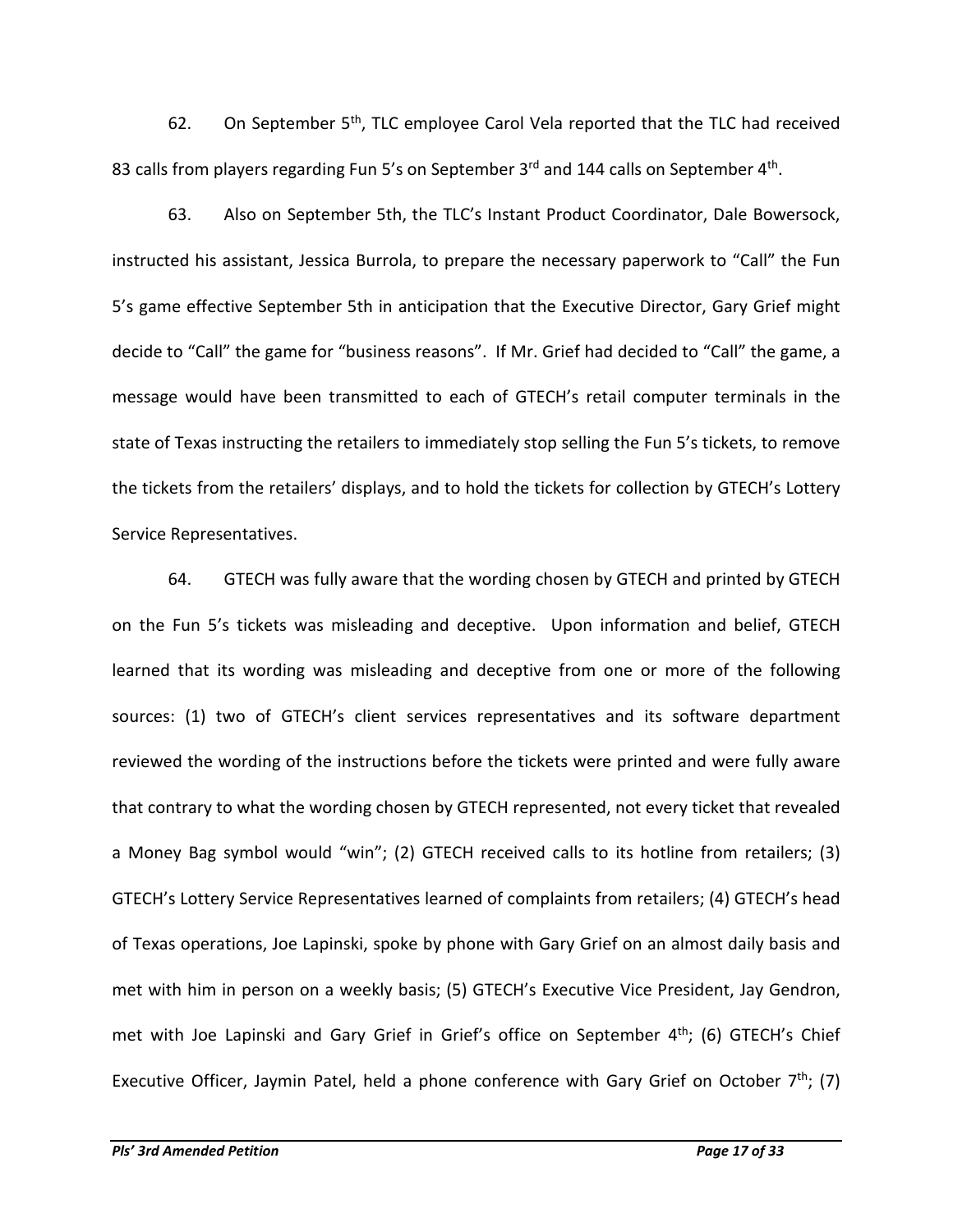Gary Grief attended a breakfast with GTECH officials on October 1, 2014, and had dinner with GTECH officials that same evening; and, (8) officials of GTECH met weekly in Austin with the Instant Product Manager of the TLC to discuss issues related to scratch-off tickets.

65. The TLC asked GTECH whether lottery retailers were complaining about the Fun 5's game. GTECH failed to disclose to the TLC that lottery retailers were, in fact, complaining to GTECH that the wording on the Fun 5's tickets was misleading lottery players. GTECH also failed to disclose that its own officials believed the wording on the Fun 5's tickets was not clear.

66. GTECH had full knowledge that the wording it printed on the Fun 5's tickets was misleading players into believing that they had won five times the amount in the PRIZE Box when they had not. GTECH nonetheless continued to take orders from retailers for replacement packs of Fun 5's tickets, continued to deliver Fun 5's tickets to retailers, continued to activate packs of Fun 5's tickets so they could be sold to consumers, and continued to validate tickets with a Money Bag symbol as "non-winning" tickets even though the wording on the tickets misled consumers and retailers into believing that the tickets should be "winning" tickets.

67. During the forty-six days between September  $5<sup>th</sup>$  when Gary Grief decided he would not "call" the game and October 21<sup>st</sup> when he finally agreed to do so, sales of the misleading and deceptive Fun 5's tickets generated approximately \$21 million in revenues, a percentage of which was paid to GTECH as its fee for operating the game.

68. On September 8, 2015, the South Regional Summary for the TLC's Claim Centers in Beaumont, Corpus Christi, Houston, McAllen, San Antonio, and Victoria reported that all of those Claims Centers were receiving calls and personal visits from players who "are interpreting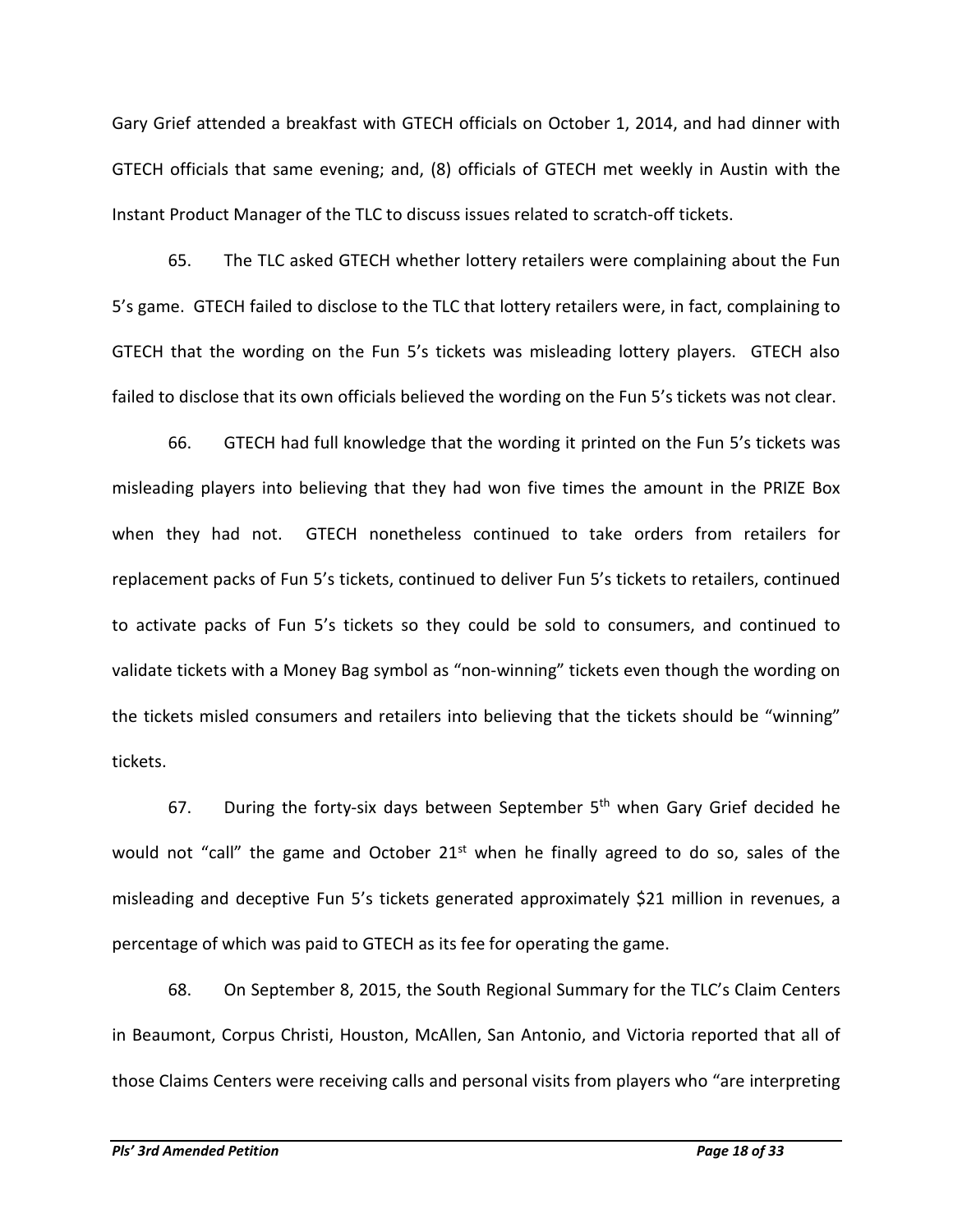the 'Money Bag' in the Bonus Box in Game 5 to mean they won 5 times the amount shown in the Prize Box".

69. On September 26<sup>th</sup>, the North Region Customer Service Summary reported that all TLC Claims Centers in the northern part of Texas "continue to report that the problems with game #1592 Fun 5's continue".

70. On October 7, 2014, Gary Grief requested that his staff provide him with "weekly sales data since the game began along with the most recent call volume of player complaints…." In response, TLC Manager Michael Anger reported to Grief that "the call volume has remained between 75 and 100 calls a day through the week last week. This is consistent with the volume for the last several weeks." Kathy Pyka reported to Grief that the Fun 5's tickets had generated weekly sales between approximately \$2,000,000 and \$4,500,000 per week for a total of \$15,919,185 as of the week ending October 4, 2014. After being informed that slightly over 16.5 million Fun 5's tickets had been printed, Grief responded "[w]hat percentage sold through are we?" In response, Dale Bowersock reported to Grief that the Fun 5's game was "19.27% sold."

71. On October 7, 2014, the same day he requested and received this information, Grief had a conference call with Jaymin Patel, Chief Executive Officer of GTECH in Providence, Rhode Island.

72. The TLC continued to sell Fun 5's tickets for approximately two more weeks until October 21, 2014 when Grief finally authorized his staff to "call" the game and to discontinue sales of the misleading and deceptive tickets. On October 21, 2014, the Texas Lottery issued a press release to announce that it was closing the Fun 5's game early and would discontinue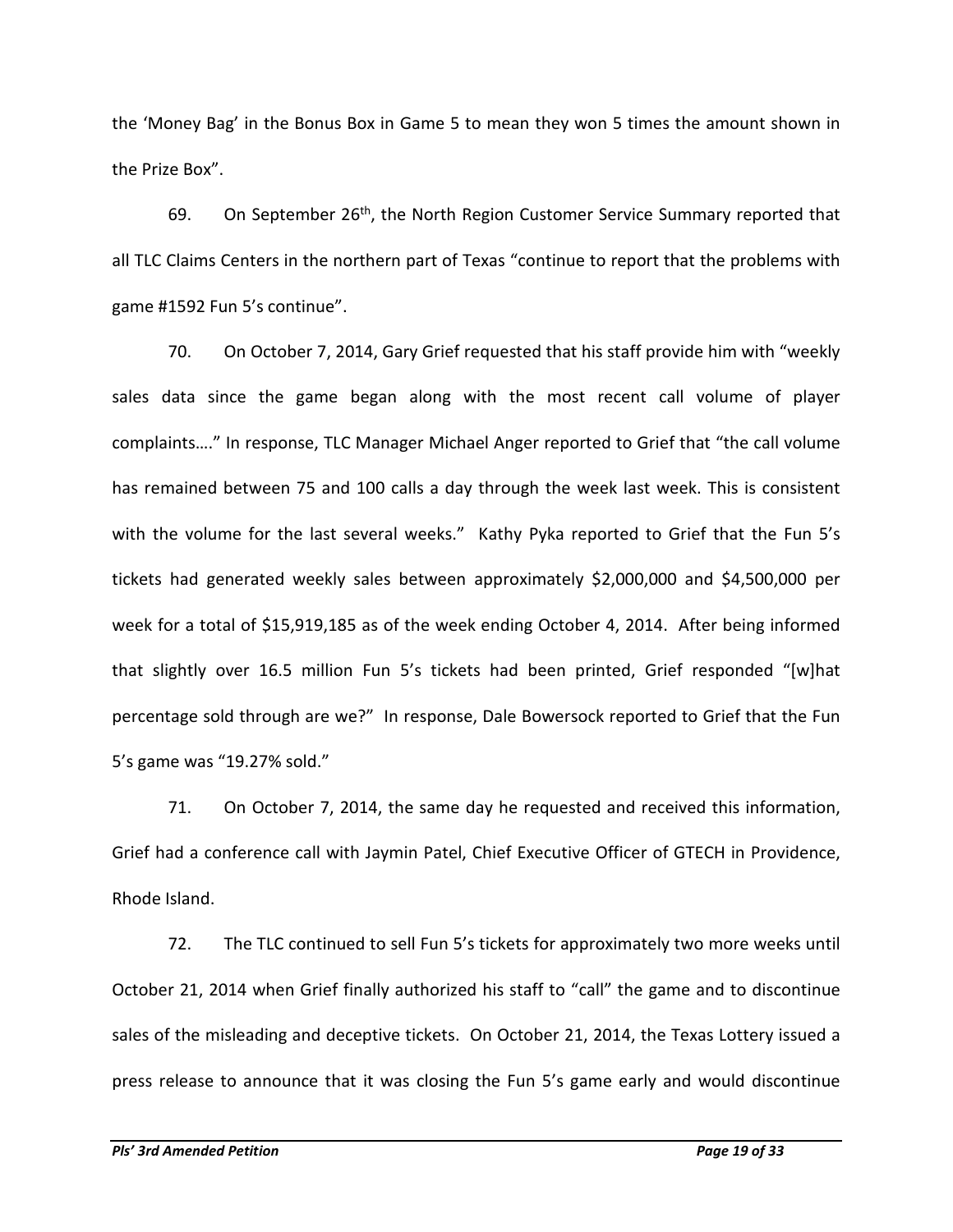selling the tickets, citing "confusion" expressed by players and the Texas Lottery's responsibility to create games that are "clear to understand for our players".

73. As operator of the lottery, GTECH is responsible for providing the Texas Lottery with computer terminals that are programmed to validate tickets bearing certain serial numbers as "winning" tickets. This is an important function inasmuch as Paragraph 1.2(L) of the official game procedures for Instant Game No. 1592, defines a "Non-Winning Ticket" in relevant part as "[a] ticket which is not programmed to be a winning Ticket…."

74. In other words, under the official game procedures for Instant Game No. 1592, a ticket must be treated as a "Non-Winning Ticket" by the TLC if GTECH's computer program fails to validate the ticket as a "Winning Ticket", even if the ticket otherwise meets all the criteria of being a winning ticket under the language on the ticket and under the official game procedures. Because the validation of winning scratch-off tickets was an act uniquely within the power and control of GTECH, players of the Texas Lottery, including these Plaintiffs, placed a high degree of trust and confidence in GTECH and were dependent on GTECH to act in the best interest of the citizens who purchased scratch-off lottery tickets.

75. The Texas Lottery Commission began selling Fun 5's tickets to the public on or about September 2, 2014. Almost immediately after the first tickets were sold, consumers began complaining to the TLC that their tickets revealed a Money Bag " " symbol in Game 5 but GTECH's computer program was not validating their tickets as "winning" tickets.

76. GTECH's computer validation program did not conform to the language on the Fun 5's ticket. GTECH's non-conforming computer program added a requirement for a ticket to be validated as a "Winning Ticket" that was not present in the language printed on the Fun 5's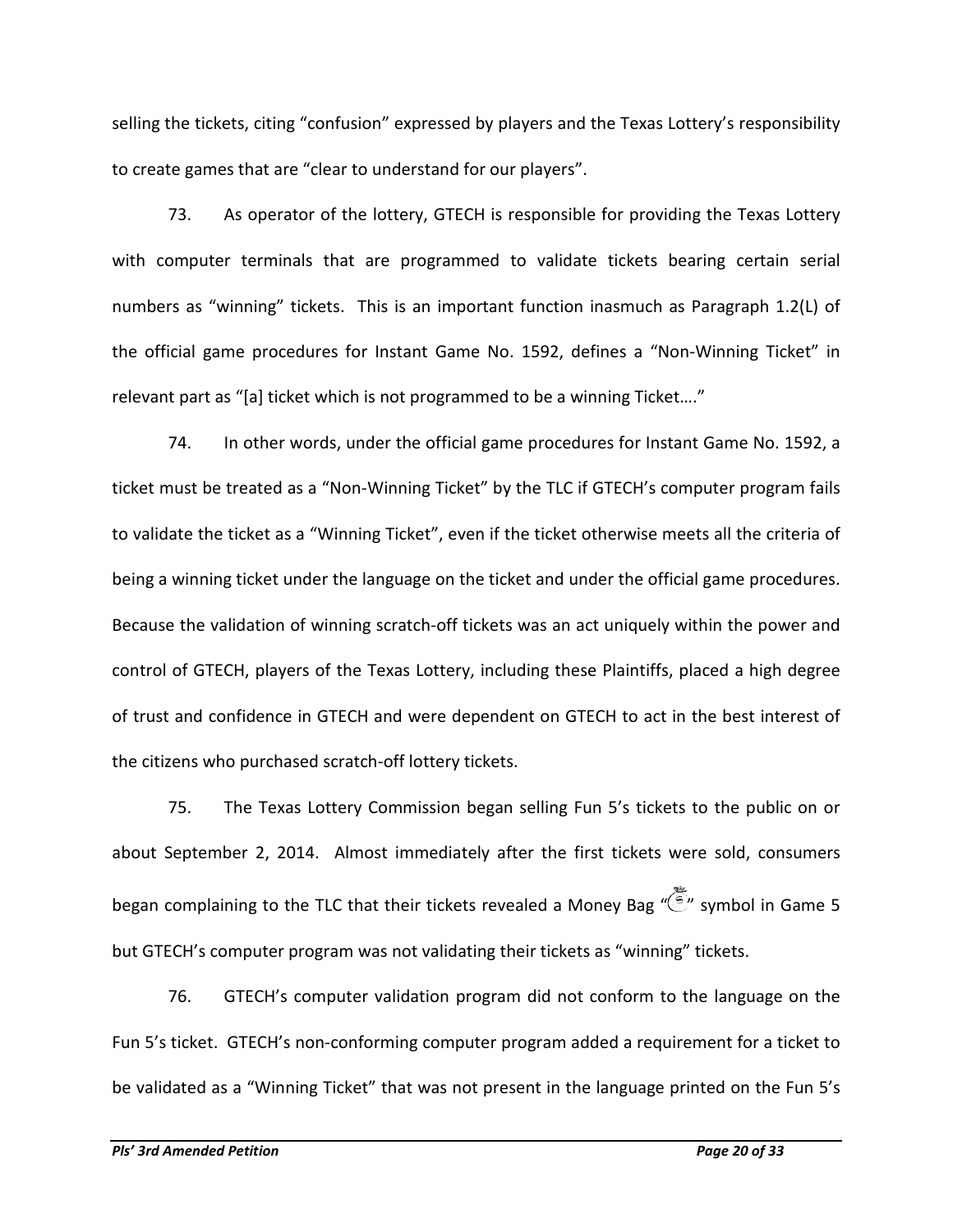tickets. Specifically, GTECH programmed its computer validation program to treat the instructions for Game 5 as if the following language had been added:

> Reveal three "5" symbols in any one row, column or diagonal, win PRIZE in PRIZE box. [And, if you also] Reveal a Monev Bag "(S)" symbol in the 5X BOX, win 5 times that [*the*] PRIZE [*won*].

77. GTECH learned, in the early days of September 2014, of complaints from lottery players who had purchased tickets with a Money Bag " "" symbol but whose tickets were not being validated by GTECH's computers as "winners". Despite notice of these complaints, GTECH knowingly and intentionally decided to continue using its non-conforming computer validation program to eliminate a significant percentage of the tickets with a Money Bag  $\sqrt[q]{\mathbb{P}}$ " symbol from the list of "winning" tickets. GTECH also knowingly and intentionally continued to distribute Fun 5's tickets on which GTECH had printed the misleading and inaccurate language. Had GTECH corrected its error and changed its computer validation program to conform to the language printed on the Fun 5's tickets, it would have exposed the Texas Lottery to a total payout for the Fun 5's game far in excess of the payout GTECH originally calculated for the Texas Lottery. Had GTECH discontinued distribution of the misleading Fun 5's tickets, it would have suffered a loss of revenues from its percentage of gross ticket sales. Rather than admit that it had made a costly mistake in judgment or suffer a decrease in revenues, GTECH decided to cover up its mistake by continuing to distribute the misleading tickets and by continuing to use its non-conforming validation program which failed to validate a significant percentage of the tickets with a Money Bag  $\sqrt{\frac{2}{n}}$  symbol as "winning" tickets.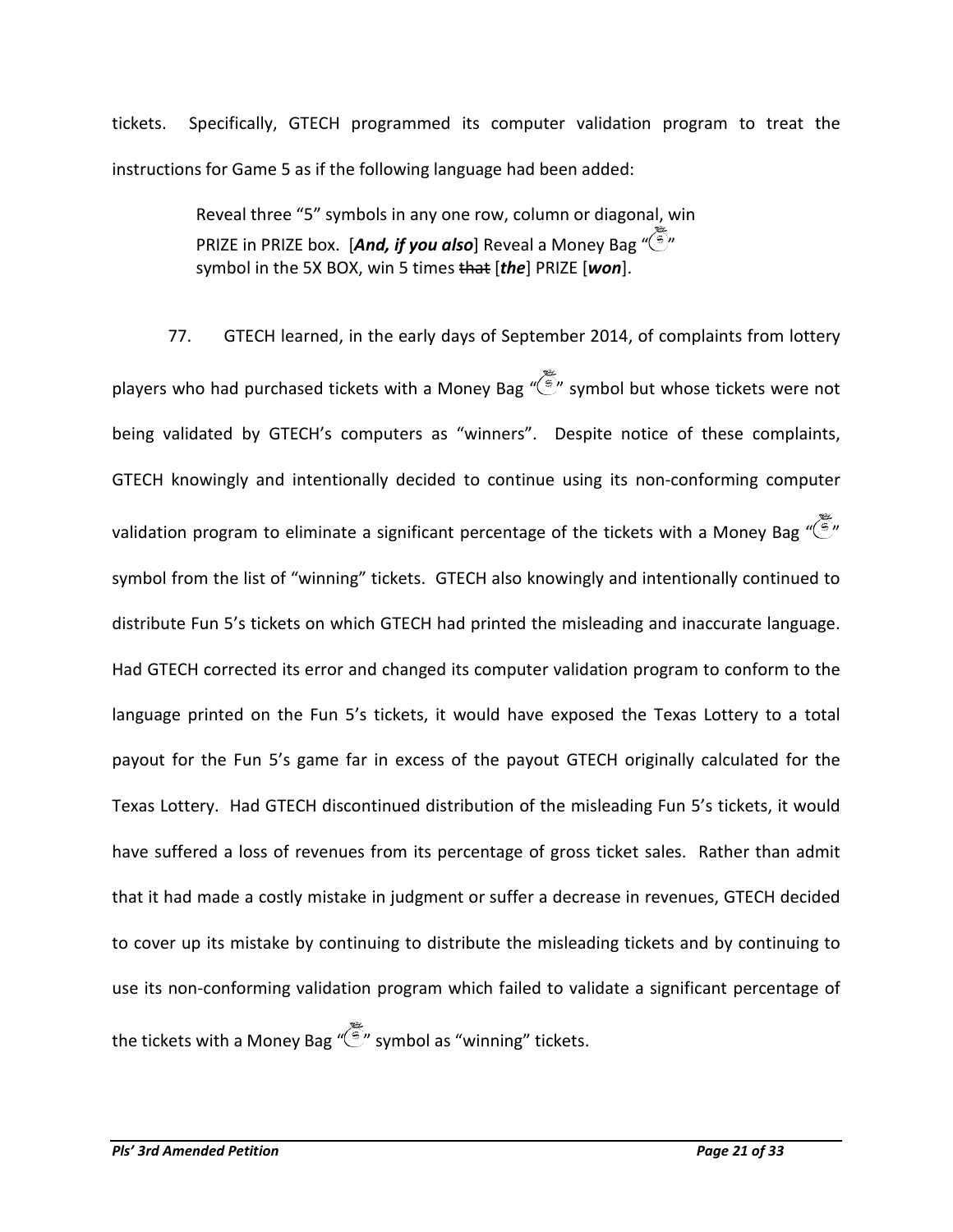78. The language developed by GTECH, and which GTECH printed on the tickets, misled Plaintiffs into believing that 100% of Fun 5's tickets with a Money Bag " symbol in Game 5 would be "winning" tickets.

79. Plaintiffs purchased Fun 5's tickets that revealed a Money Bag  $\widetilde{\mathbb{S}}^n$  symbol in Game 5. Plaintiffs reasonably relied upon the representation GTECH printed on the Fun 5's tickets that Plaintiffs would receive five times the amount printed in the PRIZE box on their tickets if their tickets revealed a Money Bag " symbol. However, when Plaintiffs attempted to cash their apparently winning tickets, they learned that GTECH's computer validation program did not validate their tickets as winning tickets. That meant their tickets were automatically defined as "Non-Winning Tickets" in accordance with Paragraph 1.2(L) of the official game procedures for Instant Game No. 1592 and were not eligible for prize payouts.

80. Plaintiffs do not contend that their tickets are "winning tickets". It is undisputed that their tickets are "non-winning" tickets. Instead, they contend that they were misled by GTECH into believing that if their tickets revealed a Money Bag symbol in Game 5, they would win five times the amount in the PRIZE Box.

#### **H. COUNT 1- COMMON LAW FRAUD**

81. GTECH chose the wording of the representation it printed on the Fun 5's tickets. The wording was not dictated or required by the TLC. Instead, the wording was chosen by GTECH's customer service representatives in the exercise of their independent discretion.

82. GTECH printed and distributed the misleading and deceptive Fun 5's tickets for sale to Plaintiffs. GTECH received a fee based on a percentage of the gross sales of the Fun 5's tickets and therefore had an incentive to maximize the sale of Fun 5's tickets.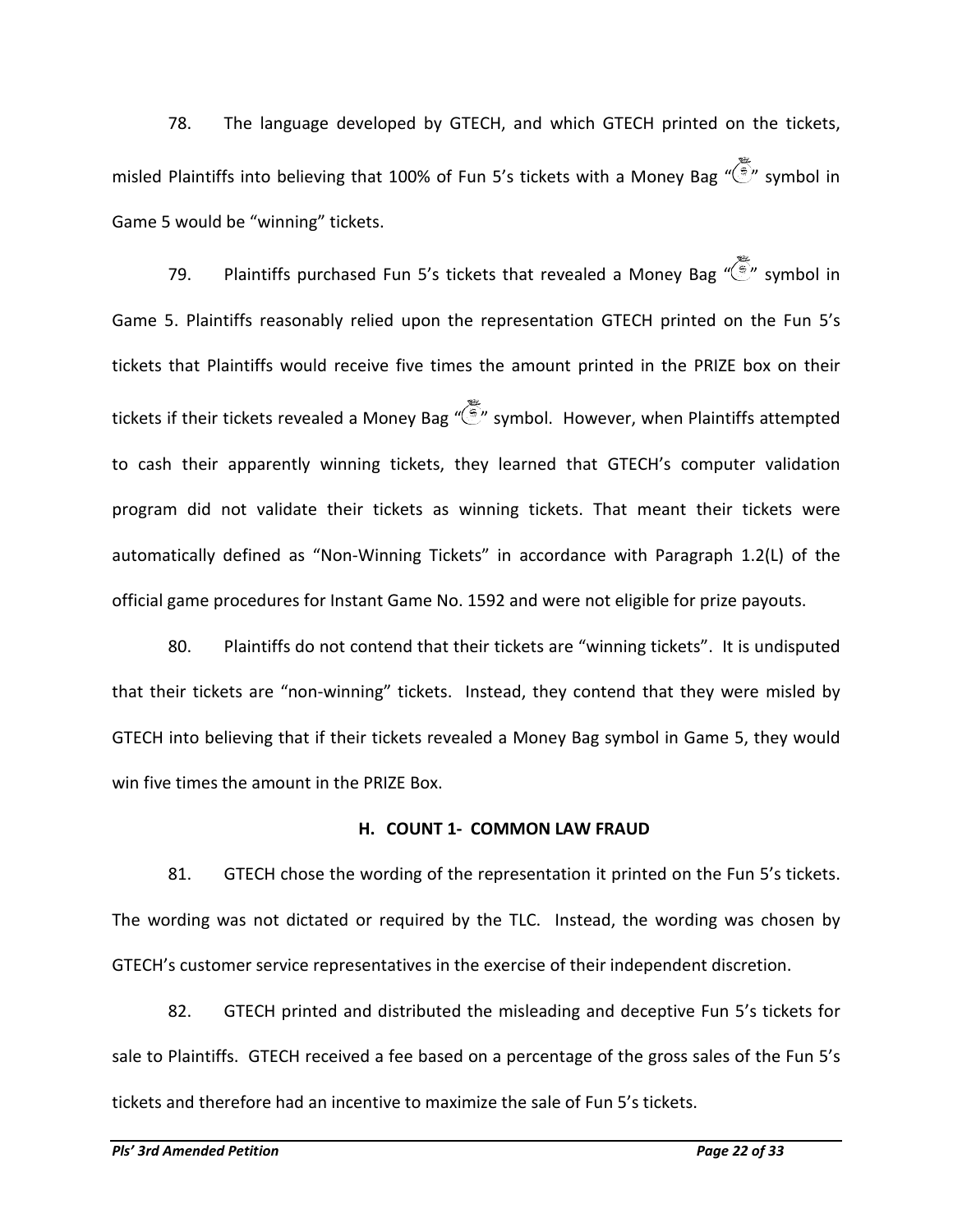83. Each of the Fun 5's tickets contained a written representation that if the ticket revealed a Money Bag " $\tilde{\mathbb{F}}$ " symbol in Game 5, the player would "win".

84. This representation was material.

85. The representation made on the Fun 5's tickets was false. In fact, a significant percentage of tickets with a Money Bag " $\tilde{\bullet}$ " symbol were not "winning" tickets.

86. GTECH knew that the representation was false. It used nearly identical language on Fun 5's tickets in other states and programmed its computers in those states to recognize 100% of tickets that revealed a winning symbol as "winning" tickets. However, in Texas, GTECH programmed its computers to leave off from the list of "winning" tickets a significant percentage of tickets that revealed a Money Bag " " symbol.

87. GTECH knew that if it left off from the list of "winning" tickets a significant percentage of tickets that revealed a Money Bag " $\frac{1}{2}$ " symbol, those tickets would not be eligible for prize payouts.

88. Alternatively, GTECH made the representation recklessly. It represented as a positive assertion that a player would "win" if he or she revealed a Money Bag " $\tilde{\ll}$ " symbol on a Fun 5's ticket. However, GTECH made the representation on every one of the tickets without knowing which of the tickets with a Money Bag " $\tilde{\binom{3}{2}}$ " symbol would be "winning" tickets and which ones would be "non-winning" tickets.

89. GTECH had reason to know that the representation it crafted and that it printed on the Fun 5's tickets would reach a class of which Plaintiffs were members.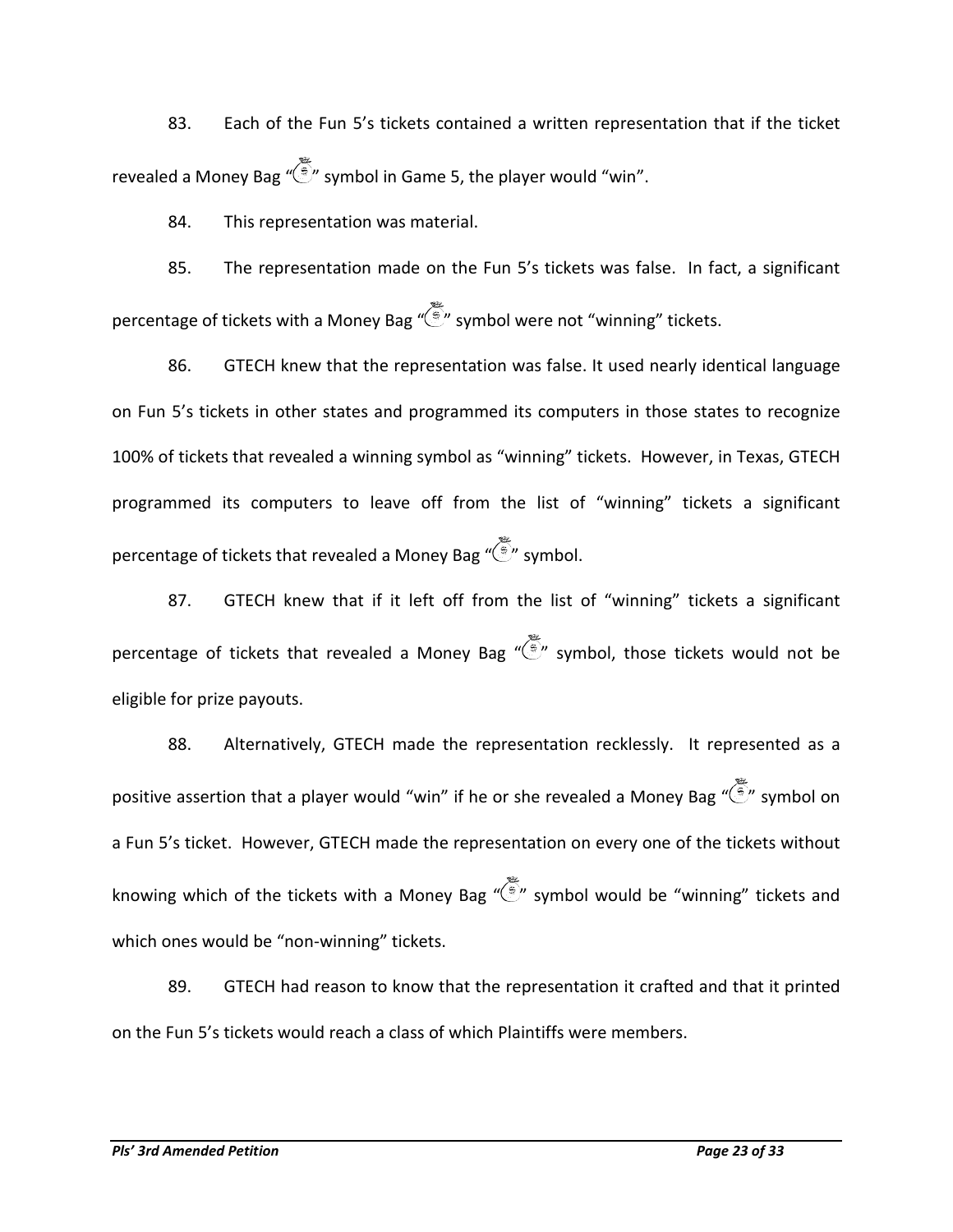90. GTECH benefited from the sale of the misleading and deceptive tickets in that it received a percentage of the revenues from the ticket sales.

91. The representation GTECH printed on the Fun 5's tickets was a false statement of fact.

92. GTECH made the representation knowing that it was a false representation.

93. GTECH intended for a class of lottery players, of which Plaintiffs were members, to rely on the false representation.

94. GTECH expected lottery players to rely on the instructions it printed on the Fun 5's tickets.

95. Plaintiffs justifiably relied on GTECH's false representation.

96. The false representation caused Plaintiffs injury.

97. Plaintiffs seek benefit-of-the-bargain damages from GTECH. In particular, Plaintiffs are entitled to the difference between the value of the Fun 5's tickets as represented by GTECH and the value actually received by Plaintiffs.

98. Exemplary Damages. Plaintiffs' injuries resulted from Defendant's actual fraud or malice, which entitles Plaintiffs to exemplary damages under Texas Civil Practice & Remedies Code section 41.003(a).

## **COUNT 2 – FRAUD BY NONDISCLOSURE**

99. GTECH failed to disclose to Plaintiffs material facts related to Game 5 of the Fun 5's game.

100. GTECH had a duty to disclose to Plaintiffs that a significant percentage of the tickets with a Money Bag symbol would not be on the list of "winning" tickets. GTECH disclosed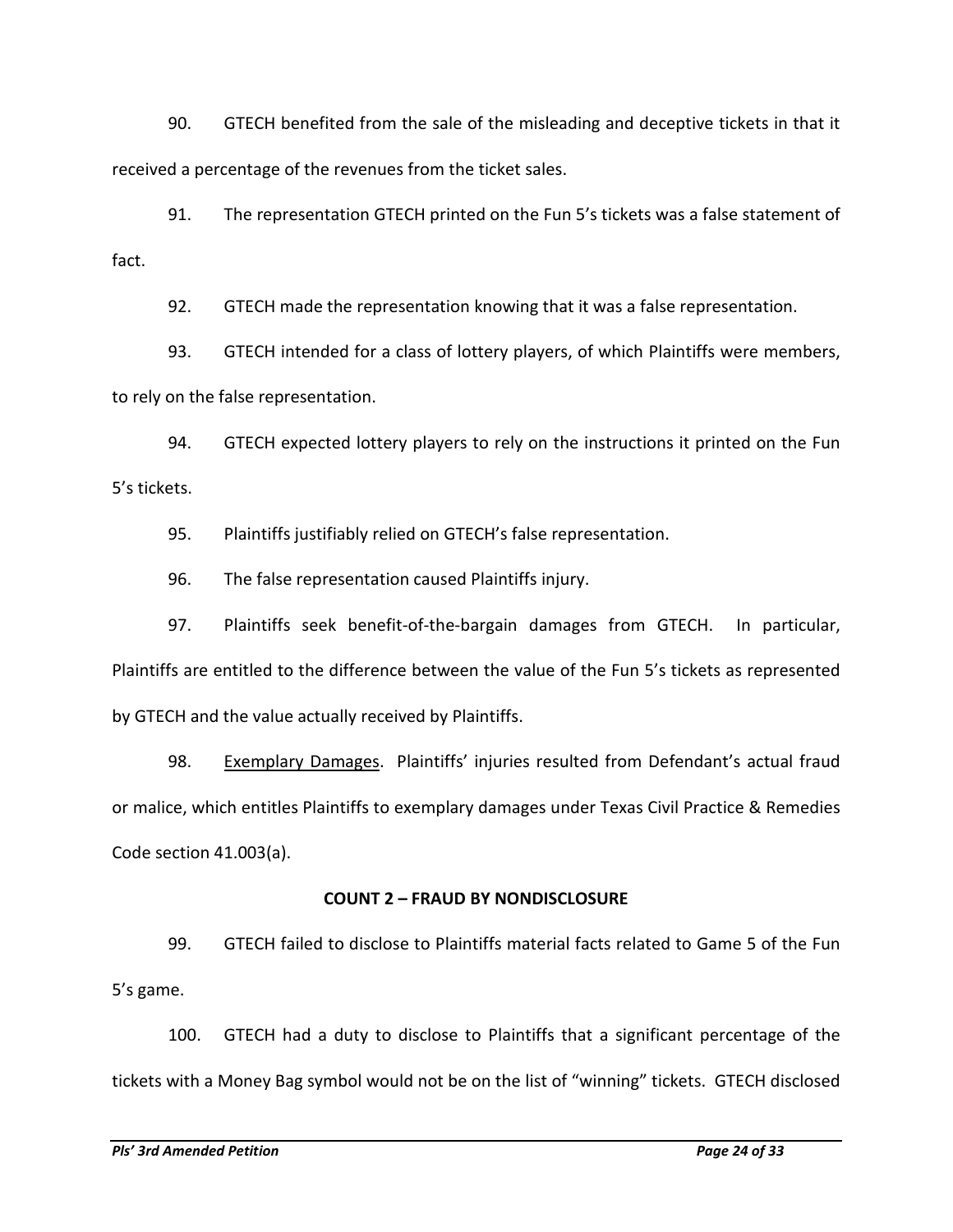limited information to Plaintiffs in the language it chose to print on the tickets, which created a substantially false impression.

101. The information was material because the language printed on the tickets left the false impression that every ticket with a Money Bag symbol would be a "winning" ticket.

102. GTECH knew that Plaintiffs and other similarly situated lottery players were ignorant of the information and did not have an equal opportunity to discover the truth.

103. GTECH had a duty to inform purchasers of Fun 5's tickets that they would not automatically "win" if they revealed a Money Bag " symbol. Instead, GTECH deliberately remained silent and did not disclose the truth to Plaintiffs.

104. By deliberately remaining silent, GTECH intended for Plaintiffs to act without the information.

105. Plaintiffs justifiably relied on GTECH's deliberate silence.

106. By deliberately remaining silent, GTECH proximately caused injury to Plaintiffs which resulted in damages.

107. Plaintiffs seek benefit-of-the-bargain damages from GTECH. In particular, Plaintiffs are entitled to the difference between the value of the Fun 5's tickets as represented by GTECH and the value actually received by Plaintiffs.

108. Exemplary Damages. Plaintiffs' injuries resulted from Defendant's actual fraud or malice, which entitles Plaintiffs to exemplary damages under Texas Civil Practice & Remedies Code section 41.003(a).

#### **I. COUNT 3 – AIDING AND ABETTING FRAUD**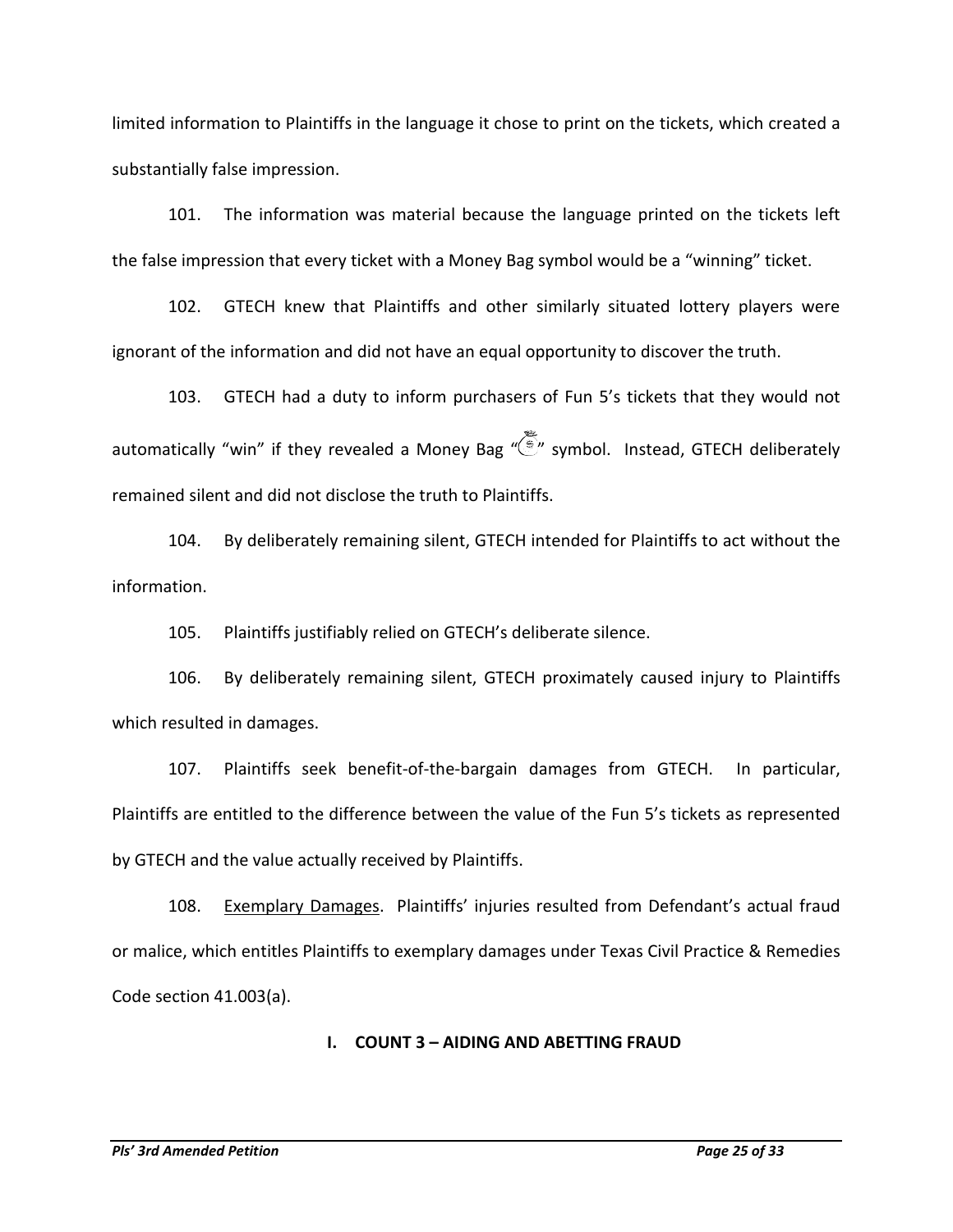109. GTECH substantially assisted the TLC in committing a fraud on Plaintiffs and other similarly situated lottery players.

110. GTECH knew that the TLC was selling lottery tickets that were misleading or deceptive and that the TLC ought not to be doing so.

111. GTECH intended to assist the TLC in selling the deceptive and misleading tickets to lottery players.

112. GTECH assisted the TLC by printing the misleading and deceptive language on the Fun 5's tickets, by distributing the deceptive and misleading tickets to retailers, by activating packs of the Fun 5's tickets to make them eligible for sale, and by continuing to operate the computer system which validated Plaintiffs' tickets as "non-winners" even though the instructions represented that the players would "win" if they revealed a Money Bag  $\widetilde{\mathbb{Z}}$ " symbol.

113. GTECH's assistance and participation, separate from the TLC's acts, breached GTECH's duty to Plaintiffs.

114. Defendant's assistance and participation was a substantial factor in causing the fraud.

115. Plaintiffs seek benefit-of-the-bargain damages from GTECH. In particular, Plaintiffs are entitled to the difference between the value of the Fun 5's tickets as represented by the TLC and GTECH and the value actually received by Plaintiffs.

### **J. COUNT 4 – TORTIOUS INTERFERENCE WITH EXISTING CONTRACT**

116. Plaintiffs had valid contracts with the Texas Lottery. They exchanged \$5 of their hard-earned cash for each of their Fun 5's tickets in return for the promise that they would be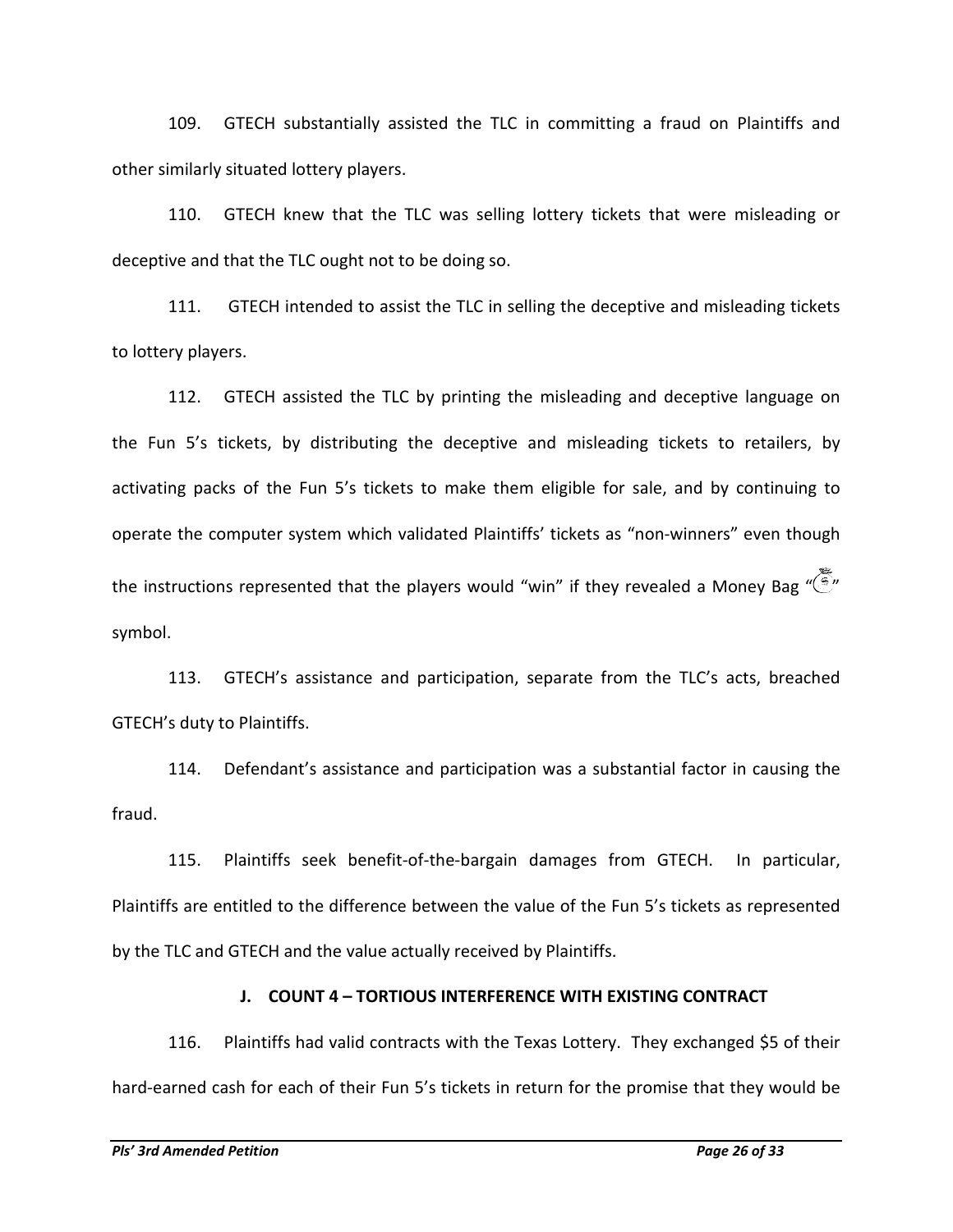entitled to receive five times the amount in the Prize Box if their ticket revealed a Money Bag  $\sqrt{\frac{m}{n}}$  symbol in Game 5.

117. GTECH knew or had reason to know that a class of lottery players, of which Plaintiffs were members, had entered into such contracts with the Texas Lottery. Moreover, Defendant knew or had reason to know of the interest that a class of lottery players, of which Plaintiffs were members, had in said contracts.

118. Defendant willfully and intentionally interfered with Plaintiffs' contracts with the Texas Lottery by using and continuing to use a non-conforming computer program that left the serial number of Plaintiffs' tickets off from the list of "Winning Tickets".

119. Defendant's interference proximately caused injury to Plaintiffs, which resulted in damages in excess of \$500,000,000.00 which represents five times the collective amount printed in the Prize Box in Game 5 of Plaintiffs' Fun 5's tickets.

120. Exemplary Damages. Plaintiffs' injuries resulted from Defendant's malice or actual fraud, which entitles Plaintiffs to exemplary damages under Texas Civil Practice & Remedies Code section 41.003(a).

### **COUNT 4 – CONSPIRACY**

121. Defendant GTECH, in combination with the TLC, agreed to print misleading and deceptive instructions on Fun 5's tickets, to distribute the misleading and deceptive tickets for sale to lottery players in Texas, and to use GTECH's computer system to validate tickets as nonwinners when the clear language of the tickets represented that they should have been validated as winning tickets.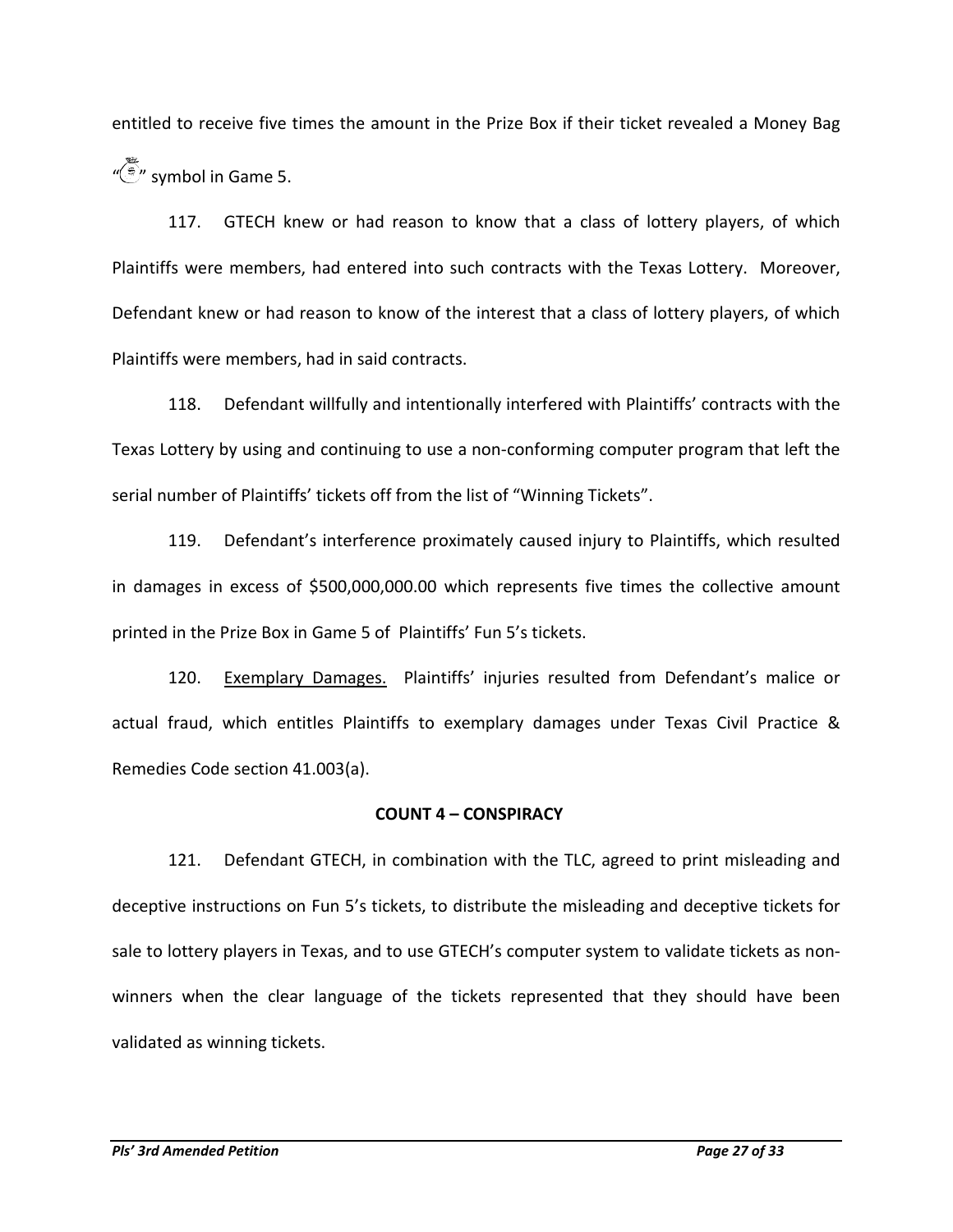122. Officials of both GTECH and the TLC admitted in their deposition testimony that they were aware that lottery players would rely upon the instructions printed by GTECH on the tickets. They also admitted that the TLC ought not to defraud lottery players by selling misleading and deceptive tickets to players and that GTECH ought not to assist the TLC in doing so.

123. GTECH and the TLC had a meeting of the minds that they would sell the misleading and deceptive tickets to lottery players and that they would continue selling the tickets despite complaints from both consumers and retailers.

124. To accomplish their object or course of action, GTECH printed the misleading and deceptive language on the tickets, GTECH distributed the tickets to retailers in Texas, GTECH activated the packs of tickets so they would be eligible for sale, the TLC sold the tickets to Texas lottery players, and GTECH validated the tickets as non-winning tickets even though some of Plaintiffs' tickets contained a Money Bag symbol which should have entitled them to receive five times the Prize in the Prize Box based on the representations printed on the tickets.

125. Plaintiffs were injured as a proximate result of the actions of GTECH and the TLC.

126. Plaintiffs seek benefit-of-the-bargain damages from GTECH. In particular, Plaintiffs are entitled to the difference between the value of the Fun 5's tickets they purchased, as represented by the TLC and GTECH, and the value actually received by Plaintiffs. In other words, Plaintiffs should have received a prize payout of five times the amount appearing in the Prize Box on each of their Fun 5's tickets that revealed a Money Bag symbol. Instead, their Fun 5's tickets were validated by GTECH as "not a winner" and were worthless.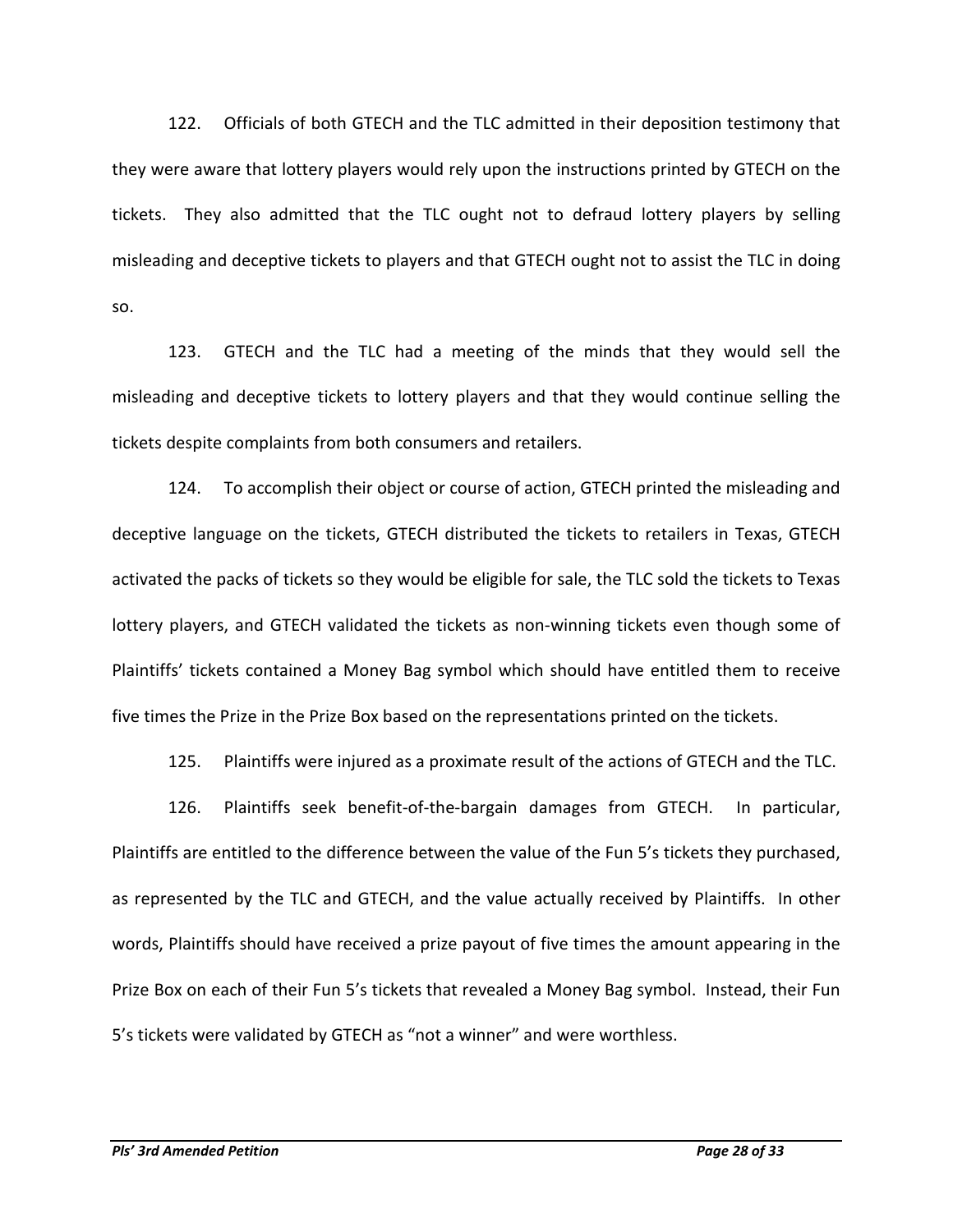127. GTECH is jointly and severally liable for the injuries caused to Plaintiffs as a result of the conspiracy.

### **K. JURY DEMAND**

128. Plaintiffs have demanded a jury trial and have tendered the appropriate fee.

### **L. PRAYER**

129. For these reasons, Plaintiffs ask that they be awarded a judgment against Defendant for the following:

- a. Actual damages;
- b. Exemplary damages;
- c. Pre-judgment and post-judgment interest;
- d. All attorneys' fees and reimbursement of the costs incurred in connection with this suit; and
- e. All other relief to which Plaintiffs are entitled.

Respectfully submitted,

**LAGARDE LAW FIRM, P.C.**

Richard L. LaGarde SBN: 11819550 Mary Ellis LaGarde SBN: 24037645 3000 Weslayan Street, Suite 380 Houston, Texas 77027 Telephone: (713) 993-0660 Facsimile: (713) 993-9007 Email: richard@lagardelaw.com mary@lagardelaw.com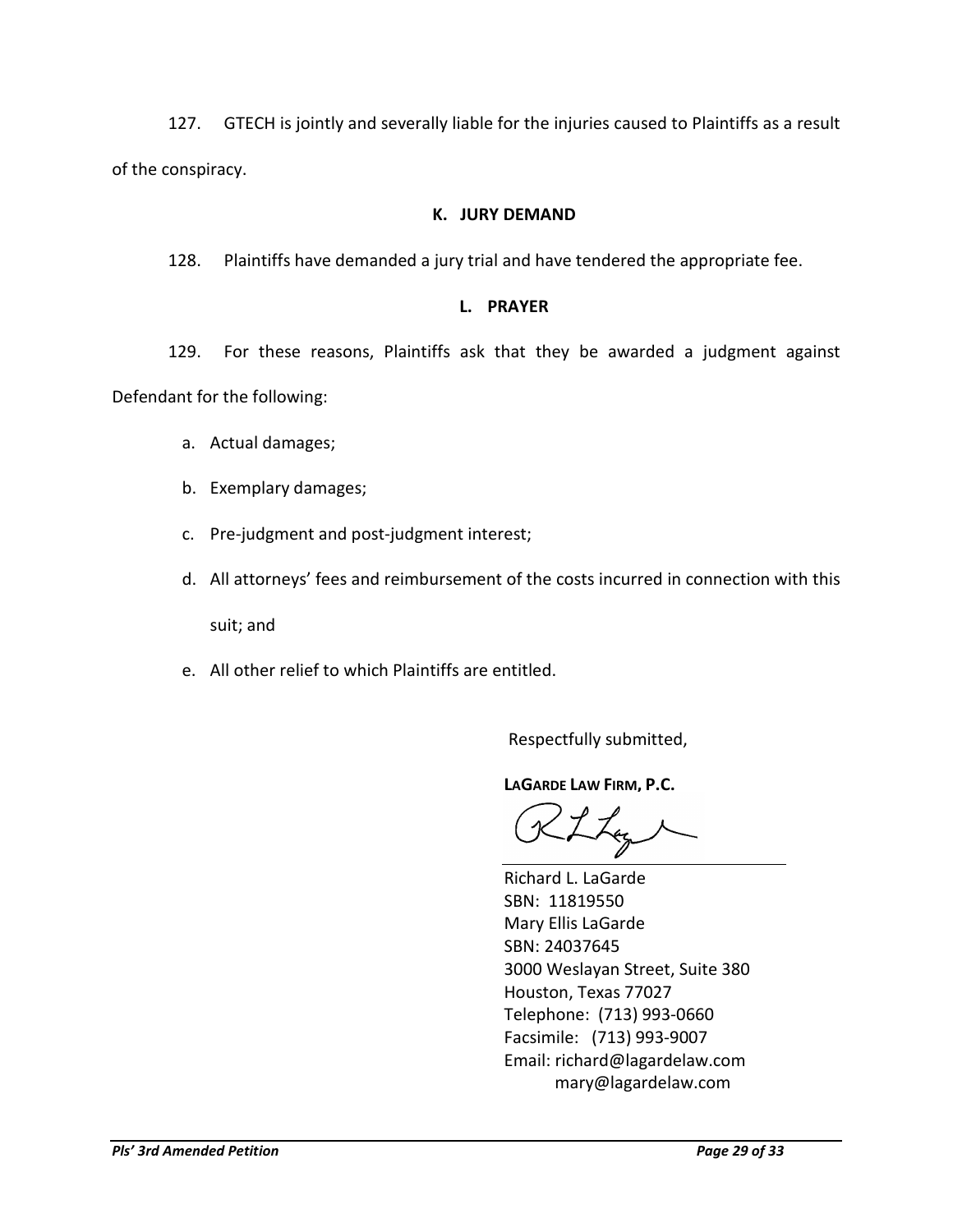#### **COUNSEL FOR PLAINTIFFS**

**MANFRED STERNBERG & ASSOCIATES, P.C.**

Manford taking ?. \_\_\_\_\_\_\_\_\_\_\_\_\_\_\_\_\_\_\_\_\_\_\_\_\_\_\_\_\_\_\_\_\_

Manfred Sternberg SBN: 19175775 4550 Post Oak Place Dr. #119 Houston, TX 77027 Telephone: (713) 622-4300 Facsimile: (713)622-9899 Email: [manfred@msternberg.com](mailto:manfred@msternberg.com)

**CO-COUNSEL FOR PLAINTIFFS**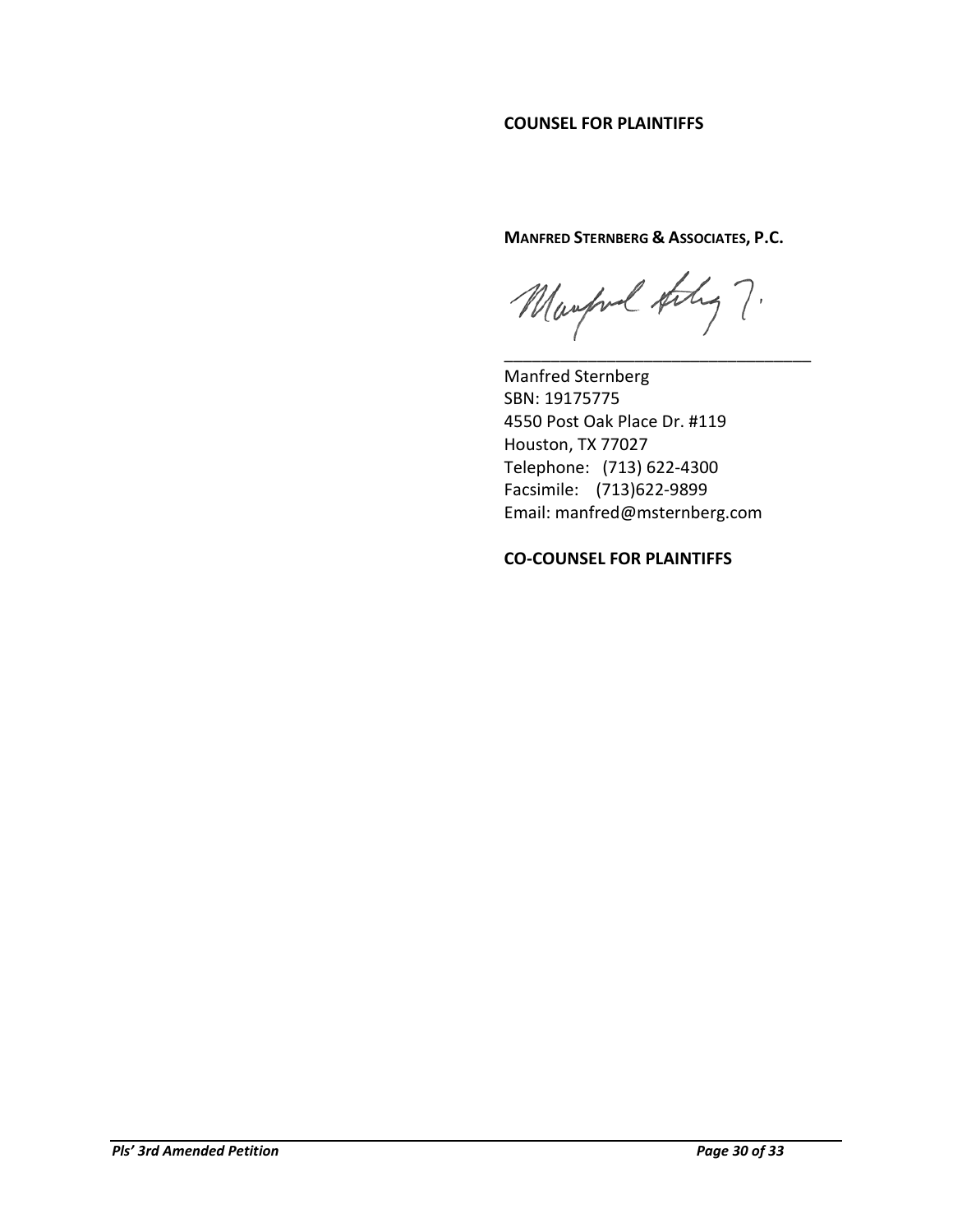#### **CERTIFICATE OF SERVICE**

The undersigned certifies that a true and correct copy of the foregoing instrument was served upon the attorneys of record of all parties to the above cause in accordance with Texas Rules of Civil Procedure on the 19<sup>th</sup> day of January, 2016.

Kenneth E. Broughton Francisco Rivero Arturo Munoz REED SMITH, LLP 811 Main Street, Suite 1700 Houston, TX 77002 Telephone: (713) 469-3819 Facsimile: (713) 469-3899 Email: [kbroughton@reedsmith.com](mailto:kbroughton@reedsmith.com) [frivero@reedsmith.com](mailto:frivero@reedsmith.com) [amunoz@reedsmith.com](mailto:amunoz@reedsmith.com)

#### **COUNSEL FOR DEFENDANT GTECH CORPORATION**

Leroy B. Scott SCOTT ESQ. 3131 McKinney Ave., Ste. 600 Dallas, TX 75204 Telephone: (214) 224-0802 Facsimile: (214) 224-0802 Email: lscott@scottesq.com

#### **COUNSEL FOR INTERVENOR, KENYATTA JACOBS**

James D. Hurst JAMES D. HURST, P.C. 1202 Sam Houston Ave. Huntsville, TX 77340 Telephone: (936) 295-5091 Facsimile: (936) 295-5792 Email: jdhurst@sbcglobal.net

### **COUNSEL FOR INTERVENORS, JAFREH AND BECHTOLD**

Clinton E. Wells JR. MCDOWELL WELLS, L.L.P. 603 Avondale Houston, TX 77006 Telephone: (713) 655-9595 Facsimile: (713) 655-7868 Email: cew@houstontrialattorneys.com

### **COUNSEL FOR INTERVENORS, BOGHOSIAN, WILSON, AND BAMBICO**

Andrew G. Khoury KHOURY LAW FIRM 2002 Judson Road, Ste. 204 Longview, TX 75606-1151 Telephone: 903-757-3992 Facsimile: 903-704-4759 Email: andy@khourylawfirm.com

### **COUNSEL FOR INTERVENORS, THOMAS GREGORY, ET AL.**

Daniel H. Byrne Lessie G. Fitzpatrick FRITZ, BYRNE, HEAD & HARRISON, PLLC 98 San Jacinto Blvd., Ste. 2000 Austin, TX 78701 Telephone: (512) 476-2020 Facsimile: (512) 477-5267 Email: dbyrne@fbhh.com lfitzpatrick@fbhh.com

#### **COUNSEL FOR INTERVENORS, HIATT, ET AL.**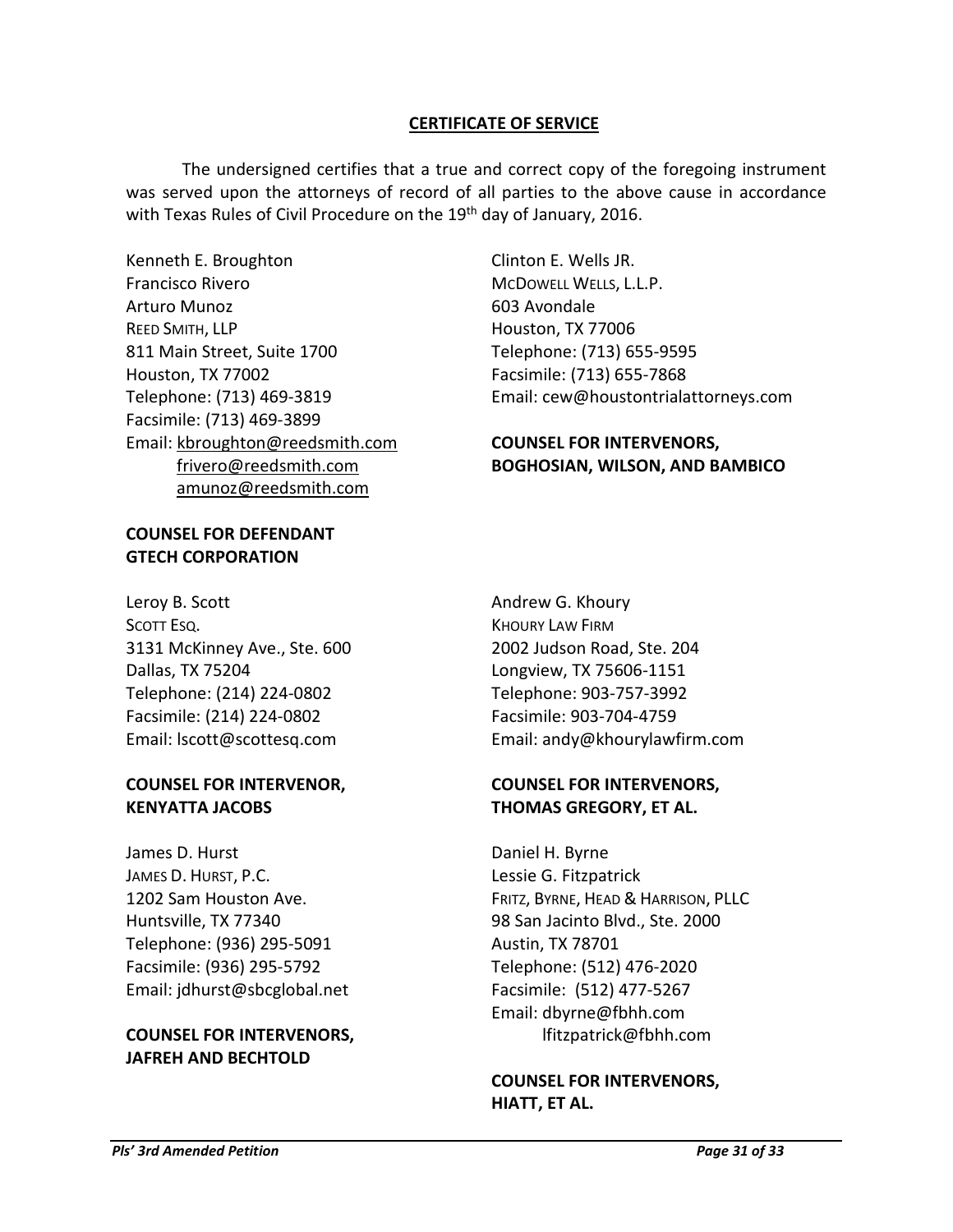Leonard E. Cox P.O. Box 1127 Seabrook, TX 77586 Telephone: (281) 532-0801 Facsimile: (281) 532-0806 Email: Lawyercox@lawyercox.com

### **COUNSEL FOR INTERVENORS, YARBROUGH AND CLARK**

John H. Read, II The Law Offices of John H. Read, II 1230 N. Riverfront Blvd. Dallas, TX 75207-4013 Tel: 214-760-9999 Fax: 213-631-0721 Email: [john@readlawoffices.com](mailto:john@readlawoffices.com)

### **COUNSEL FOR INTERVENORS, ESTRADA, ET AL.**

Jerry B. Register JERRY B REGISTER P.C. 1202 Sam Houston Ave. P.O. Box 1402 Huntsville, TX 77342 Tel: (936) 295-9109 Fax: (936) 295-4424 Email: jbreg@sbcglobal.net

## **COUNSEL FOR INTERVENOR, MICHAEL CRIST**

Christopher S. Hamilton Andrea L. Fitzgerald STANDLY AND HAMILTON, L.L.P. 325 N. St. Paul Street, Suite 3300 Dallas, Texas 75201 Tel: 214-234-7900 Fax: 214-234-7300 Email: [chamilton@standlyhamilton.com](mailto:chamilton@standlyhamilton.com) [afitzgerald@standlyhamilton.com](mailto:afitzgerald@standlyhamilton.com)

Wes Dauphinot DAUPHINOT LAW FIRM 900 Wes Abram Arlington, TX 76013 Tel: 817-462-0676 Fax: 817-704-4788 Email: wes@dauphinotlawfirm.com

### **COUNSEL FOR INTERVENORS, DIANE AND DANIEL LACROIX**

William Pratt LAW OFFICE OF WILLIAM PRATT 3265 Lackland Road Fort Worth, TX 76010 Tel: 817-738-4940 Fax: 817-738-4161 Email: lawofficeoffice@yahoo.com

### **COUNSEL FOR INTERVENORS, DIANE LACROIX AND DANIEL LACROIX, JR.**

William S. Webb KRAFT & ASSOCIATES, P.C. 2777 Stemmons Freeway, Suite 1300 Dallas, Texas 75207 Tel: 214-999-9999 Fax: 214-637-2118 Email: swebb@kraftlaw.com

### **COUNSEL FOR INTERVENORS, WILEY-BEAMON, ET AL.**

Paul T. Morin PAUL T. MORIN, P.C. 503 W. 14<sup>th</sup> Street Austin, Texas 78701 Tel: 512-499-8200 Fax: 512-499-8203 Email: [PMorin@austin.rr.com](mailto:PMorin@austin.rr.com)

### **COUNSEL FOR INTERVENOR,**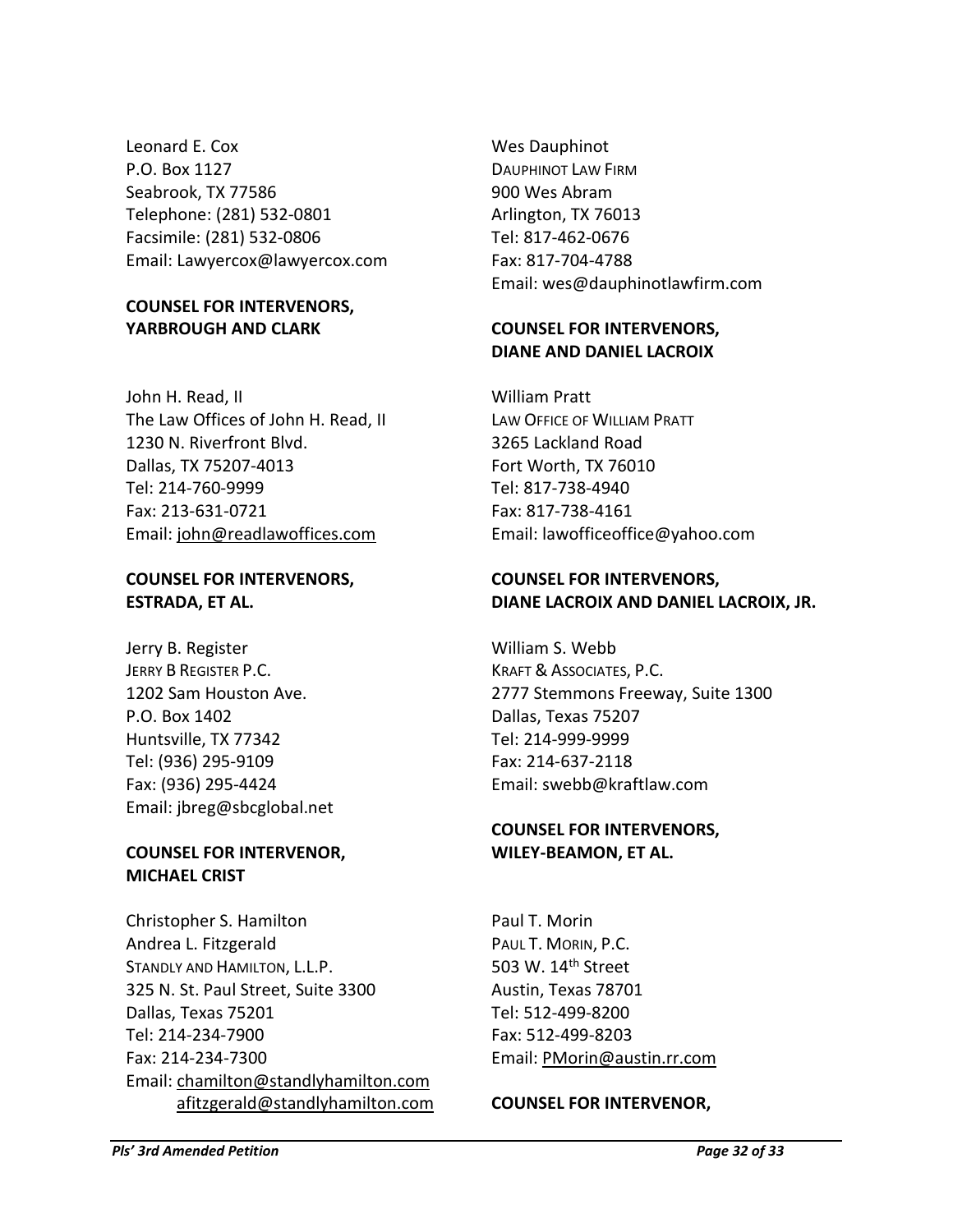### **COUNSEL FOR INTERVENOR THOMAS G. JONES**

Eugene W. Brees WHITEHURST, HARKNESS, BREES, CHENG, ALSAFFAR & HIGGINBOTHAM, PLLC 7500 Rialto Blvd., Suite 250 Austin, TX 78735 Tel: 512-476-4346 Fax: 512-476-4400 Email: [cbrees@nationaltriallaw.com](mailto:cbrees@nationaltriallaw.com)

Richard Warren Mithoff Warner V. Hocker MITHOFF LAW Penthouse, One Allen Center 500 Dallas, Suite 3450 Houston, TX 77002 Tel: 713-654-1122 Fax: 713-739-8085 Email: [rmithoff@mithofflaw.com](mailto:rmithoff@mithofflaw.com)  Email: [whocker@mithofflaw.com](mailto:whocker@mithofflaw.com)

### **COUNSEL FOR INTERVENOR SANDRA FLORES**

### **AILEHS GAINES**

Blake C. Erskine ERSKINE & MCMAHON, LLP P.O. Box 3485 Longview, Texas 75606 Tel: 903-757-8435 Fax: 903-757-9429 Email: [blakee@erskine-mcmahon.com](mailto:blakee@erskine-mcmahon.com)

### **COUNSEL FOR INTERVENORS, NATHAN ADAMS AND JENNIFER ADAMS**

RLLag

RICHARD L. LAGARDE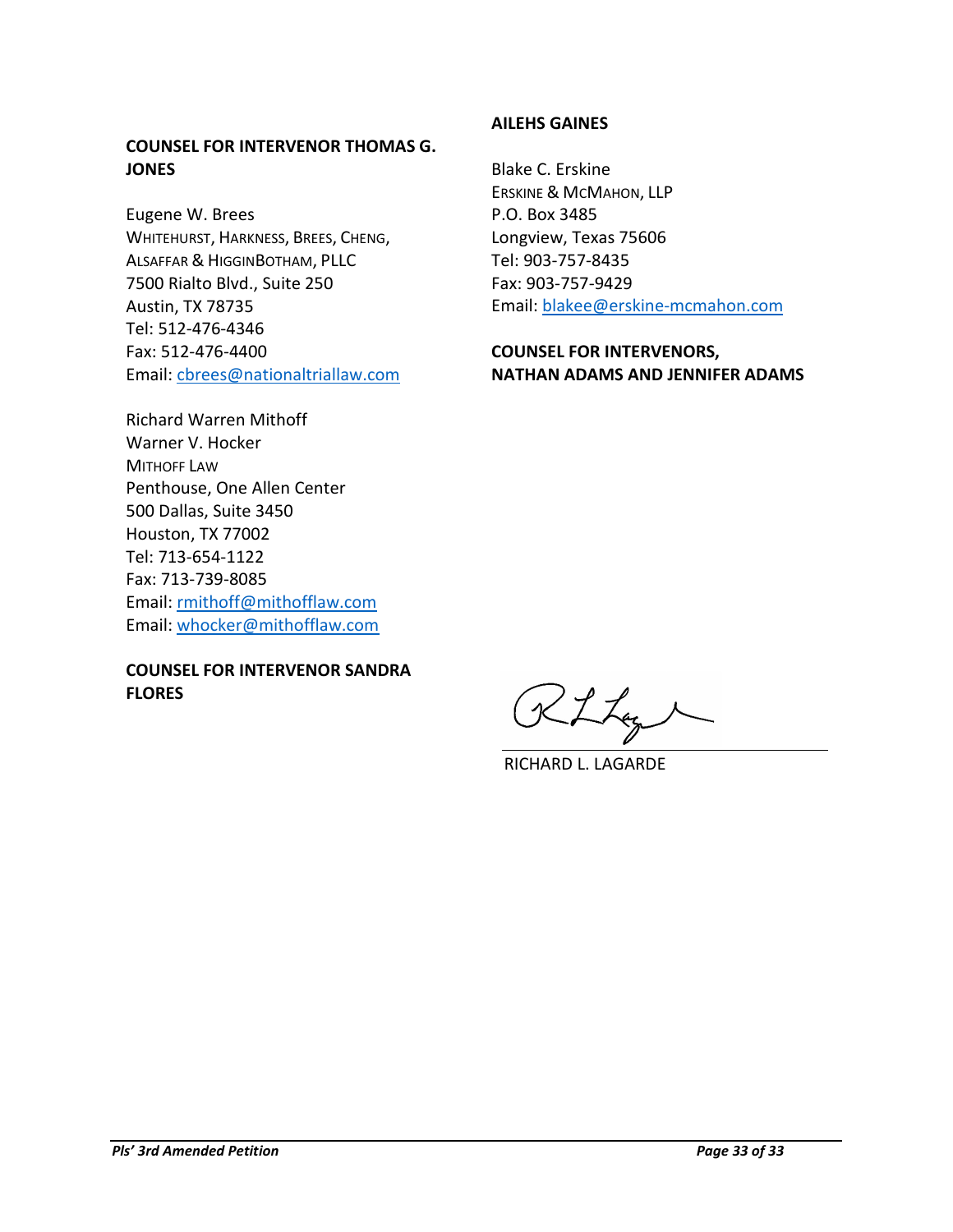# **Exhibit "A" to Plaintiffs' Third Amended Petition**

Darlene & Don Abney Timothy & Michelle Adams Rachael Adkison Adan Alanis Luciano T. Alaniz Pablo Almaguer Luis & Sandra Alvarado Jorge & Alvarado Jessica & Alvarado Julia Alvarado Carlethia Ambrose Michelle & David Andelman Jose Andrade Cleo & Juston Edwards Andrews Ashlie Pracht & Christopher Ansley Allan & Jo Antich Jack & Jamie Applewhite Jose & Marissa Aranda Karina Chavez & Everado Armendariz Cherie Arnold Alifonso Arredondo Adrian & Jennifer Arredondo Cynthia & Gabriel Ramirez Arreola Crystal & Jon Atteberry Patricia A. Austin David Avalos Anton Bailey Bridgette Lynette & Cicely D. Joulevette Bailey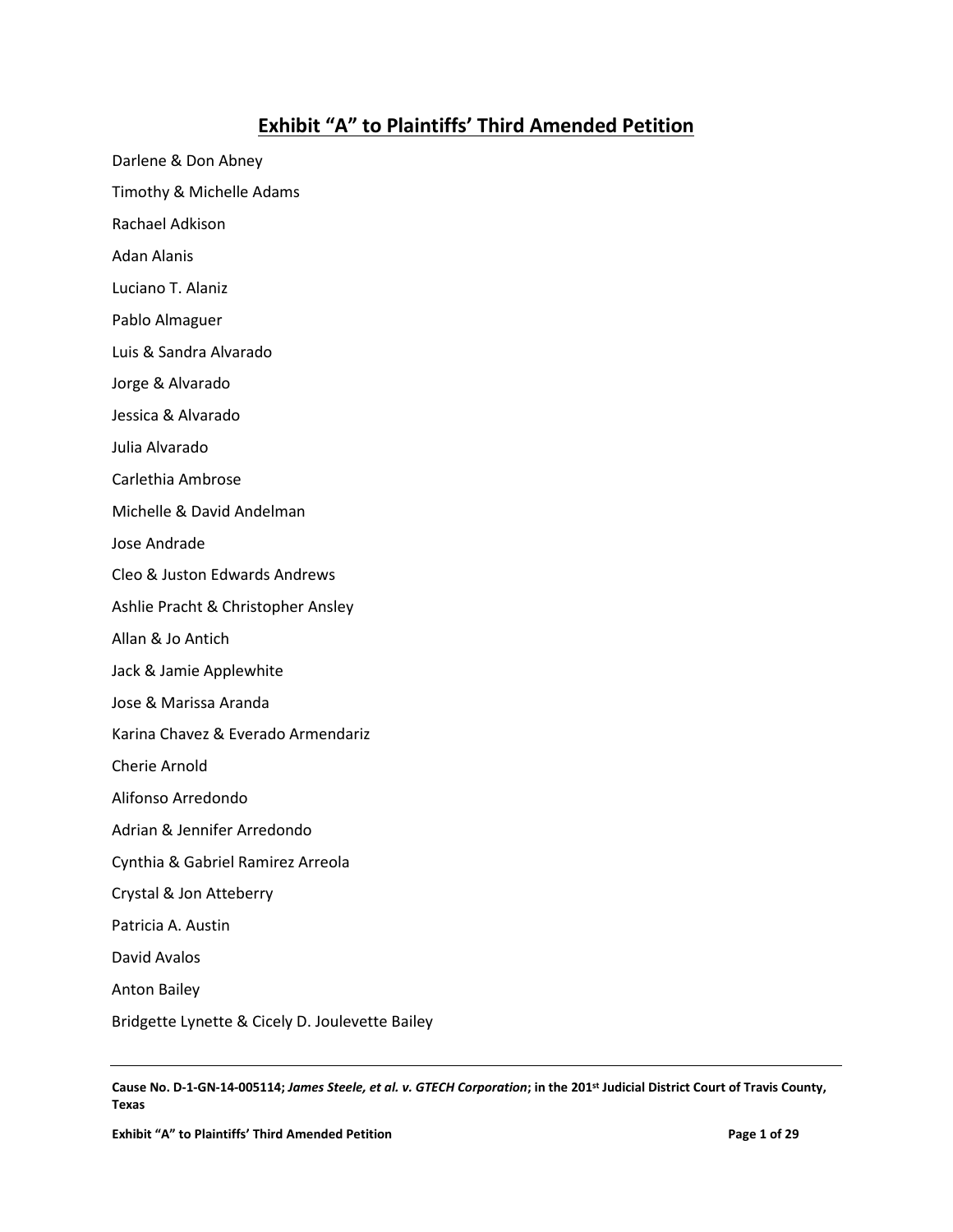Raymond L. Baines Jeremy & Dustin Gray Baker Brian & Lorry Baldwin Richard & Balladares Russell D. & Brenda G. Ballard Quincy J. & Martha J. Baltrip Jonathan & Lindsay Banks Sandra L. Barber Harold W. Barber Cathy & Clarence Barr-Baker Iris Barrientos Jeanie & Jeremy Wilson Basham Robert Baugh Deborah K. Bean Kevin Beckner Sandra & Steve Belden Mary Bell Bon & Diana Beltran Victoria Beltran Janie Benjamin James E. III & Petra S Bennett Felicia & Shyam Bhelle Lawrence Biehler Alvin & Marilyn Biela James Brodie & Rachel Biggs Bonnie J. Binns Brian L. & Susan M. Black Eva & Robert Blackwell Janice Blake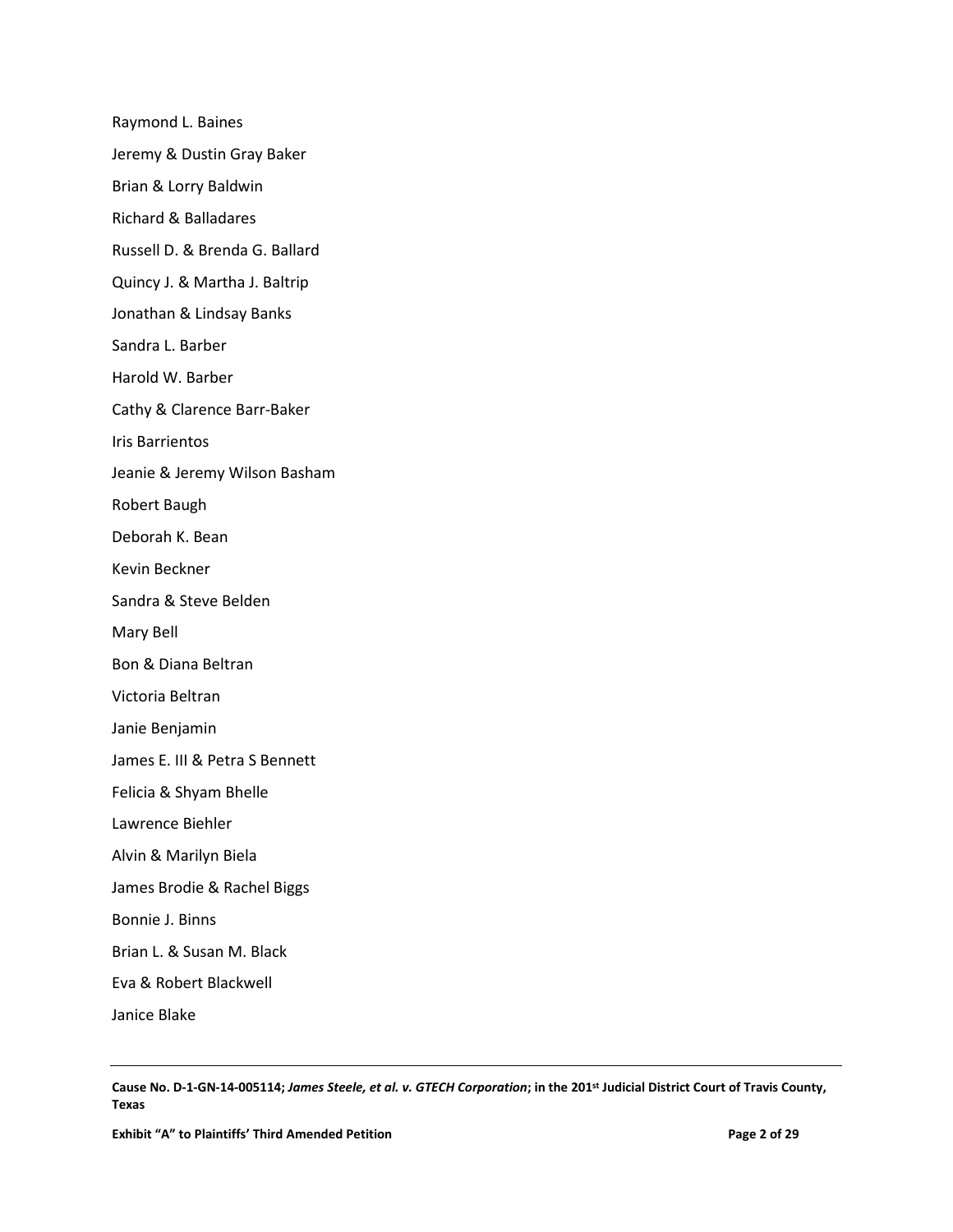Shane & Tauna Danielle Blevins Sophia Yvonne & David Allen Blevins James Bluiett Antoine & Tamara Bolden Amanda Bolding Chris Bolton Anthony Bonkowski Loyce Boose Jessica Bornholdt Susan I. Bosquez Latisha & Boyd Russ & Lynn Brandau Deanna L. & James L Brandenburg Annie & Jerry Walker Breitling Samuel G. & JoAnn Breitling Odis B. Briggs, Sr. Sascha Brigham Virginia Briner David Brockwell Jeremy Brooks Alan & Jeanette Brown Eddie & Sandra Brown Stacey L. Brown Tara Brown Tyrone & Mary Brown LaKesha Brownfield Dianna & Tommy Bruton William S. Bryer Mi Chelle & Jason Bunte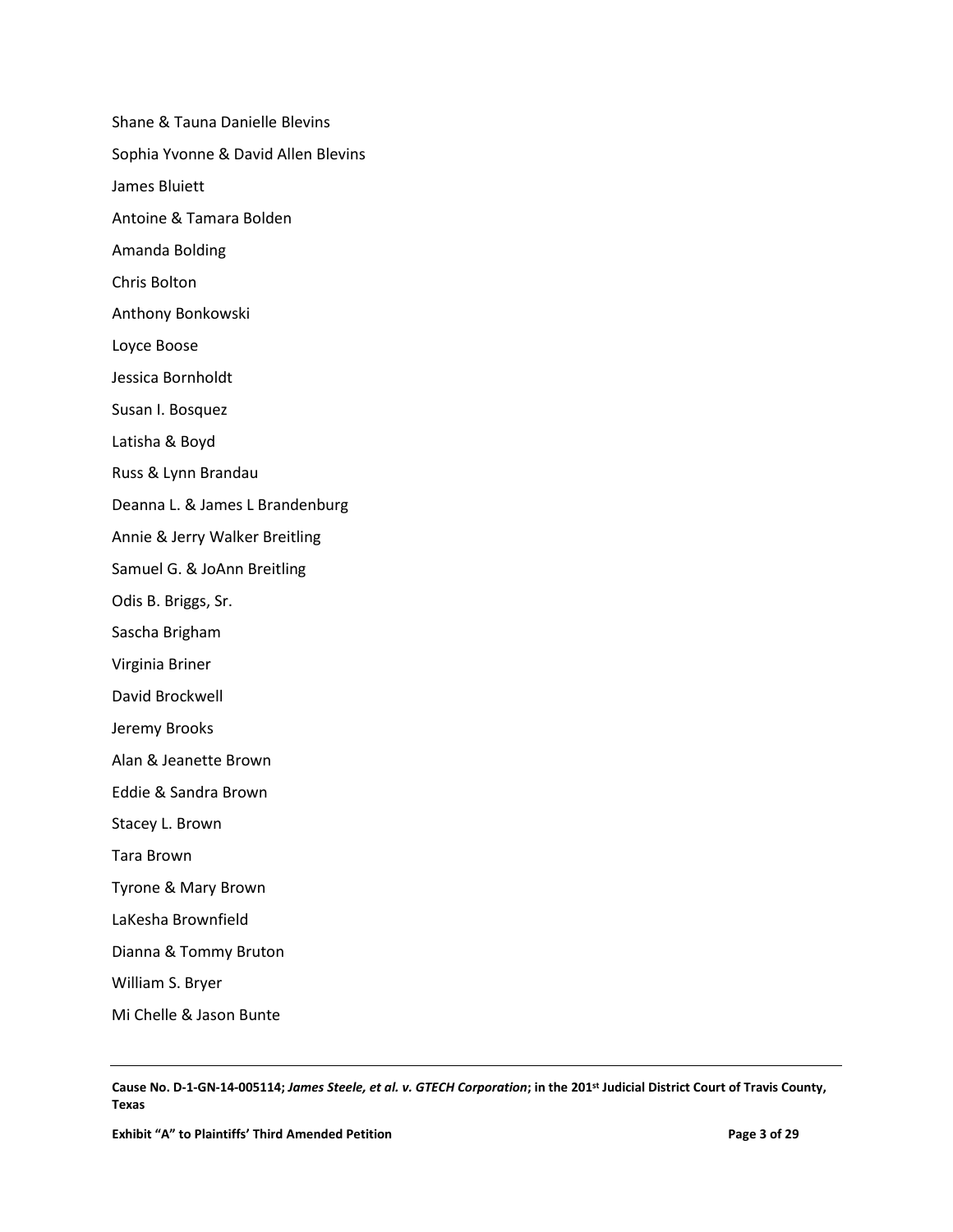Dietriche & Allison Butler Gordon & Shannon Butler David W. Byars Stacie Byington Calvin Byrd Amber Cain Earnestine Calhoun Rashelle Caliebe Kimberly Campbell Jesus Campos Ricardo Canales, Jr. Roel & Herlinda Cantu Pauline Cantu Alma Nellie Cantu Juan Cantu Leticia & Pedro Cardenas, Jr. Rigo & Gabriella Cardosa Alfred B. Carlin Amanda Carpenter Melvin Carraway Raymond & Ranisha Carter Robert & Beverly Case Joe & Esther Castaneda Cody & Jacklyn Fowler Castillo Alfred & Rosario Castillo Tomas Castro, Jr. & Carmen Elizondo Brent Catalena Randy & Tina Caudle Sylvester Celestine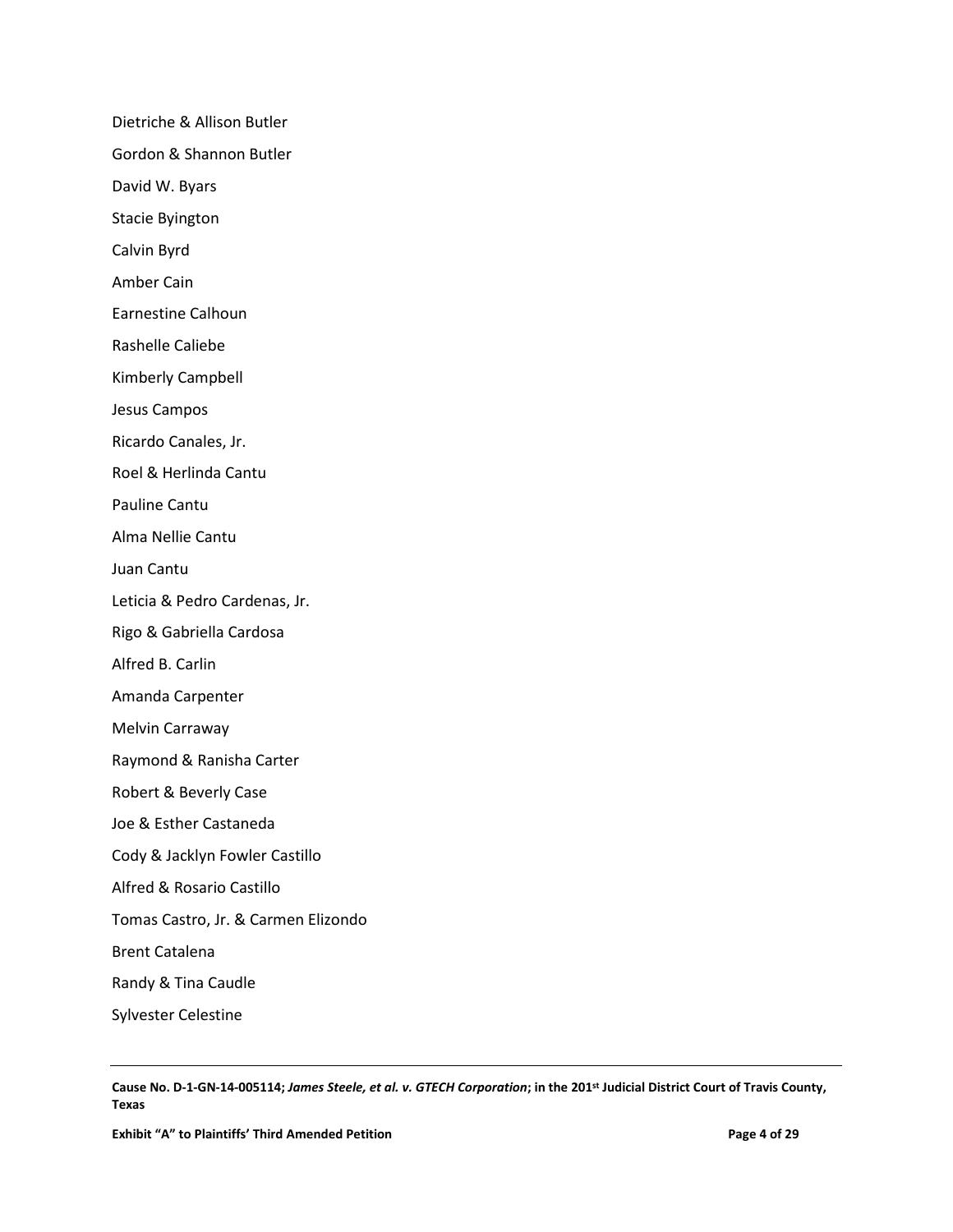Anthony Cerniglia & April Davis Mary Helen & Trini Rivera Cervantez Clement & Mildred P. Cervenka Crystal & Joseph Chambers Josie Chapa Angelia Chapman James R. Chapman Juan Chapoy T C Chat Jessie & Sonia Chavarria Bertha & Cruz Chavez Maria H. & Arturo Chavez Roy & Crystal Chavez Eric Chavez Rayford A. & Ruby Chimney Ismail & Fatima Ismail Chintamen Daryl Clark Mark & Dena Claver Carl Clay Billy & Cathy Cleaver Kwamen Cleveland Karon & Christopher Cloyd Corey Cobb & Cynthia Guice Dan & Cynthia Cobian Felicia Coleman Willie J. & Ruth Helen Collins Mary Conners Sharon Conti

Irma Contreras

**Cause No. D-1-GN-14-005114;** *James Steele, et al. v. GTECH Corporation***; in the 201st Judicial District Court of Travis County, Texas**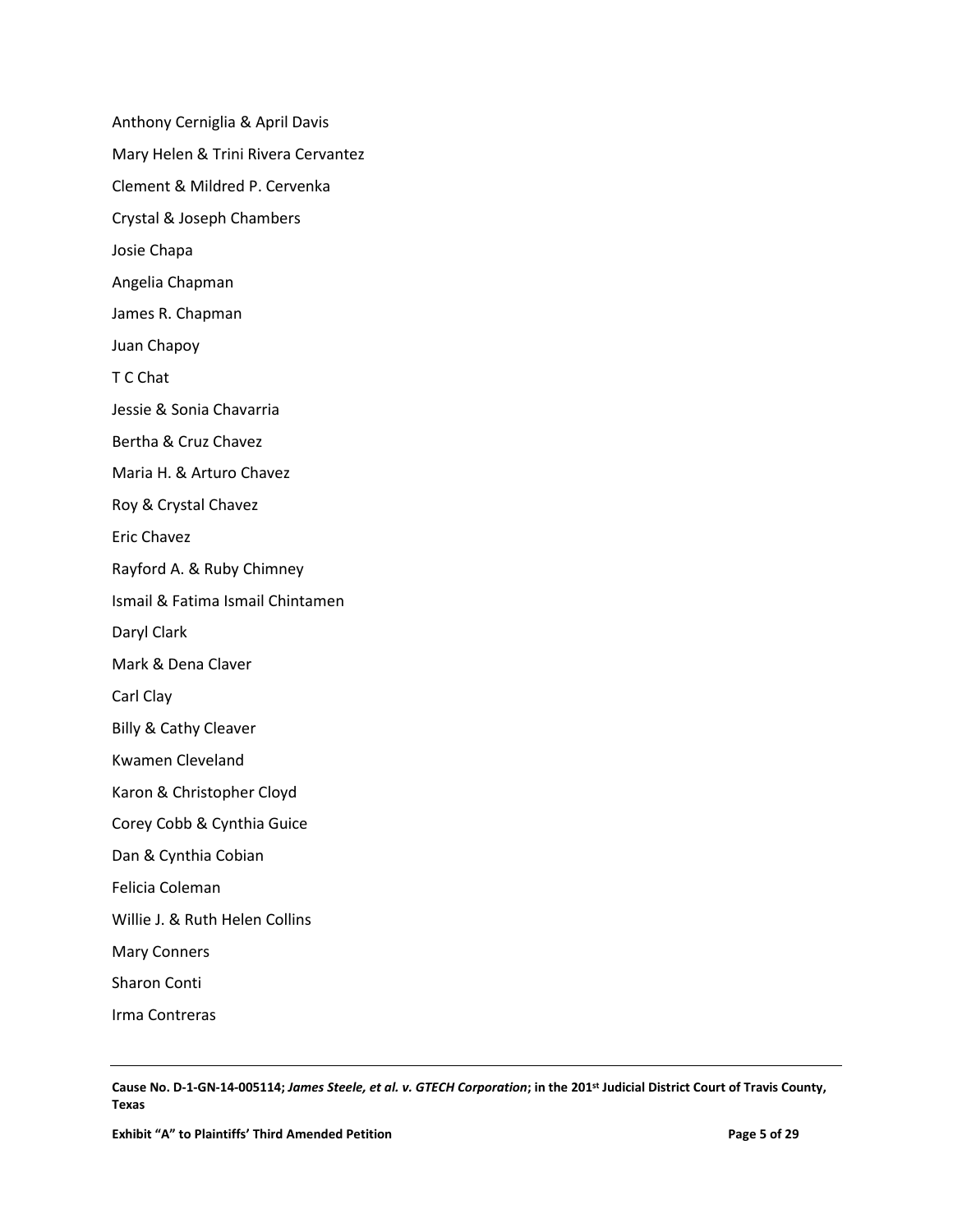Cheryl Renee Cook Kathy Cook Ben Luke Cooke Betty & Sylvester Cooper Luis Correa Lisa & Jeff Corzine Gloria & Mack Cotton Gena & Casey Craig Pam Crain Larry & Dorothy Crane Truman Crane, Jr. Janice Craven Don Crawford Andrea Creamer & Bobby Stell Jeanie Crenshaw Michael A. Crist, DDS, PA Jerry & Bobbie Cruikshank Gerald Crump Alfredo V. & Melva Cruz Daniela Cruz Felix Cruz & Gloria Valdez Janet Cruz & Michael Iglesias Teresa Cruz David & Stephanie Culver Sandra Curry Mitzi Curtis Verneice S. Daniels Reginia Daniels-Young Jacqueline & Jesse Dans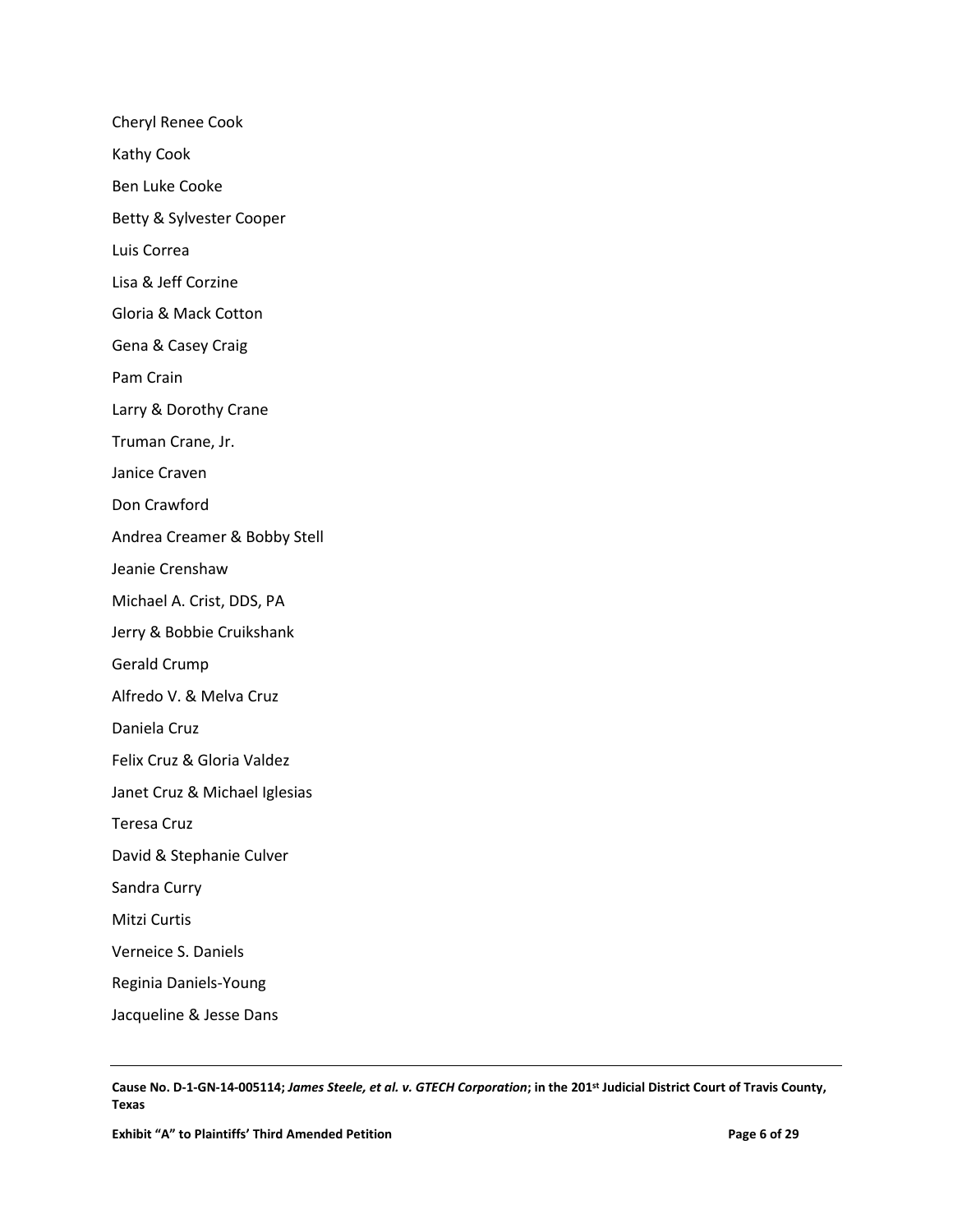Sherry Davidson Michelle Davies R L & Lisa Davis Bennie & Latoya C. Davis Bobby & Anna Davis Lakesha Davis & Dequincy Hollins Michell Davis Thomas Joe & Chasity Adams Davis Juan Albert De La Cruz Carlos De la Fuente Eduardo Tarango De La O Jr. Edna De La Torre Mary Diaz De Leon Elva Martinez & Roberto de Longoria Lucinda & Miguel A. de los Santos Joe & Janie De Los Santos Maura DeAngelo & Brandon Tripicchio Gaile Dearing Joan Deckard Douglas P & Kristen Deeken Tom Deere Diana Degollado Josie Degollado Omar M. Del Bosque Joe DeLeon Virginia Diaz DeLeon Evangelina Ruiz Delgado & Andres Perez Kelly B. & Angelica M. Delgado-Goudschaal Juanita F. Dembo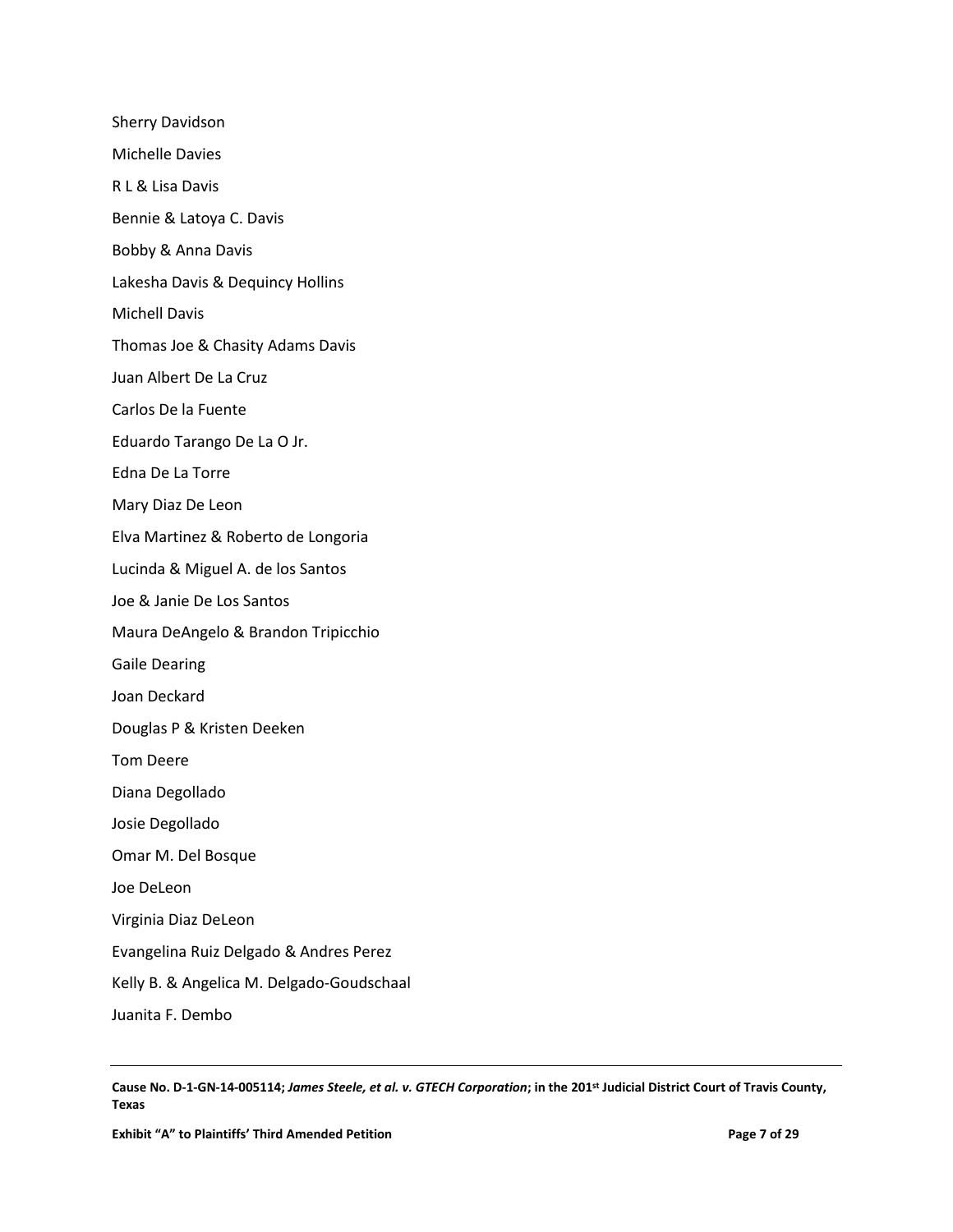Velma Denby Derek & Jo Helen Deplanter Elissa Dews Lela M. Diggs Jeanette Dilosa Christopher Dohm & Megan Maynord Charles William & Julia Patricia Dohm, II Manuel & Sanjuana Dominguez Carol & Lionel, Sr. Donald Robert & Christine Donaldson Derek & Rena Doughty Clifton & Mickey Douglas Eric Douglas Tyler Doyle Denis & Janet Duckworth Jennifer & Michael Dulin TrayLicia Dunlap Sandy & Lester Durham Kathlyn & Michael Dvorak Mary Eaglan Zeltee Edwards Suehadie Elizondo Michelle Ellinwood Cardell D. Ellis Michael & Angela Ellis Kimberly Ellis Joseph & Claretta Eni Deron J. Entler Adrian & Cindy Esparza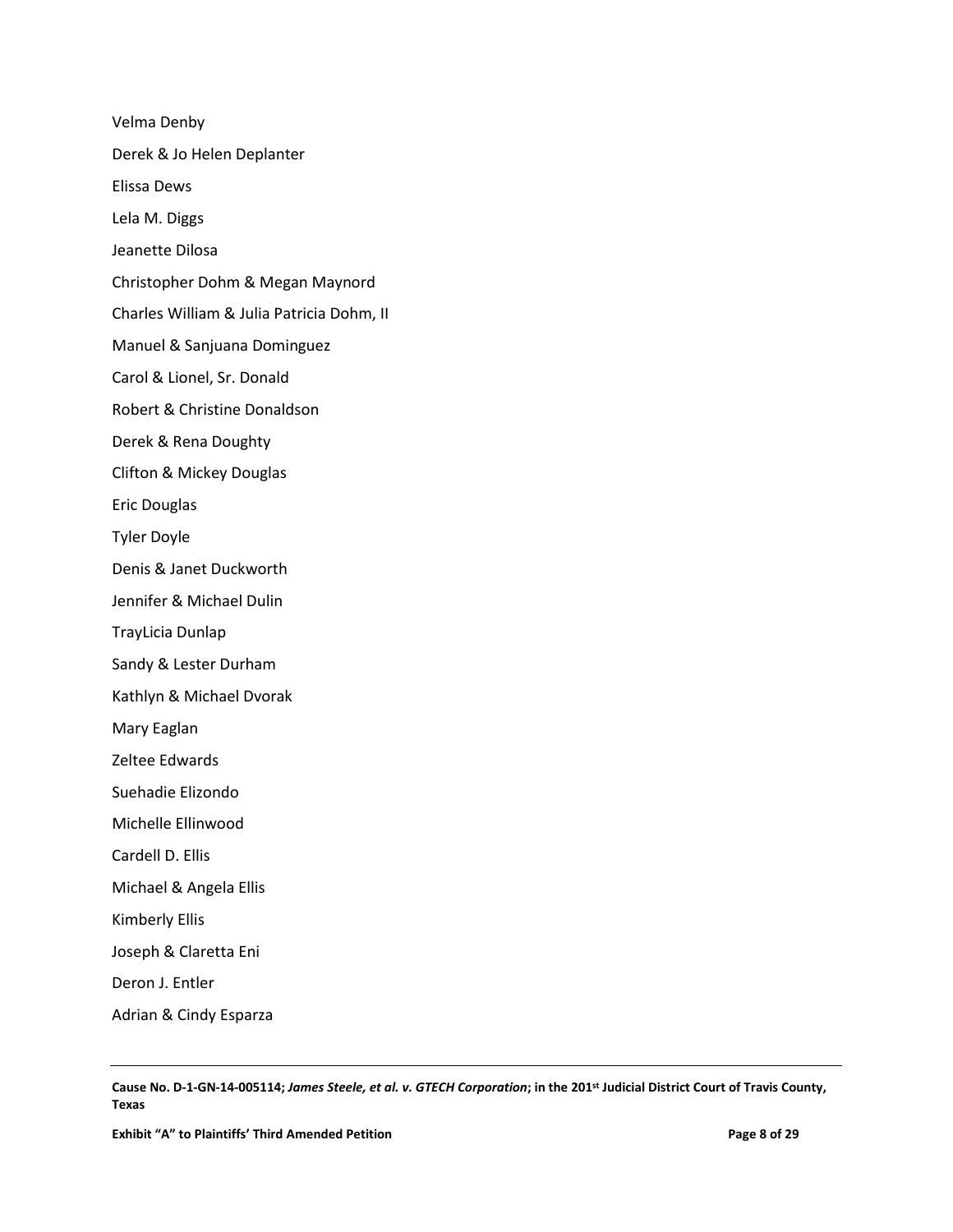Melissa Estepa Daisy Evans Freddie & Stephanie Evans Nicole Everett Doug Farmer Jason Feagin Johnnie Felan Ovum Ferguson Alvin Ferrell Daniel Joel Fink Melodie Colleen Fitts Copeland Fitzgerald Donnie & Brandi Flanagan Dorothy Flanagan Thil Flinoil Ray & Susan Flood Alejandra Flores Alma Flores & Gloria Sedillo Aurelia Flores Edgar Flores & Sandra Guerrero Sandy Flores Charlotte Floyd Beau & Rachel M. Follis Wilbert T. & Trina R. Forcey Derrick Fort Everett Fortiscue Auduery Franklin Clarence Franklin Josephine Franklin-Keys

**Cause No. D-1-GN-14-005114;** *James Steele, et al. v. GTECH Corporation***; in the 201st Judicial District Court of Travis County, Texas**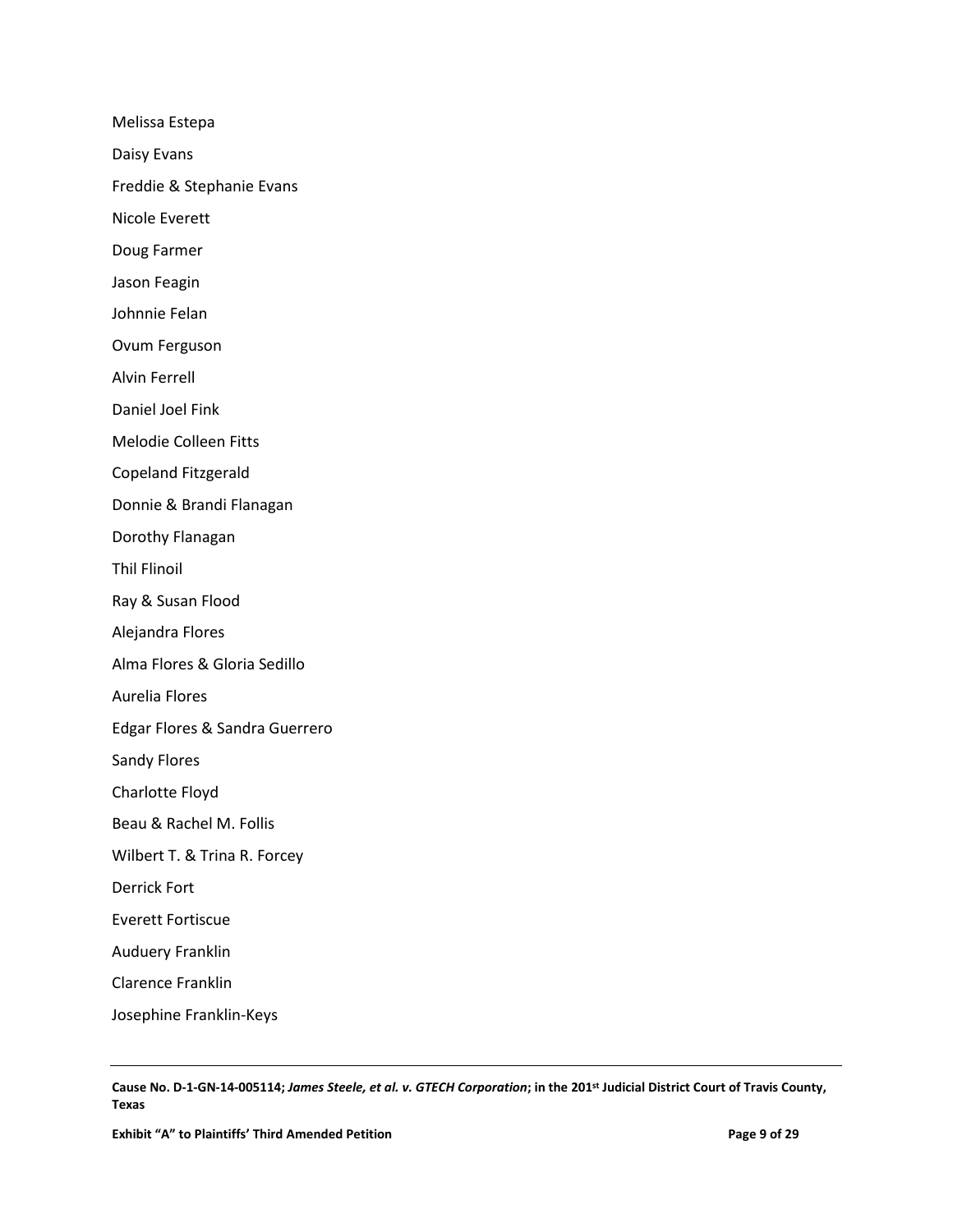Delphine French Gudrun (Peggy) Fryer Michelle Fuentes & Jaime E. Yeack Josue Fuentes Martha & Daniel Galindo Kristopher Galland Sylvia & John Gallardo Soledad Gallardo & Cruz Gallardo, Jr. Josie & Charles R. Gallegos Roxanne Gallegos Kevin & Delia Galligan Kay Gallivan Andrew J. Garcia Bertha & Dario Garcia Erica Garcia Godofredo Garcia Lucy T. & Rafael Garcia Olga Garcia Raphael Garcia Robert & Olivia Garcia Rolando Garcia Martin Garcia, Jr. Gina Lizette Garza & Antonio Esparza Rebecca Garza Alvaro Garza, Jr. Daisy Gaston-Akinwanile Pamela Gilbert Terri Gilmore Kortina Givens & Roland Chandler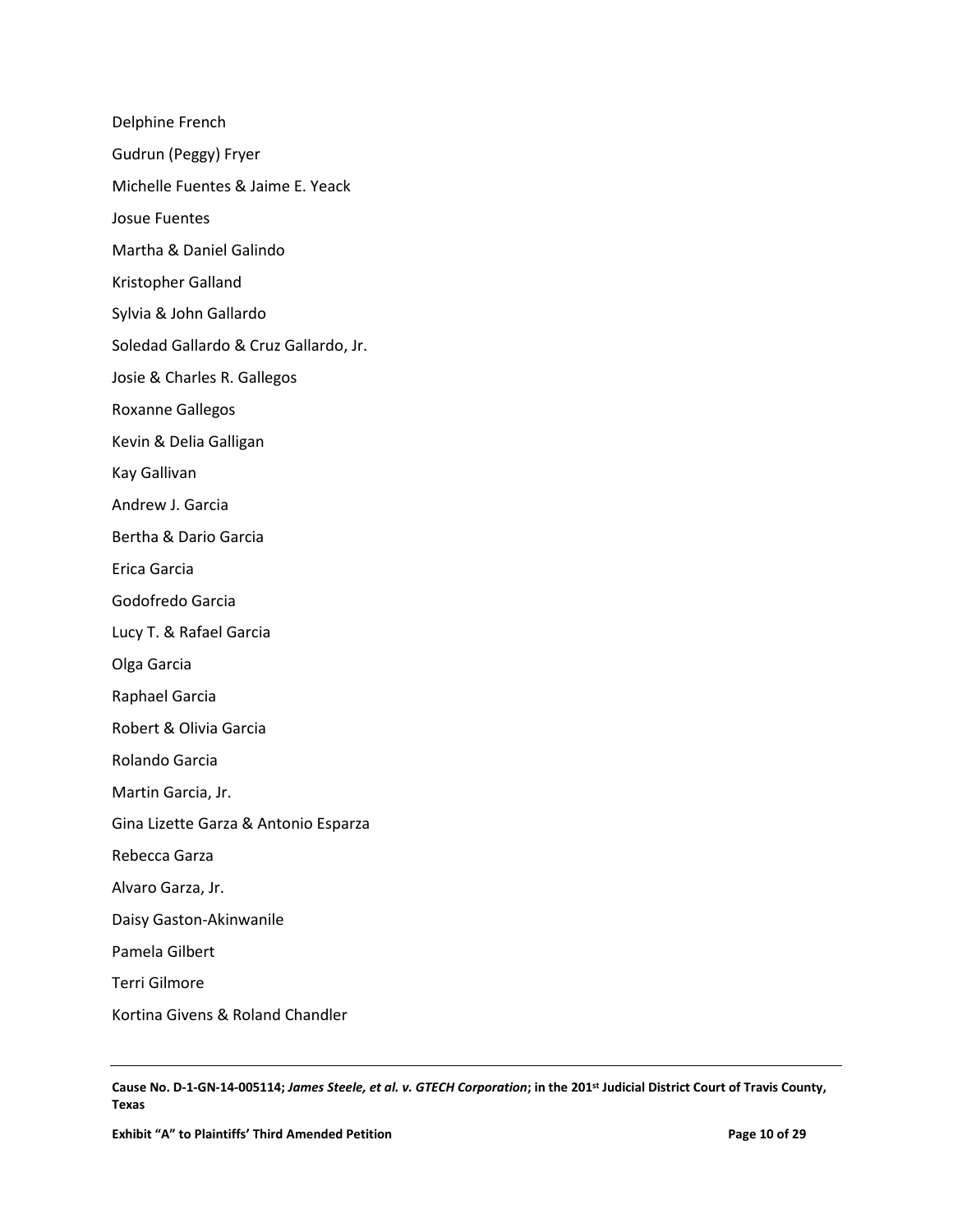Tina Gladney Milagros Gomez Cesar M. & Sylvia Gonzales Roy A. Gonzales Amelia Gonzalez Diana A. Gonzalez Rebecca Anne Gonzalez Patricia A. Goodley Herb Goodman & Barbara Carr Cecilia Graham Tommie & Connie Graham Michael & Linette Graham Deloria Grant Raymond & Sarah Grant Charles Grays Cyndi Grayson Monique Green Patsy & Lee Green Randy Gregory Pernell Grisby Shane & Audri Grivich Cynthia & Javier Guajardo Sammy & Mireya Guerra Nerio Abel Guerrero, Jr. Abel, Sr. & Rosemary Guerrero Mary Lewis Guidry Lillian Gunn Anthony Gutierrez Harriet Renay & Glenn Guy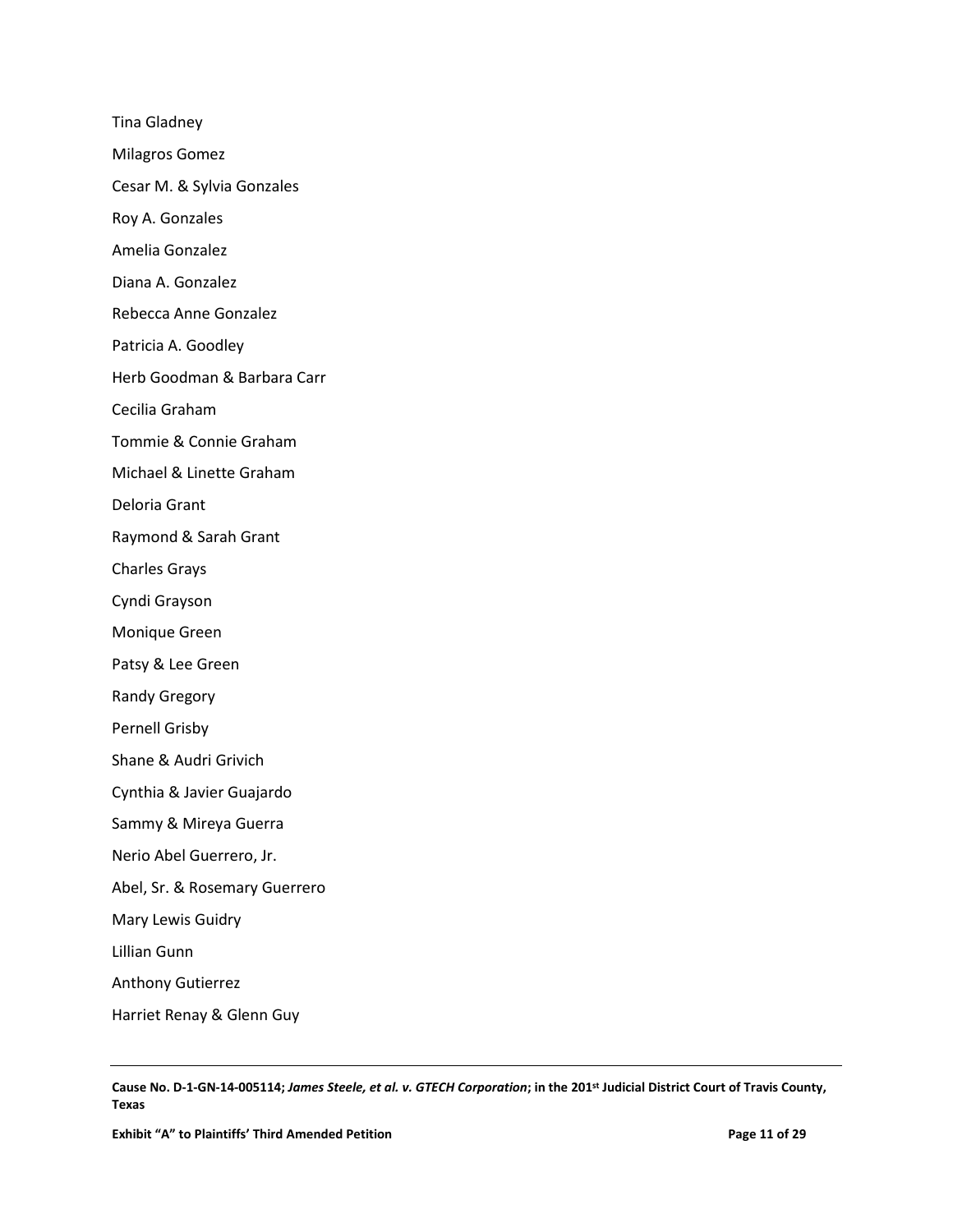Albert & Rebecca S. Hackney Charles Aaron & Christa Hailey Christina Hall Timothy Hall James E. Hamilton Forest Hardy Deanna Harley Richard Harper Cynthia & Howard Harris Kanitia Harris Jala Harris Narsha Harris-Gordwin James Hart Russell Hasker Rhonda Hatfield Robert D. & Mary S. Haveron Carlester W. & Evelyn Haynes Kandy & Brian Heard Tawanda Heim-Jones & Gerald Jones, Jr. Jaime Henry Angela Henson Laquena Henson Beatriz V. Hernandez Maria D. Hernandez Jose & Florinda Hernandez Linda Herrington Heath & Elizabeth Hertenberger James C. Hester Lawrence Hicks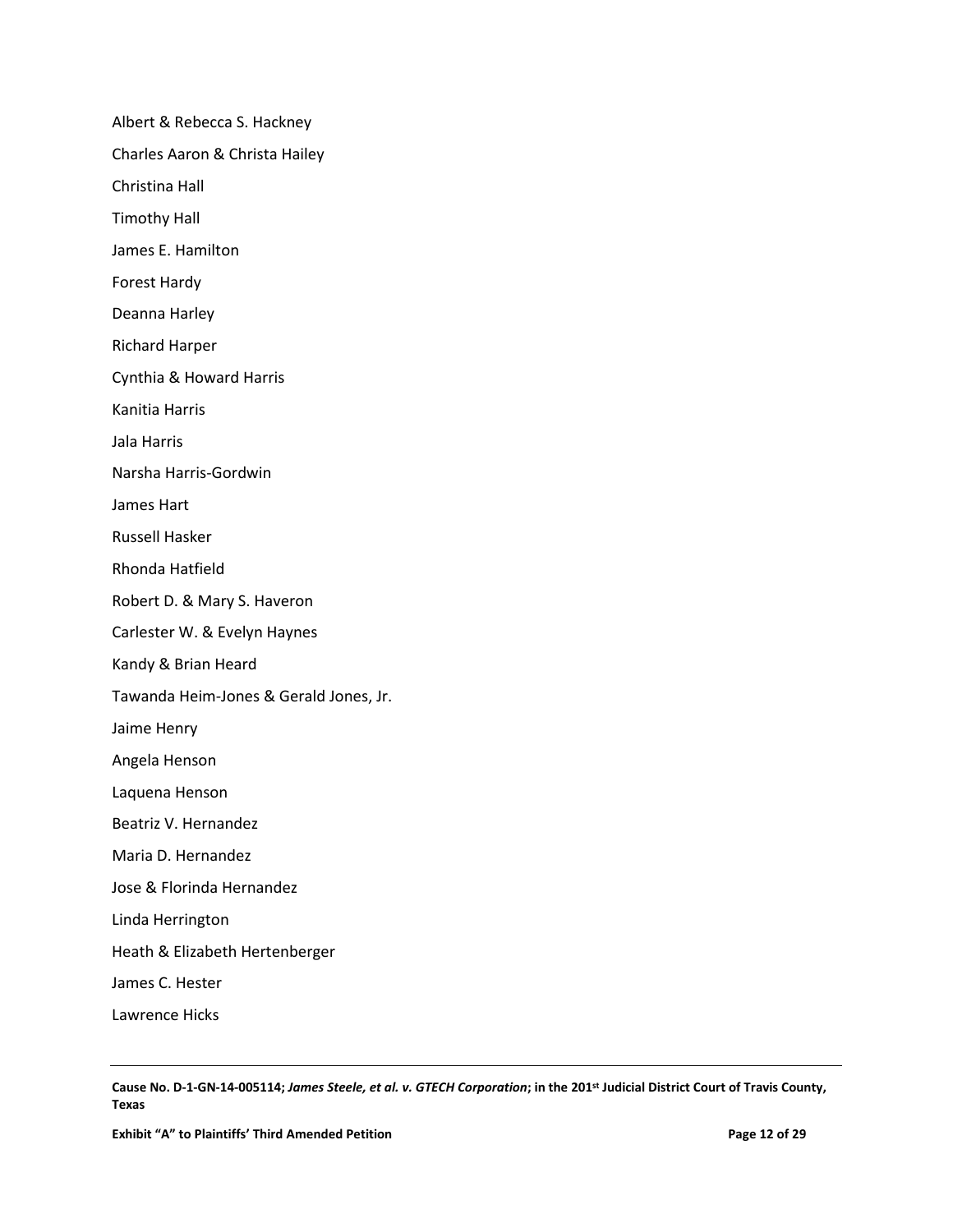Peter Hickson Justin Hill Yolanda Hill Otis Hill, Jr. Carolyn & Carnell Hines Rudy Hinojosa Darlene & Dale Hodge Brenda Hoelscher Jon & Lindsey Hoggard Brian Holloway Steffanie & Brandon Holloway Mark & Karen Holloway Christine Holmen Deaudralyn Holmes Georgie Holmes Jacob Daniel Honea Sean Honea Gina M. Horton Jimmy Hoskins Renah & Minnie Rene House Shalen House Angela Howard Daneka Howard Ralph Gene Howard Carol & Charles Hoyt Brandin Huber Michael Hudson Rosa A. & Rene Huerta Tammy & David Huff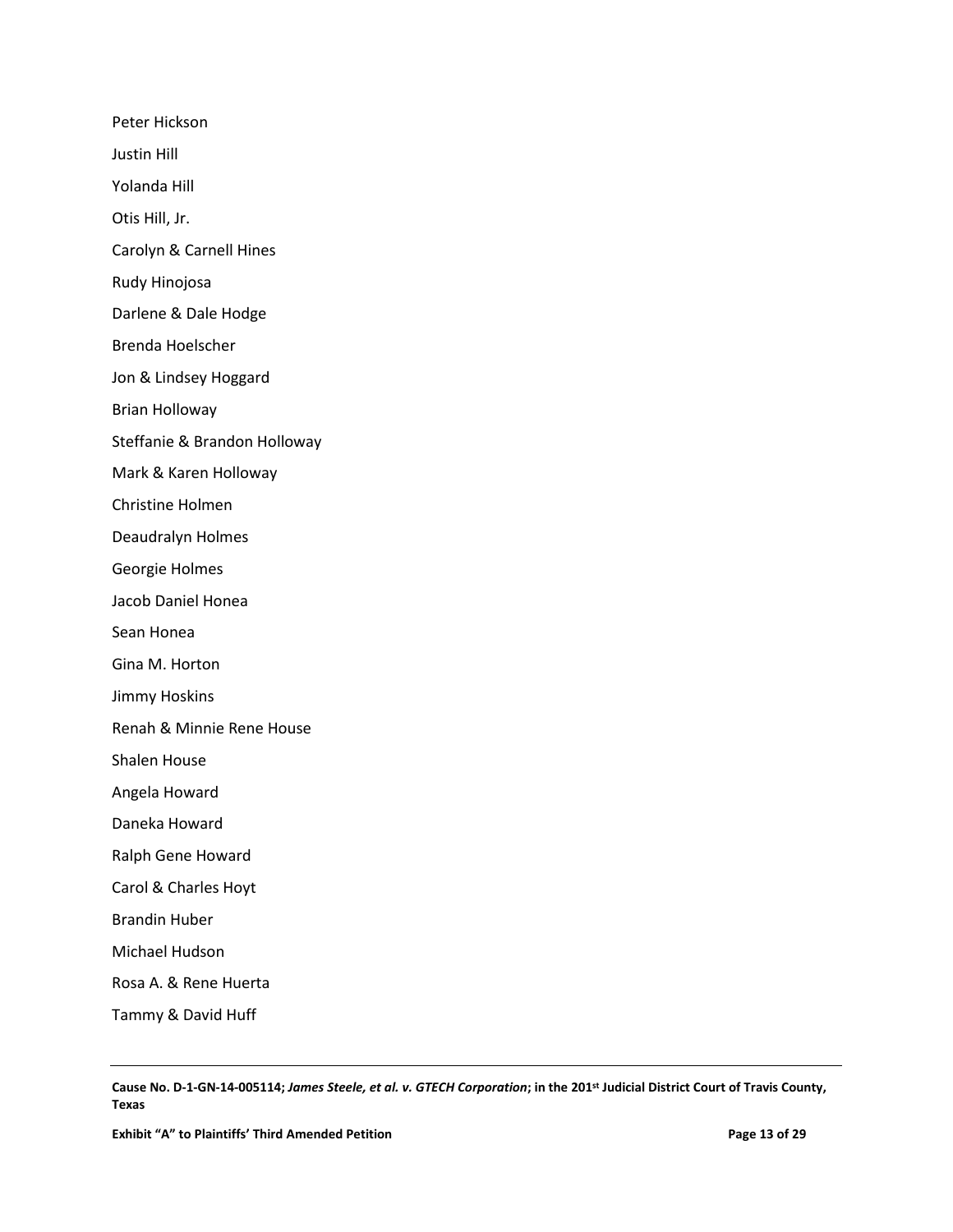Anna Hughes James Ray & Rhonda Sue Hunt Jennifer Hunt John & Gloria Hunt Sharon Hunter David E. & Luewilda M. Hurles Alfie & Tavecia Hutchinson Carol Jackson Jackie S., Sr.& Rose Jackson Johnathan Jaramillo Donnie Jarrett Gwendolyn R Jefferson Jamal Jefferson Joia Jefferson Patricia & Ronald Jenkins Mario Jenkins Richard A. Joe Alton Johnson Charles E. & Clarice P. Johnson Goldie Johnson James A. & Jessie M. Johnson Neal & Sandra Johnson Wilhelmina Johnson Roland & Lakundria Johnson Terrance & Meesha Johnson Wanda A. Johnson Shannon Johnson Buddy & Amanda Johnson Africa K. Jones & Robert Jones, II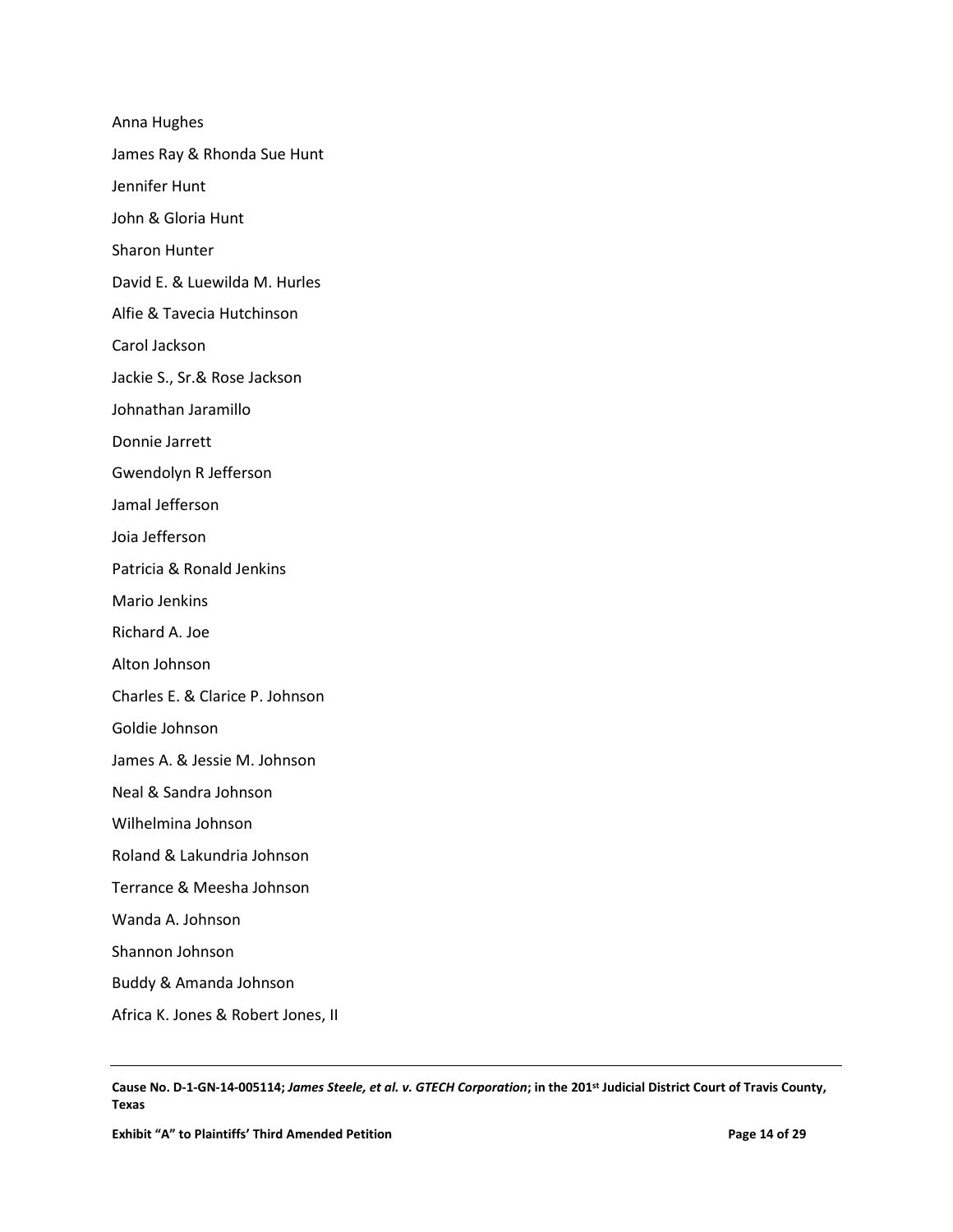Mary & David Jones Mitchell Jones Jericha Karinn & Antonio Jones-Kelly Metilda Joseph Ronald & Alexis Joubert Markeith Joulevette Sandra Joya Escobeda & Carlos Escobedo David Juarez Deborah Juarez Diana Juarez Arturo & Cleofas Juarez David Juarez, Jr. Hasibullah Karim Ernest W. & Katherine T. Karisch Bobby G. & Janet T. Keeling Mambi & Aminata Keita Lena Kelley Eva Muriel & Frederick A. Kendrick James A. & Kim Key Susanne Khan-Evans Darryl & Annjenet Killen Brenda Kimble Rhonda Kinchion Andrew & Evelyn King Arthur King Dorothy King Felicia & Derry King Walter & Jolley Kingsberry Brittany Kiser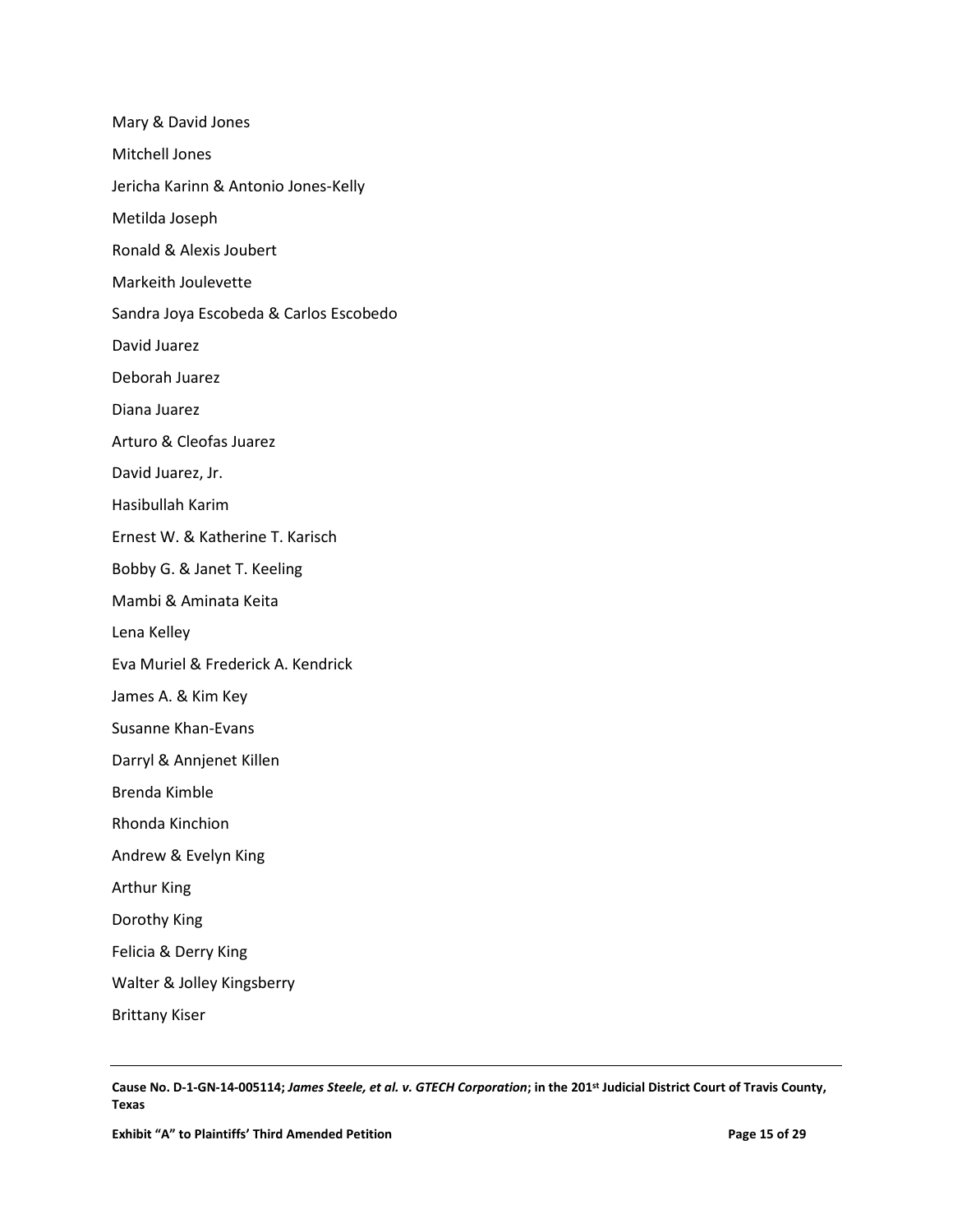Richard L. & Annabell Knebel William E & Cam Koehler Z.E. Kominczak Russell Korman Samuel W. Kostis Kaci Kovalcik Darvin Krenek Ronald & Helen Krueger Dalores & Justin Kurdupski Carmene L. Kyle George Kyle Barbara Kyle Randy & Nhi Lam Jeremy Lane Kendrick J Lane Donna Lang Barbara Lanham Jeff LaReau Nikki Michele Larkin Matthew & Lindsay Larrabee Danielle Lavertu Pete Laxson Veronica & Richard Layman Leslie Lea Stephanie Leal George Lee James & Rachel Lee Deborah & Gerald Lewis Byron Lewis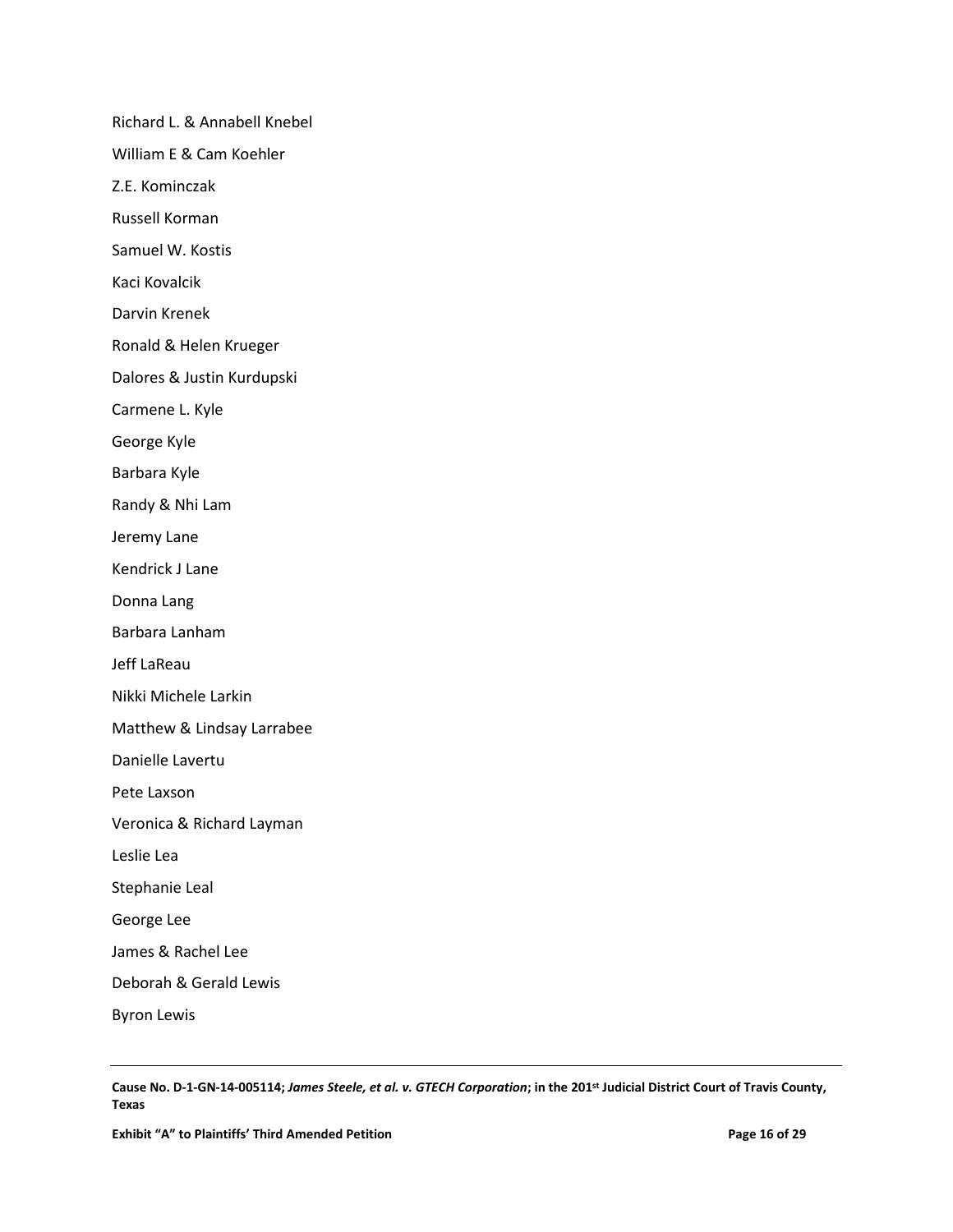Linda Sue Lewis & Michael Keith Clement Irene S. Linehan Frederick W. Lister Grace Little Margaret L. & Paul A. Lombrano Jan London San Juanita Lopez Yolanda Gomez Lopez & David Lopez Jose Guadalupe & Hortencia Loredo Willie Love & Tasma Greer Ara Love Tarik Lovelace Rufus L. & Rita Lovett Redia & Jerry Lowe Janice K. Lowery Robert W. Lowring Jacqueline S. Lowther & David C. Anderson Daniel Luna Deanne Marie Luna Samantha Luna Vickie Lyons Delfino & Josefina Macatangay Violet Mack Carmela Madarieta Safin Maknojia Sheri Mansfield Sharon Manuel Dennis March Glenda & Armando Martin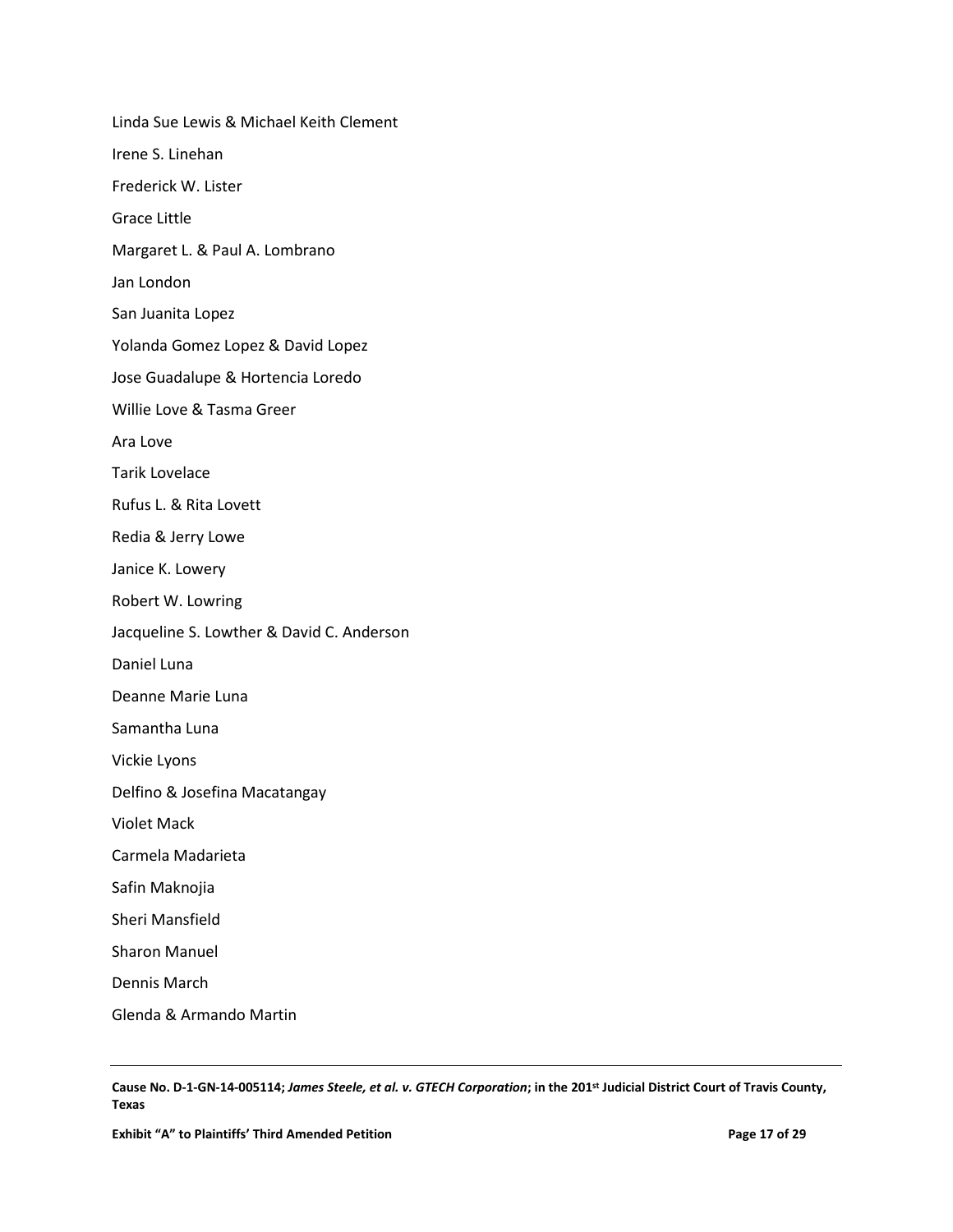Amanda M. Martin & Cori Hansen

Daniel Martinez

Hilda Martinez

Linda T. Martinez

Melissa Martinez

Nora Martinez

Ramiro & Sylvia Martinez

Jose & Teresa Martinez

Veronica Matas

Andrea Mayes

Lee G. Mayes

Marcus & Sondra McCarty

Pam McClendon

Cedric & Evelyn McClinton

Kenny McClure

Connie McComb

Denise McCoy

Walter Dale McCulley

Russell W. McDaniel

Sean & Melissa McDermott

Kenneth & Clorine McGowan

James Robert McIntire

Jason McIntire

Rosemary & J J McKeller

Allen McNeal

Denise McNeal

Laquisha McQueen

Cornelius McShan

Shahinur MD Rahman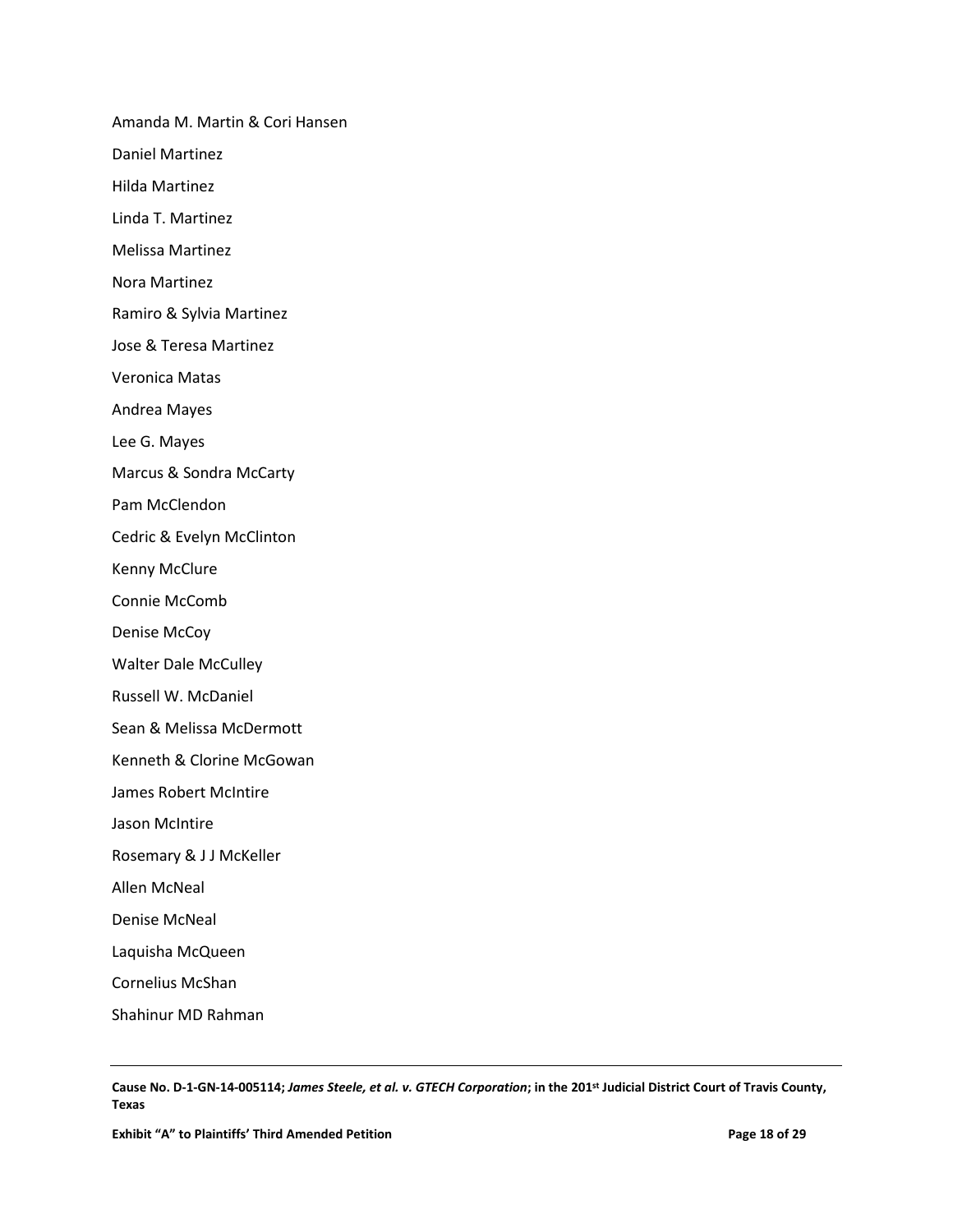Chanda M. Meadows Lupe Campos Medina Rebecca & Jenaro Medrano Maida & William Melendez Guadalupe Melgoza Arthur B. & Calletana Mendez Jacob Mendez Juan F. , Jr. & Virginia S. Mendoza Cynthia Merritt Jammie Meshburn Lacey Metker & Brian Brown Rebecca Meusel Kenneth Middleton Ken & Charma Migas Brian & Lauren Miller Melody F. Miller & Bill L. Miller, Sr. William Mings Matthew Minshew Oscar & Adys Mirabal Thelma Faye Mitchell & Willie Z. Mitchell, Sr. Shirley M. & Paul Mitchell John Mitschke & Kathy McMorrow Yasmin Mohammad Nestor Daniel Molina Joseph Monroe Michael Moore Penelope & Glenn Moore Jeanne Moore Kim & Phil Moore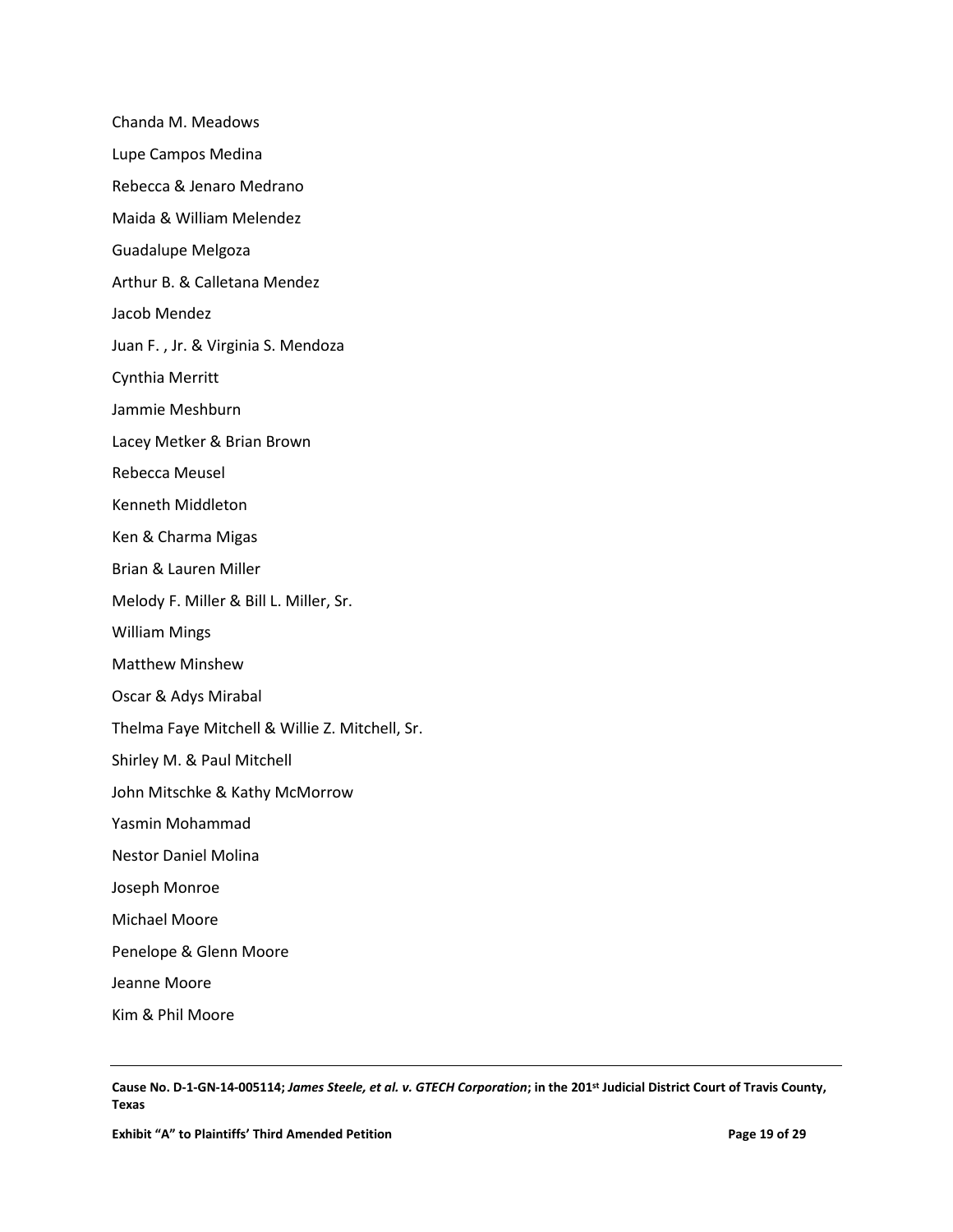Marina Morales Victor & Sandra Moraza Israel Moraza Nathaniel Morris Megan Moss Andre & Latrice Moten Robert & Lorena Mottu Judy Mouton Jason Mouton Gary & Rosemary Muenchow Michael J. Mulcahey Regina & Paul A. Mullings George L. Muniz, Sr. & Janie L. Muniz Maria DelCarmen Munoz Ricardo Munoz, Jr. Catherine Murry Mohammad M. Musleh Adrienne & Michael Myers Ronald & Christy Myers Ted A. & Linda A. Myers Jose Luis & Noemi O. Nanez Elvis Navarro Ronald Neal Ryan Neff Tracy & Rebecca Neil Edward & Dahlia Nicholos Mattie Nickerson Helen Nickerson Stephen Nordyke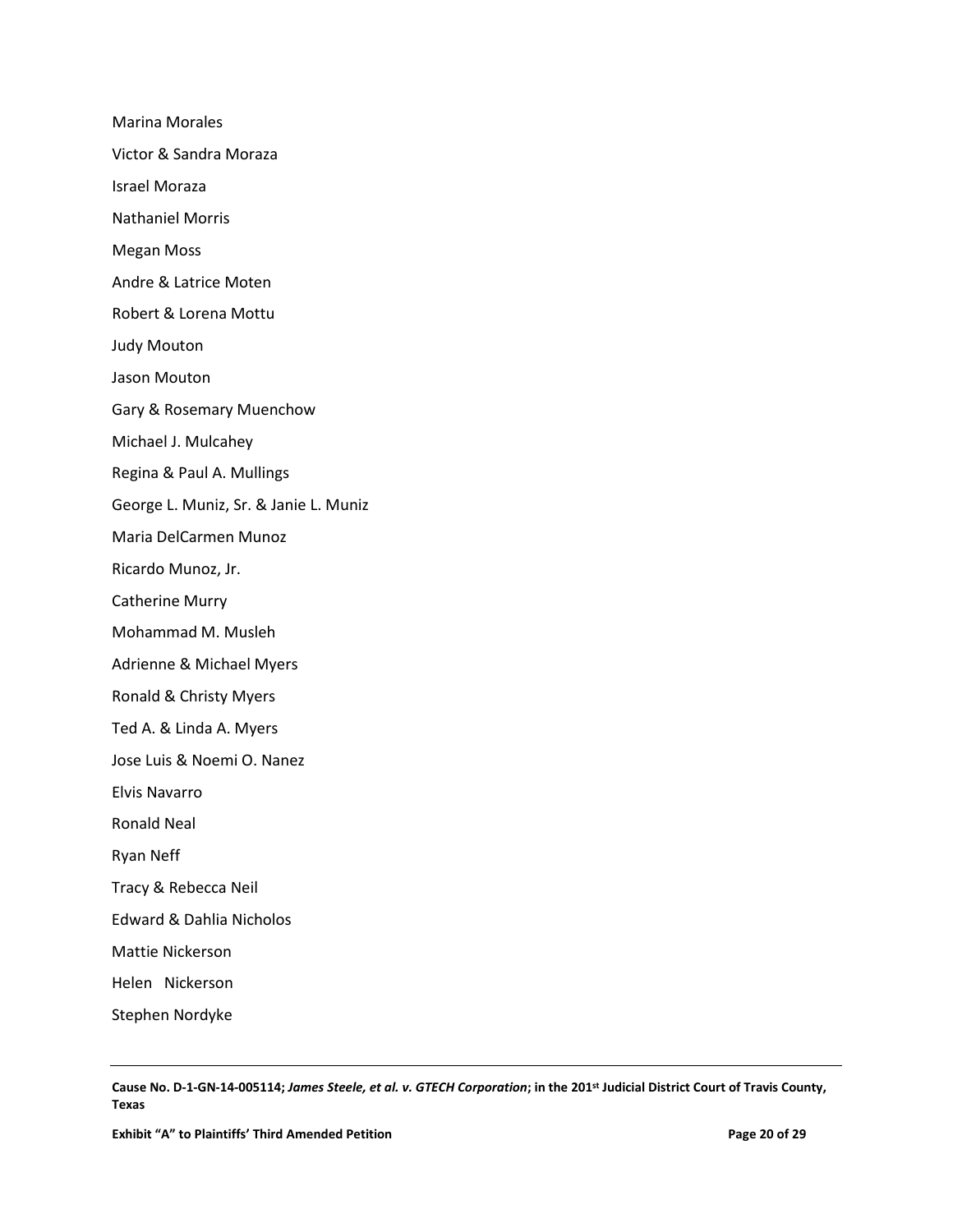Dana Norton & Daniel Carey Brenda Nunez Nereyda Ochoa Joel Olson Kyle Patrick Oneil Albert Orosco, Jr.& Mary Lou Orosco Selena Orozco Richard Orozco, Jr. Holly Orum Michael & Latoya Owens Aaron & Robin Oyler Gabriel Padilla Braulio & Clarissa Padron David Palmer Pamela Parham Lenella Parks Nevin Parson Kunal Priyal Patel Kathryn Patterson Renee & Robert Brent Patterson Lawrence Paye & Famatta Jebbeh Paye Leticia Marie Pecina Mark & Shannon Pena Cristina Perez Laura Bettina Perez Matthew Perez Virginia M. & Dario Perez Tony Perez Alma Perez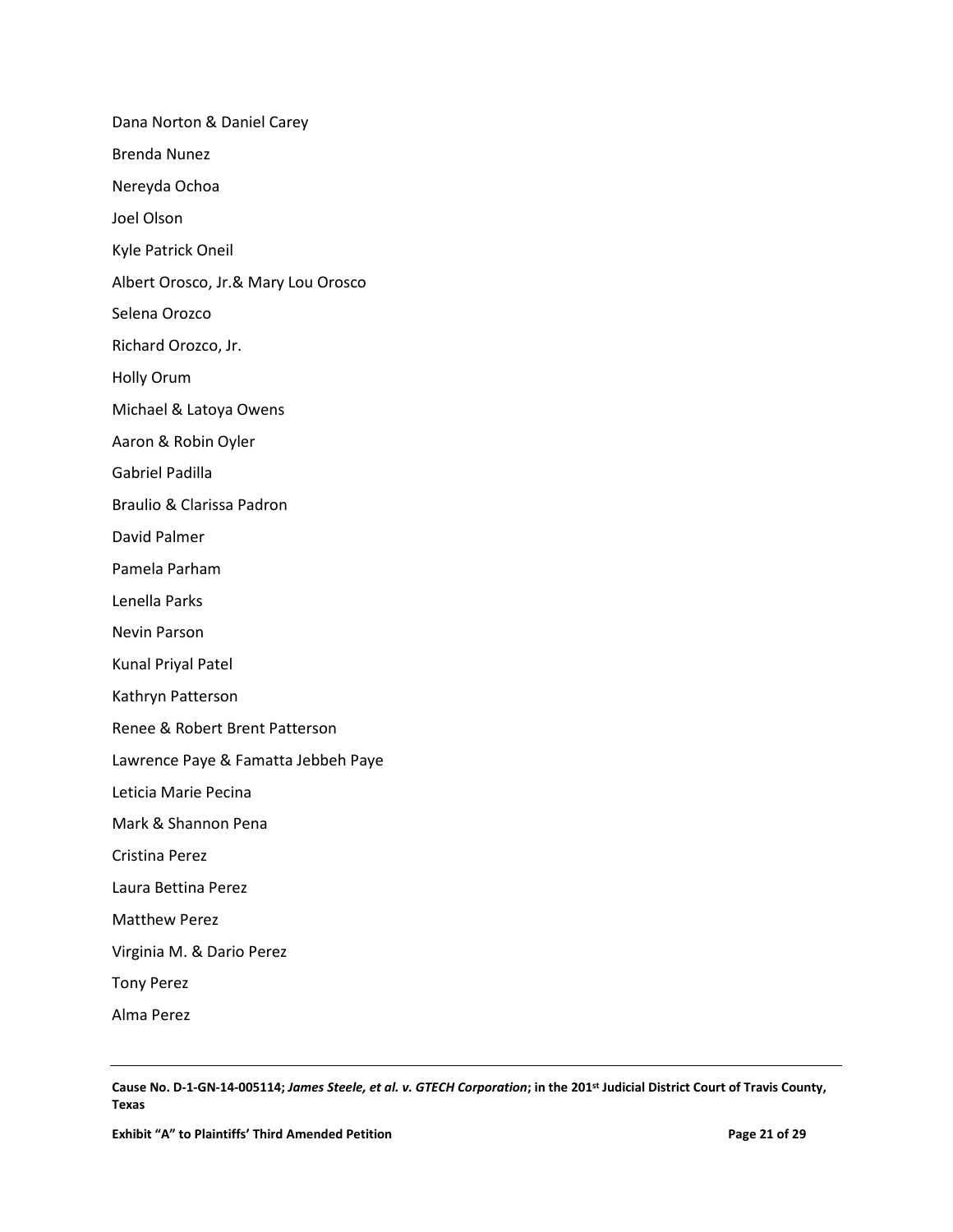Taunya Perry & Wash Sellers, Jr. Vincent Pham Mark Phillips Shekita Phillips Bobby, Jr. & Cheryll Jean Phillips Adolio & Bertha Pinales Charles & Yolanda Plata Ashley Poblete Diane & John Poglajen Mark Pollack Aaron Porras Clyde Powell David & Roseanna Powell Sharon Prejean Sigamone Price Julieta Quintana Daisy Veronica Quintanilla Carol Loretta Rainey Jordan Rajama Zenobia Denise Rambo Blanca C Ramirez Patricia Ramirez & Juan C. Rodriguez Lolita Christina Wallace Randall Janice M. & Victor Randall Bryan S. & Monique Rector Ricky J & Teresa K. Redding Alfred & Deadra Reed Julie Reed

Alberta Reinbold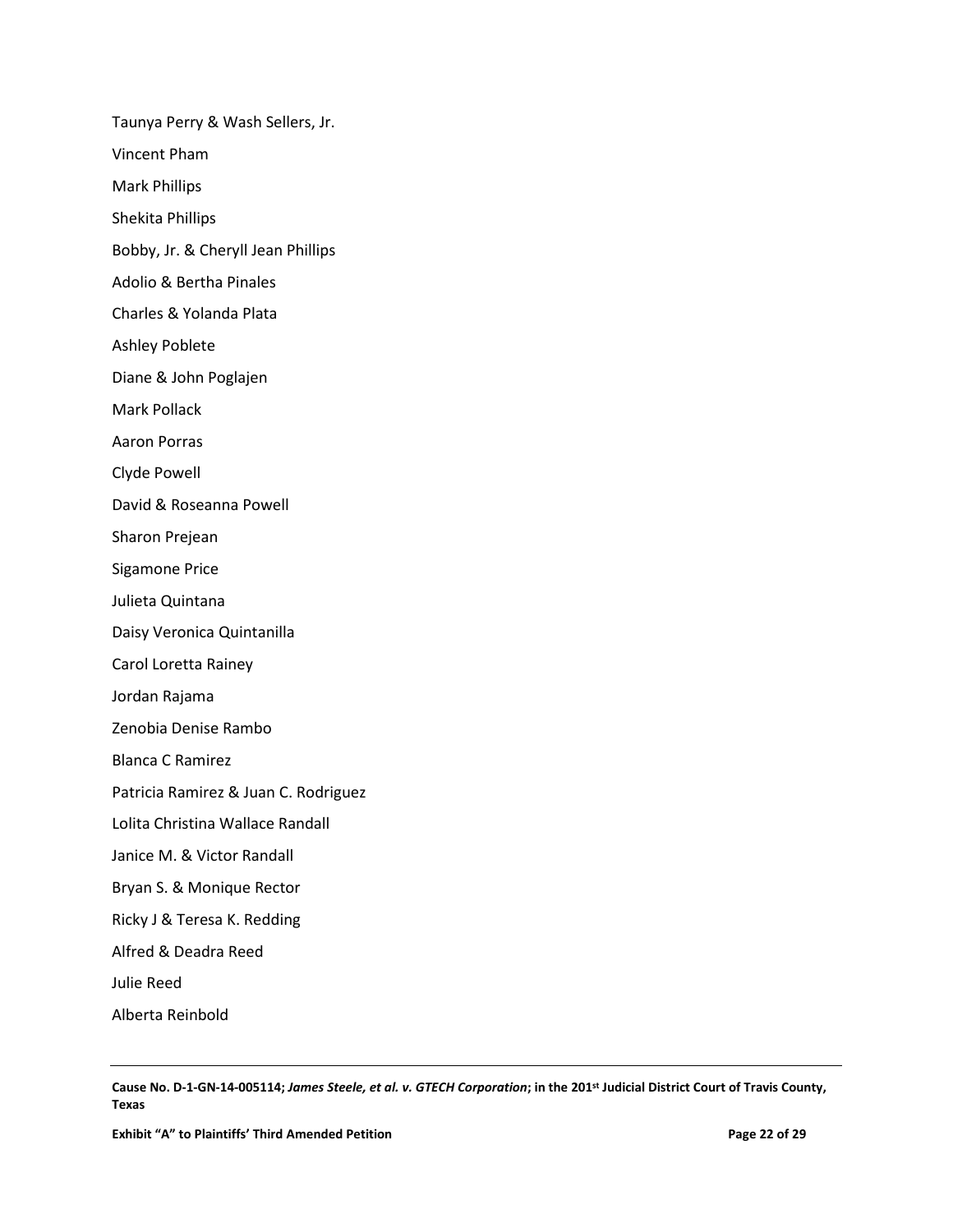Jimmie Reynolds Cary & Donna Reynolds Billie Rich Lorin Richardson Kim & Joanie Richter Cecilia Ellen Ridgeway Aisha Riley Kristine Rios Juan, Jr. & Melissa Rios Merlene Roberts Cynthia D. Robinson Annette Robinson Harrison T Robison Blanca S. Rodriguez Jose Rodriguez Michael J. Rodriguez Tamiko D. Rodriguez Jesse T. Rodriguez Dora Rodriquez-Curtiss & Andrew Curtiss Laci Rogers Mary Roten Ryan Rule Michael Rutherford Claudia & Ramiro Ruvalcaba Terrell Sadrick Juan Saenz Raul & Blanca Hilda Salazar Terry & Linda Samples

**Cause No. D-1-GN-14-005114;** *James Steele, et al. v. GTECH Corporation***; in the 201st Judicial District Court of Travis County, Texas**

Roderick Samples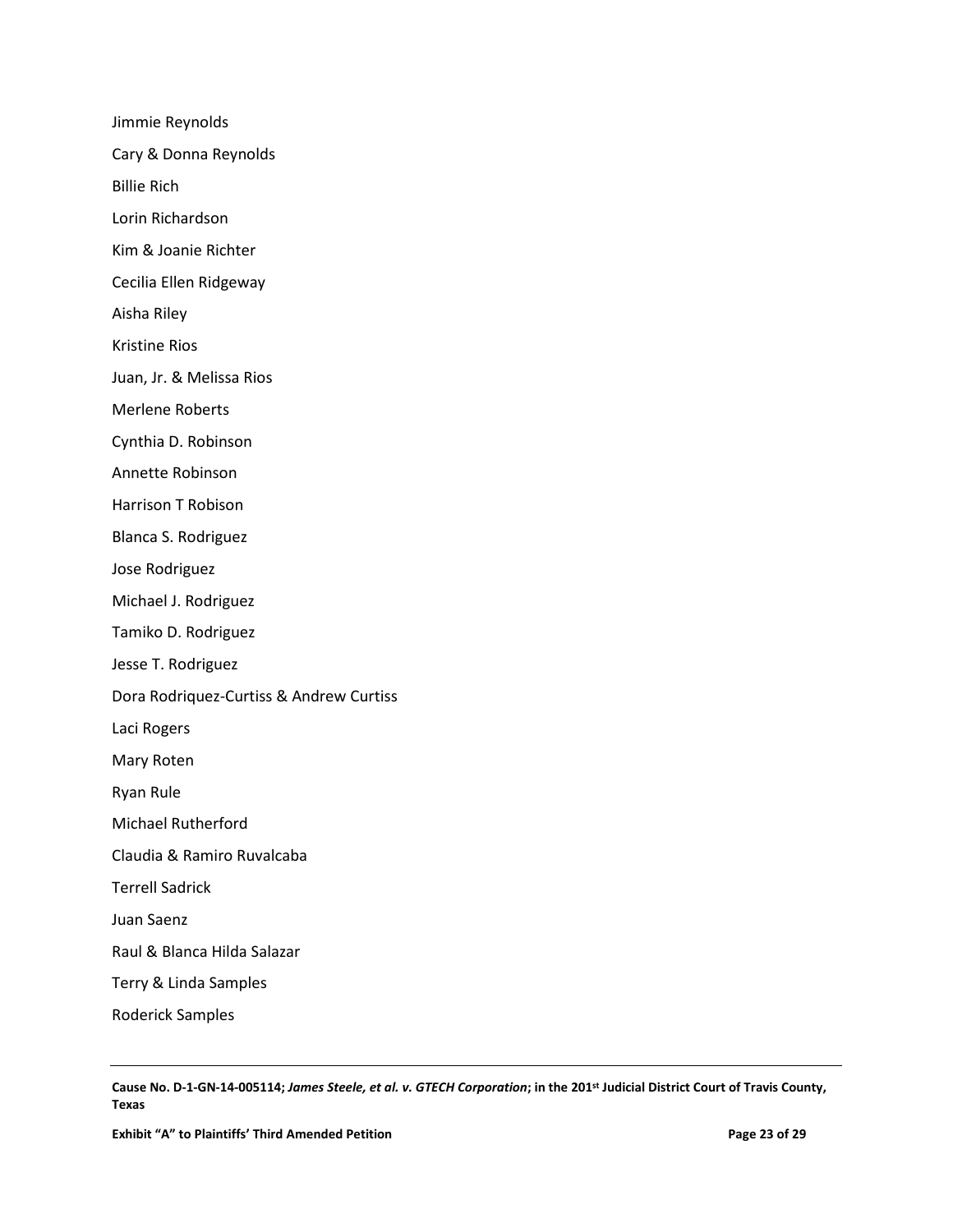Donna Samuel

Bernardo & Carmen Sanchez

Edward & Alberta Sanchez

Jason Sanchez

Jose Sanchez

Juan D. Sanchez

Katharina Sanchez

Janet Sarpy

Frederick D. Satchell

Vennie Iris Savia

Schonda Schannon

Peggy A. Scharfe-Tufts

James Wayne Schulte

Denise Schulze

Darrell Scott

James N. Seguin & Olivia M. Benavides

Terry L. Seidl

Sarita Sharma

Chrystal & Adrian Sheffield

Mary Shelton

Debra A. & Howard Shelwood

Janet Sheppard

Jason Shriver

Chaz Simmons

Denovis Simmons

Terry & Diane Sivadge

Jacob Cole Skains

Anton J & Donna Skell

William Slater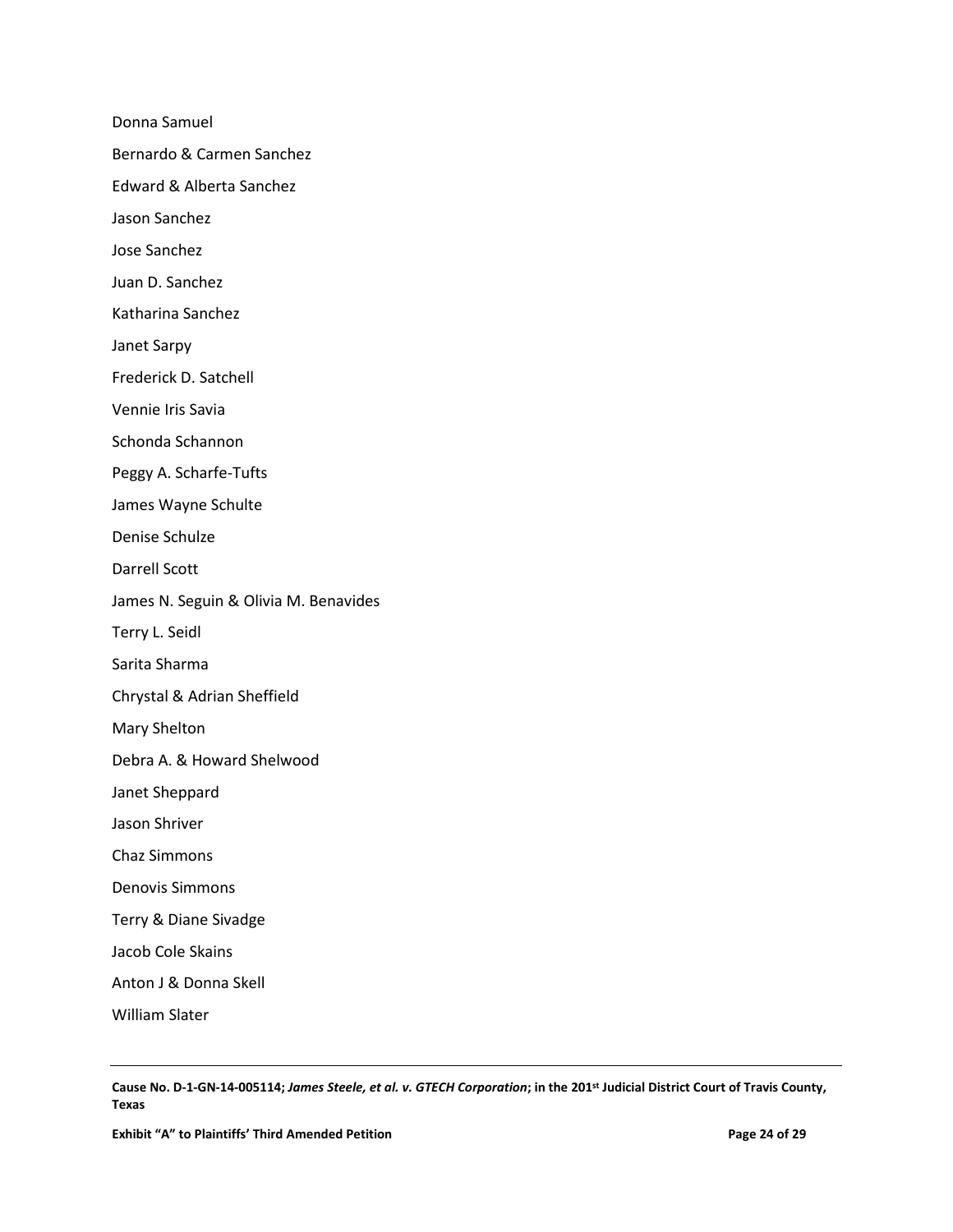Donald & Natausha Slaughter Andrew Peter & Sandra J. Slovak April Smith Eric Dinell Smith Georgette & Matthew Smith Jason G. Smith & Cassandra Tabion Jerome & Debra Smith Lance Smith Patrick Smith Ratisha Smith Tammy Smith Willie Smith Barbara Sosa Christopher John Sotelo Ron & Carolyn Sparks John Spears Lisa Spinks Timothy Standfield & Charlott Holt Jason & Liria Staton James & Geraldine Steele Terry Stevens Betty & William Stevenson Perryce Steward Sharon Stinnett & Otis Shores Don & Mary Ann Stone Cynthia Stricklin Diane Sullivan Tyler Sullivan

Alvin W. & Susan Sullivan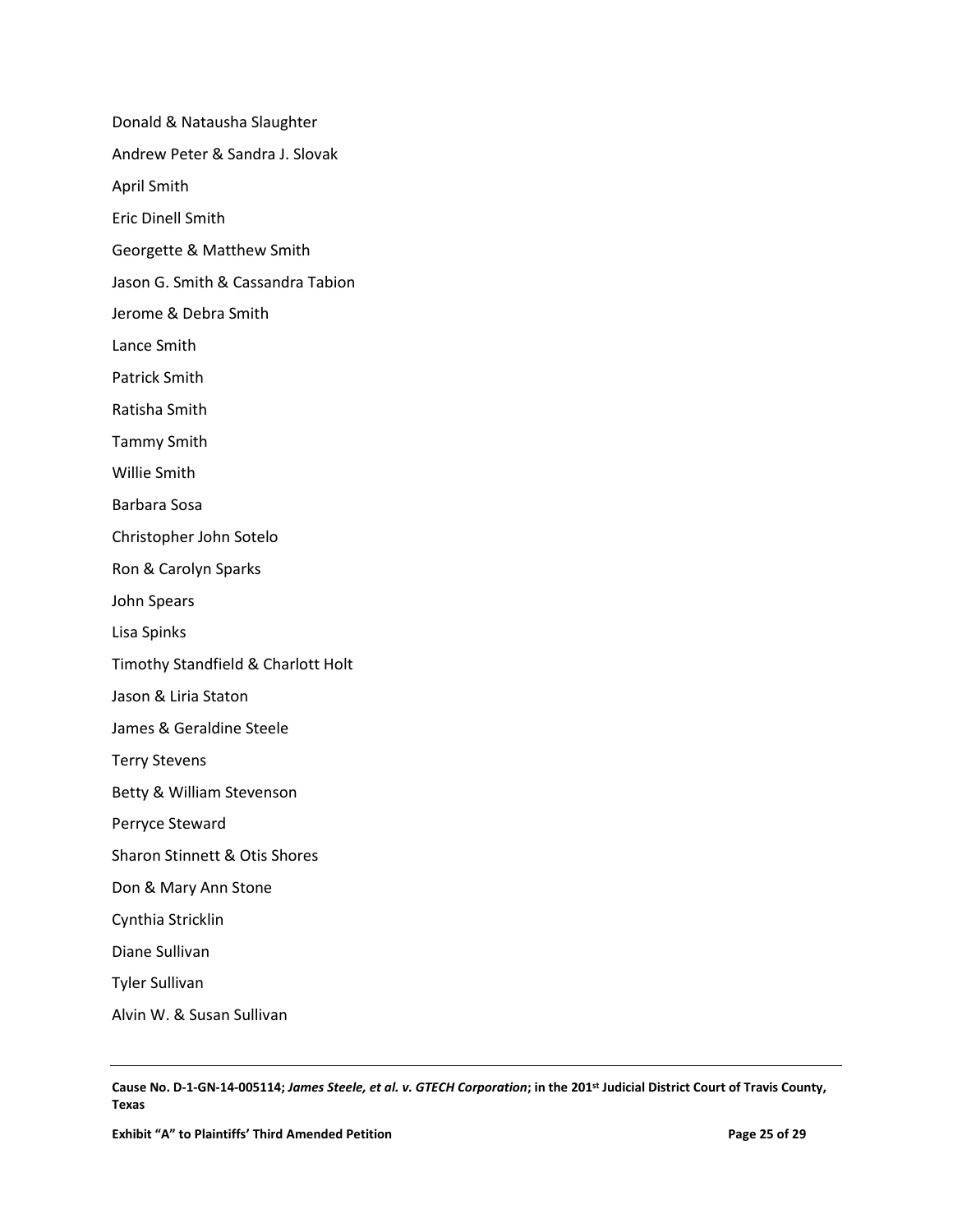Nebahat Sungur Maryon Talton Roderick Taylor Cerol Taylor Cory Taylor Trevor Taylor Clay Taylor Rhonda & Robert S. Taylor-Carrignan Charles & Robbie Teague Tracy S. Teague Natalie Terry Drake Thais Leroy Thomas & Rose Payton Lisa Thomas Ronald Thomas Robert T Thomas Shoneta Thomas Frances Thomas & Otha Thomas Robert Thomas, Jr. Shirley M. & John M. Thompson Tommy & Sandy Tidwell Ashley Tijerina Derrick Torres Rufina Torres Juan Torrez Jose Antonio Torrez Jose Trevino & Juanita Gutierrez Muluka Tsegay Pamela & David Turbeville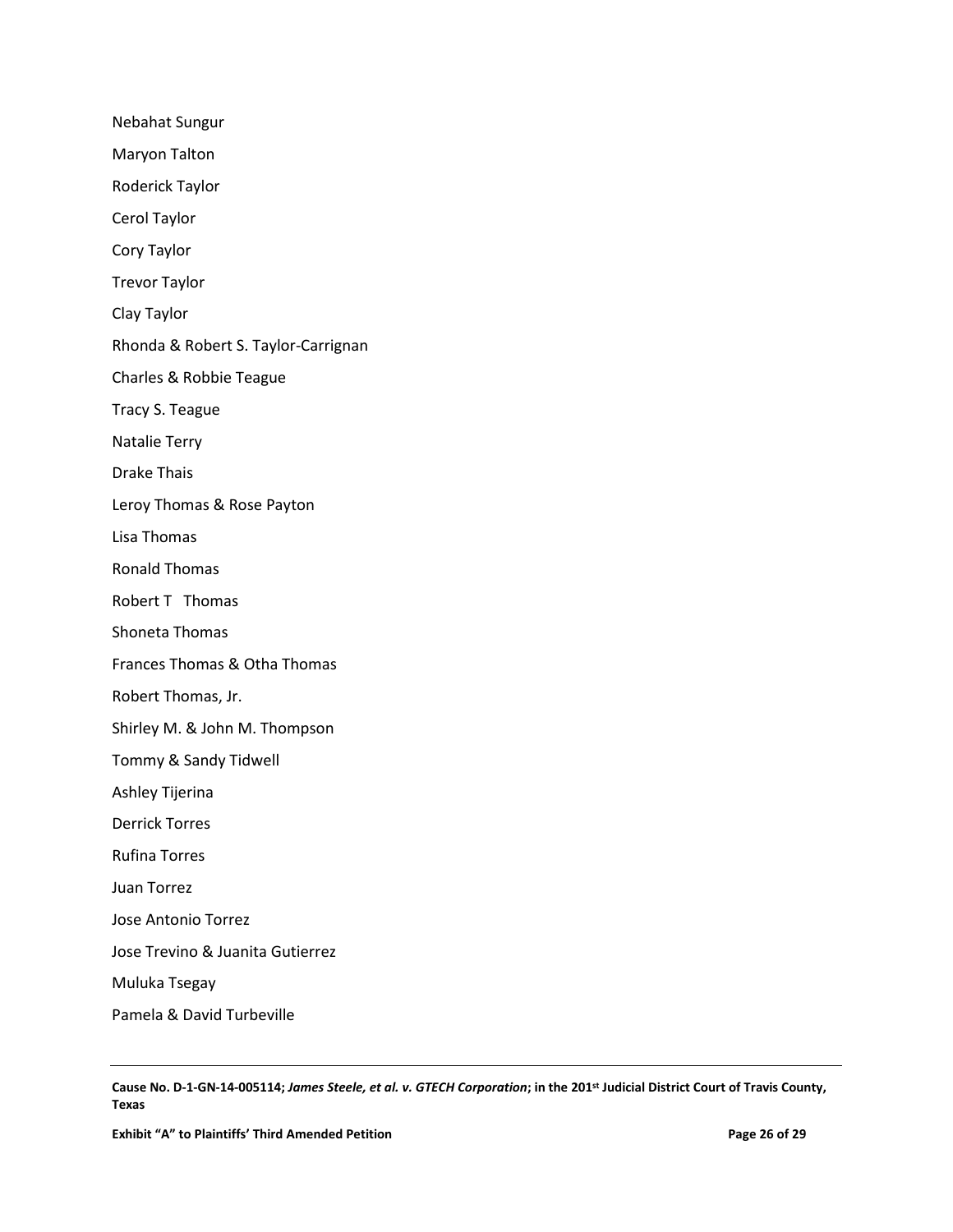Lee Anna Turner Jeffrey Scott Tyson Rosemary & Christian John Ulrich Eloy J & Diana R. Uresti Elizabeth & Hector Valadez Pascual & Delia Valdez Sara & Jose Valdez Alma L. Valle Ivy Vallee Gary Van Ausdall Sylvia & Domingo Vargas Anna Lisa Vasquez Angelica M. Vasquez Santos M. Vasquez Marcus & Tiffany Vasquez Lenny Vega Sheri Vela Donald, Jr. & Jill Vermeulen Michael Leon Verner Latricia Vessel Mandy & Casey Vidaurri Jesus Villanueva Kelly (Joe) & Mary Villarreal Wesley & Kim Vonheeder Delores A. Wade Deborah & Sitman Wainwright Sitman & Kara Wainwright Bryan & Crystal Wainwright Sonny & Vanessa Wainwright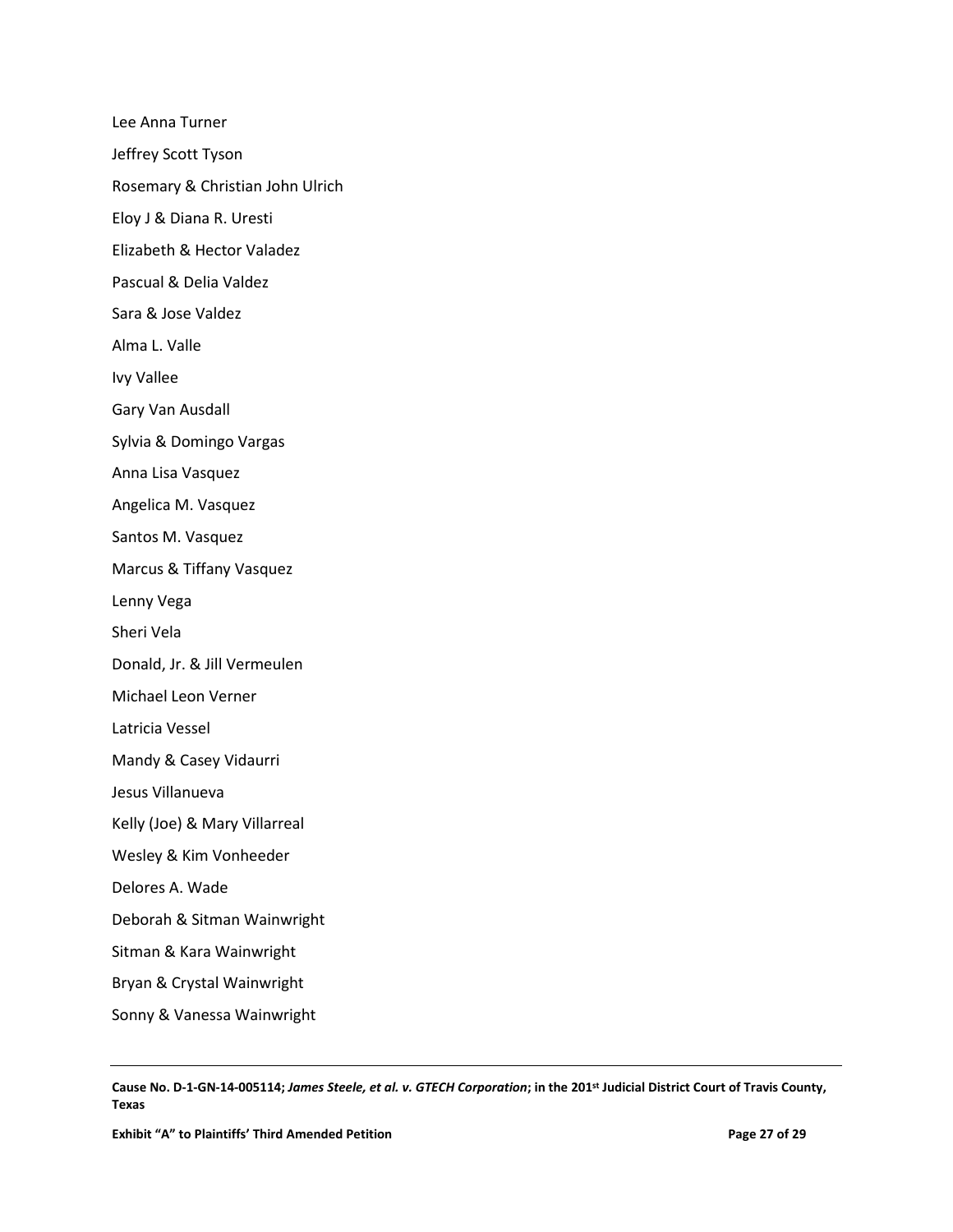Phyllis Waldrop John & Stephanie Shell Walker Ruby & Carl Ambrose Walker Vanessa Jenkins Walker Arthur G. Walker, Sr. Jonita Rene Ward Harry H. & Barbara A. Wardell Dane & Emma Warren Stacey Warren Larry Washington Robert E. & Carolyn R. Washington Wilmer Washington Jacquelyn & Kenneth Watts Tamika Watts Jeff & Deanna Way Yvette Webber Cynthia Werner Barbara West Jay & Terry West Jennifer West Yolanda Wherry Dan & Debra White Jackie White Warren & Pam White Gary & Sharon Whiteley Travis Widemon Dave & Jennifer Wigen Bryce Wilhite Beverly Williams